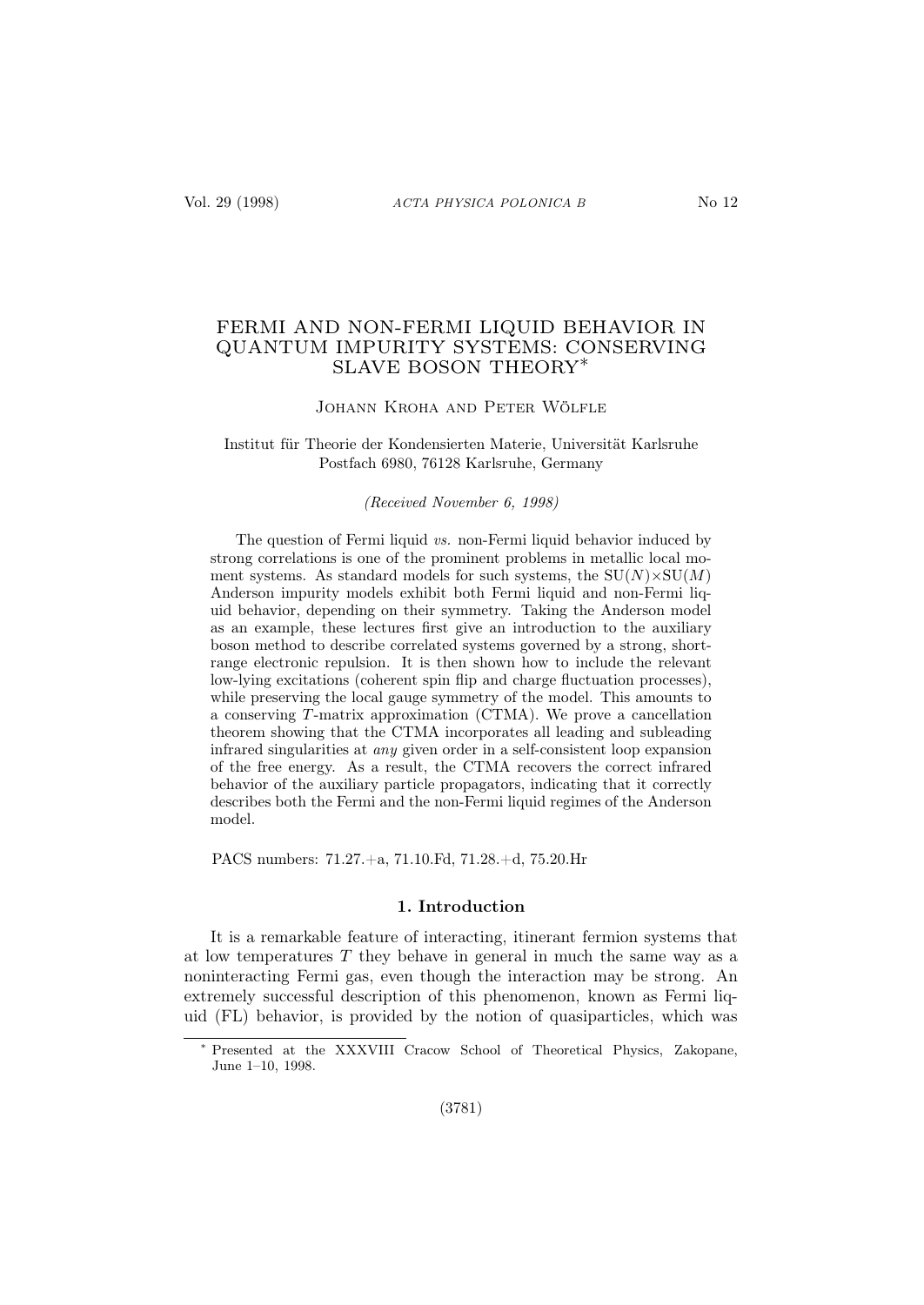established by Landau's phenomenological Fermi liquid theory [1]. The key assumption is that, as the interaction is continuously turned on, there exists a 1:1 correspondence between the low energy eigenstates of the interacting system and the single-particle states of the free Fermi gas. Therefore, the low-lying interacting states may be described approximately as singleparticle states or quasiparticles, whose decay rate  $1/\tau$  is small compared to their excitation energy  $\omega$ ,  $1/\tau \ll \omega$ , and which are characterized by the same quantum numbers as the noninteracting states. As a consequence, Fermi liquids exhibit the same low- $T$  thermodynamics as a noninteracting Fermi system, e.g. a linear in T specific heat  $c = \gamma T$  and a constant Pauli paramagnetic susceptibility  $\chi_o$ . However, the effective mass and other parameters may be renormalized by the interaction, resulting in an enhancement of the specific heat coefficient  $\gamma$  and the susceptibility  $\chi_o$ . It is at the heart of the quasiparticle picture that at low  $T$  the Pauli exclusion principle substantially reduces the phase space available to quasiparticle scattering. This blocking mechanism is effective as long as the quasiparticle interaction is shortranged in space and time, which is usually the case in three dimensions because of screening. It also implies that the quasiparticle scattering rate vanishes as  $1/\tau \propto (\omega^2 + T^2)$  in the limit  $\omega$ ,  $T \to 0$ , thus providing a microscopic justification for the basic assumption of FL theory and leading to an interaction contribution to the electrical resistivity which behaves as  $\Delta \rho \propto T^2$ . Obviously, the Pauli principle as the origin of FL behavior is very robust, which explains the almost ubiquitous presence of a FL ground state in interacting Fermi systems and the broad success of Fermi liquid theory.

In this light it is all the more exciting that in recent years a number of new alloys have been discovered which exhibit striking deviations from this usual behavior. These systems have in common that a localized, degenerate degree of freedom, the magnetic moment of a magnetic ion, is dynamically coupled to a continuum of conduction electron states. In general, such a coupling generates the Kondo effect, characterized by resonant spin flip scattering of electrons at the Fermi surface off the local moment. Concomitantly, the conduction electron spin flip rate initially increases logarithmically as the temperature is lowered, passes through a maximum at a characteristic scale, the Kondo temperature  $T_K$ , and approaches zero as  $T \to 0$ , because the effective local moment becomes screened by the conduction electron spins. Thus, even for many strongly correlated systems of this type a Fermi liquid description applies below  $T_K$ , with usually a strongly enhanced quasiparticle effective mass, lending the term "heavy fermion systems" to these materials.

Completely new physics may arise, however, if the quenching of the local moments is inhibited. Two different mechanisms for the appearance of a non-Fermi liquid ground state have been put forward: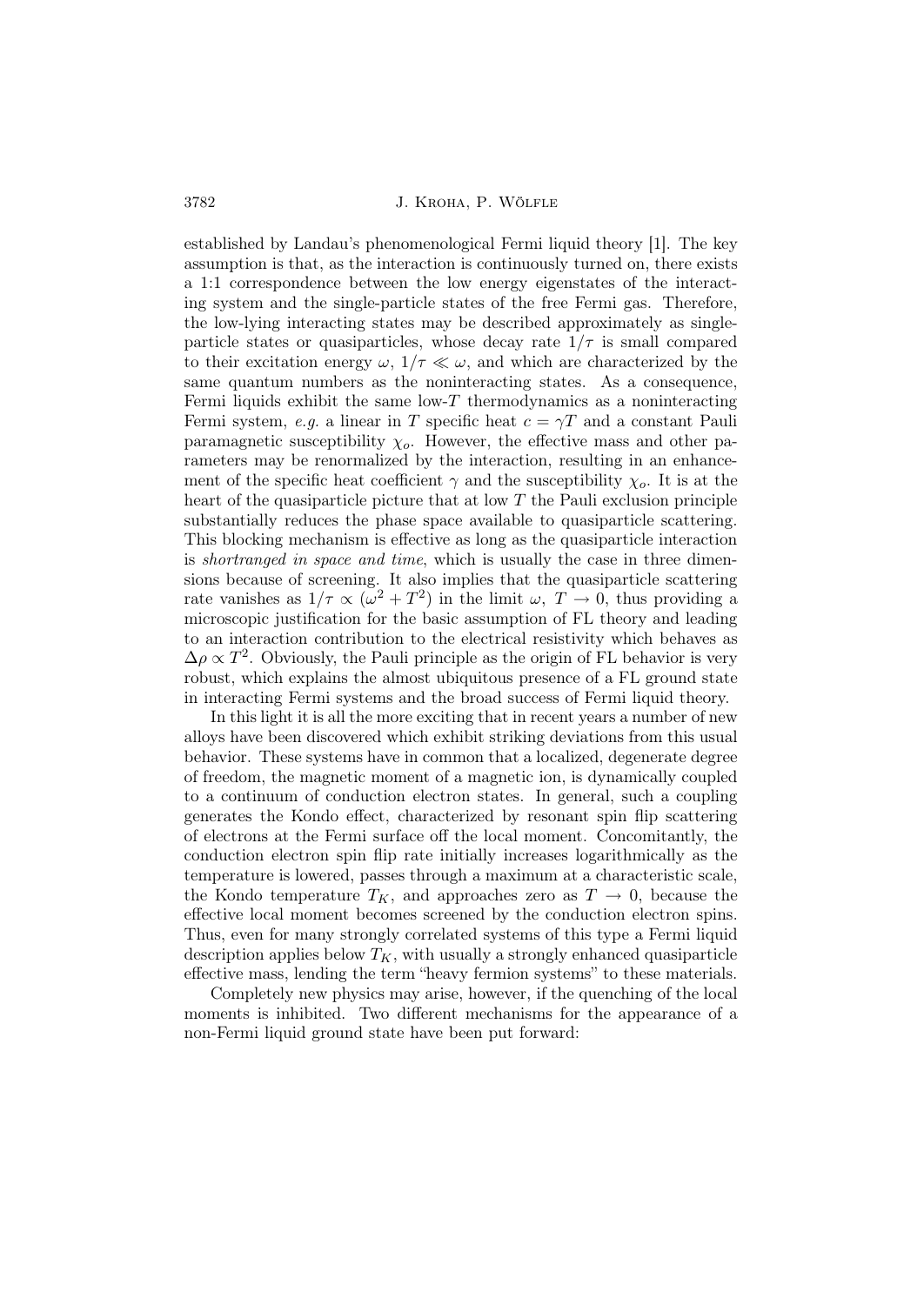- (1) Proximity of a quantum phase transition (QPT) to an antiferromagnetically ordered state [2]– [5] as a function of a dopant concentration  $x$  or of pressure. Near the QPT the quantum critical fluctuations become longranged in space and time and can, thus, mediate a longrange quasiparticle interaction, leading to a breakdown of FL theory. There are indications for this spatially extended mechanism to be realized near the QPT of certain Ce based compounds like  $CeCu_{6-x}Au_{x}$  [6,7], CeCu<sub>2</sub>Si<sub>2</sub> [8], and CePd<sub>2</sub>Si<sub>2</sub> [9, 10].
- (2) Two-channel Kondo effect (2CK) [11, 12]. The local magnetic moment is coupled to two exactly degenerate conduction electron channels. Because of a frustration effect between the screening of the local moment by the different conduction channels the moment quenching cannot be complete, leading to a nonvanishing conduction electron spin scattering rate even at the lowest temperatures and subsequently to a breakdown of FL behavior. It has been suggested [13] that this mechanism, based on single-ion dynamics rather than longrange fluctuations, may be realized predominantly in U based materials with cubic symmetry about the magnetic ion, such as  $Y_{1-x}U_xPd_3$  [14] or  $UCu_{5-x}Pt_x$  [15], which do not exhibit a QPT.

In both scenarios the wealth of experimental data showing non-FL behavior at low temperatures is not consistently explained by the present theories. Open questions within the QPT picture include,  $e.g.,$  whether the local impurity dynamics competing with the magnetic ordering can play a role, and how the transition from the spin screened heavy FL phase to the magnetically ordered phase occurs alltogether. In the 2CK mechanism, on the other hand, inter-impurity interactions could modify the single ion behavior. Exact solution methods as well as numerical simulations have provided important progress in our understanding of strongly correlated quantum impurity systems. However, their applicability is essentially restricted to problems involving only a single impurity, owing to integrability conditions or limitations in the numerical effort, respectively. Therefore, more generally applicable theoretical techniques are called for.

In the present work we focus on the single-ion dynamics. We develop a standard field theoretical method, based on an auxiliary particle or slave boson representation, which describes the quantum impurity dynamics in a controlled way and at the same time has the potential of being extended to problems of many impurities on a lattice. As a standard model of strongly correlated electrons which, depending on its symmetry, exhibits both FL and non-FL behavior, we consider the  $SU(N) \times SU(M)$  Anderson impurity model of a local, N-fold degenerate degree of freedom, coupled to M identical conduction bands.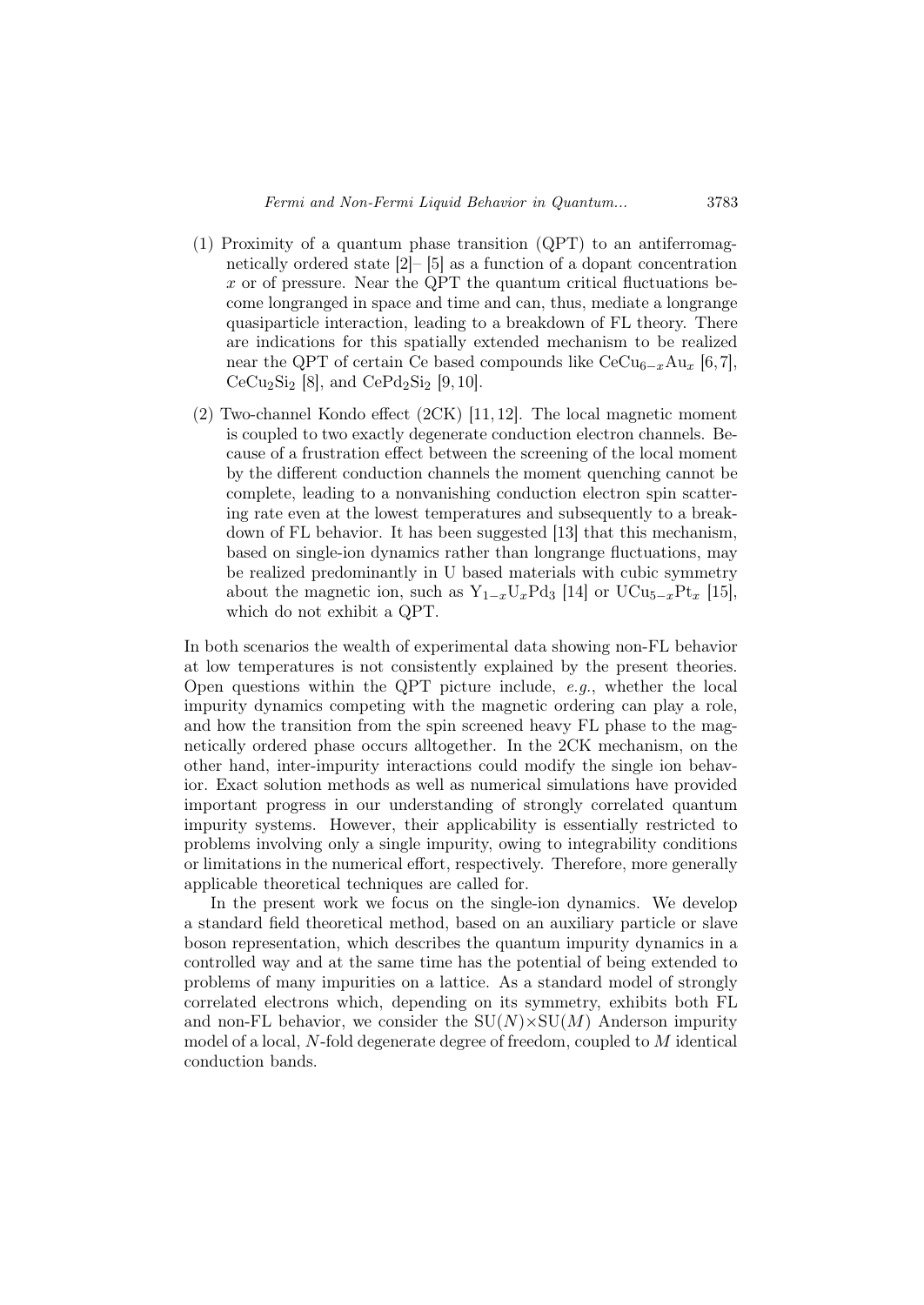In order to set the stage for the more formal development of the theory, in the following section we will briefly review the striking differences in the phenomenology of the single-channel and the multi-channel Kondo effects. In Section 3 the slave boson representation is introduced, which provides a particularly compact formulation of the  $SU(N) \times SU(M)$  Anderson model. We also discuss why the presence of FL or non-FL behavior in a given quantum impurity system can already be seen from the singular infrared dynamics of the auxiliary particles. Section 4 contains a critical assessment of earlier approximate slave boson treatments. This will motivate our conserving slave boson approach (conserving  $T$ -matrix approximation,  $CTMA$ ), which is developed in Section 5. As will be seen, the results produced from this theory are in very good agreement with known exact properties of the model. Conclusions are drawn in Section 6. In the appendices we prove a cancellation theorem for non-CTMA diagrams, which justifies the CTMA on formal grounds, and derive in detail the self-consistent CTMA equations.

# 2. Single- and multi-channel Kondo effect and possible physical realizations

In this section we briefly discuss how the single-channel and the twochannel Kondo effects may arise in magnetic metals, if the interaction between the local moments can be neglected. We first discuss the usual magnetic, single-channel Kondo effect. A local moment is generated by an atomic f or d level whose energy  $E_d$  lies far below the Fermi energy  $\varepsilon_F \equiv 0$  and whose electron occupation number is effectively restricted to  $n_d \leq 1$  by a strong Coulomb repulsion  $U$  between two electrons in the same orbital. While the angular momentum degeneracy of the level is usually lifted by crystal field splitting, in the absence of a magnetic field a twofold degeneracy of a level occupied by one electron is guaranteed by time reversal symmetry (Kramers doublet), corresponding to the spin quantum numbers  $m = \pm 1/2$  of the electron. In addition, there is a hybridization matrix element V between the atomic orbital and the conduction electron states. Such a system is described by the single impurity Anderson Hamiltonian

$$
H = \sum_{\vec{k},\sigma} \varepsilon_{\vec{k}} c_{\vec{k}\sigma}^{\dagger} c_{\vec{k}\sigma} + E_d \sum_{\sigma} d_{\sigma}^{\dagger} d_{\sigma} + V \sum_{\vec{k},\sigma} (c_{\vec{k}\sigma}^{\dagger} d_{\sigma} + h.c.) + U d_{\uparrow}^{\dagger} d_{\uparrow} d_{\downarrow}^{\dagger} d_{\downarrow}, \tag{2.1}
$$

where  $c^{\dagger}_{\bar{\iota}}$  $\frac{d}{k\sigma}$  and  $d_{\sigma}^{\dagger}$  are the creation operators of a conduction electron with dispersion  $\varepsilon_{\vec{k}}$  and of an electron in the local orbital with spin  $\sigma$ , respectively. The low energy physics of this system is dominated by processes of second order in  $V$ , by which an electron hybridizes with the conduction band and the impurity level is subsequently filled by another electron, thereby effectively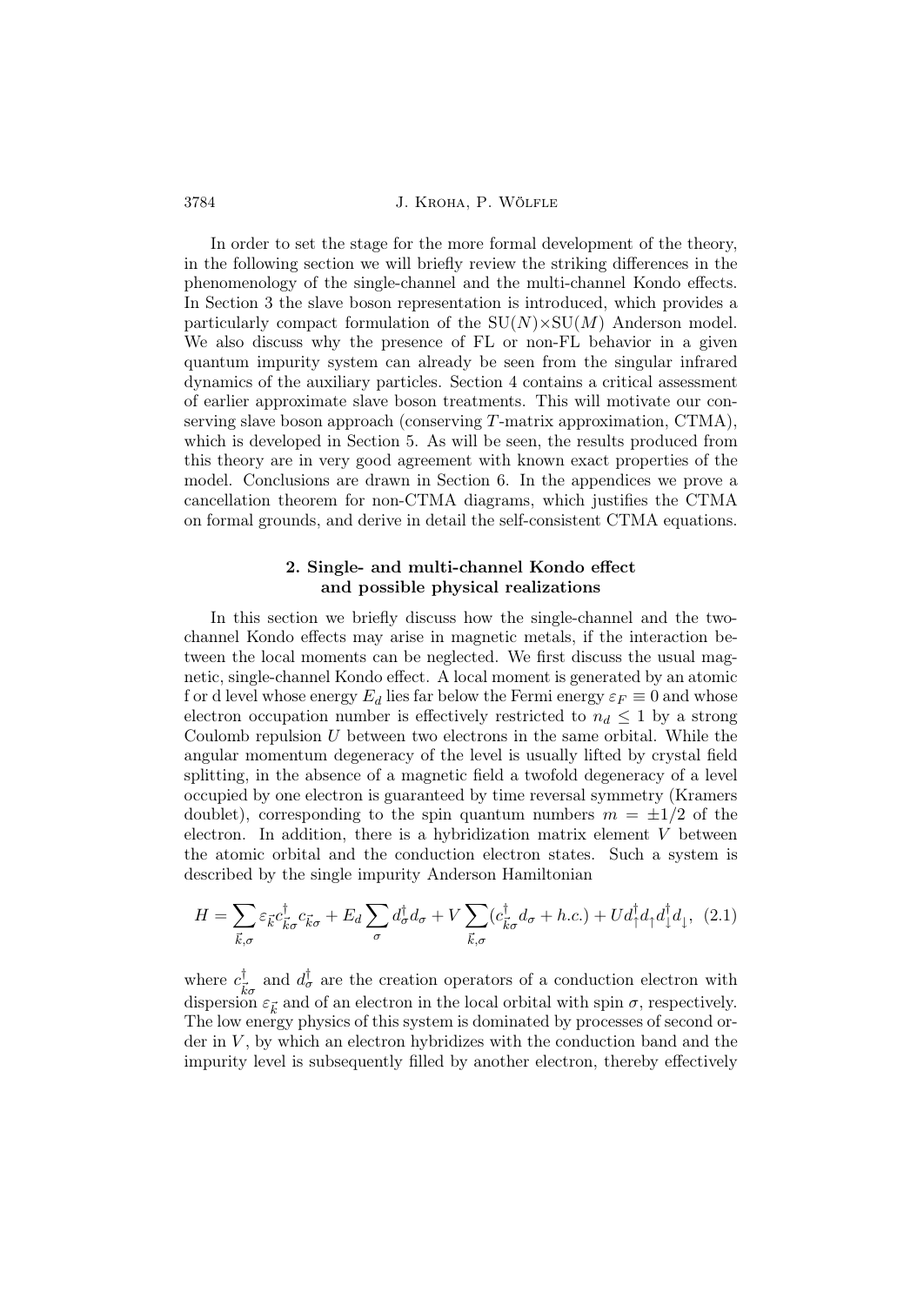flipping the impurity spin. Thus, in the region of low excitation energies, the Anderson Hamiltonian  $(2.1)$  may be mapped onto the  $s-d$  exchange (or Kondo) model [16], the effective coupling between the impurity spin and the conduction electron spin always being antiferromagnetic:  $J = |V|^2/|E_d| > 0$  $(U \gg |E_d|)$ . These models have been studied extensively by means of Wilson's renormalization group [17], by the Bethe ansatz method [18, 19] and by means of a phenomenological Fermi liquid theory [20]. In this way the following physical picture has emerged [21]: The model contains a dynamically generated low temperature scale, the Kondo temperature, which is expressed in terms of the parameters of the Anderson Hamiltonian (2.1) as  $T_K = D(N\Gamma/D)^{(M/N)} \exp\{-\pi E_d/(N\Gamma)\}\,$ , with  $\mathcal{N}(0)$  and  $D = 1/\mathcal{N}(0)$ the density of states at the Fermi energy and the high energy band cutoff, respectively.  $\Gamma = \pi V^2 \mathcal{N}(0)$  denotes the effective hybridization or d-level broadening, and N, M are the degeneracy of the local level and the number of conduction electron channels (see below). In the intermediate temperature regime,  $T \gtrsim T_K$ , resonant spin flip scattering of electrons at the Fermi surface off the local degenerate level leads to logarithmic contributions to the magnetic susceptibility, the linear specific heat coefficient and the resistivity  $(\rho(T) = \rho(0) + \Delta \rho(T))$ ,  $\chi(T)$ ,  $\gamma(T)$ ,  $\Delta \rho(T) \propto -\ln(T/T_K)$ , and to a breakdown of perturbation theory at  $T \simeq T_K$ . Below  $T_K$  a collective many-body spin singlet state develops in which the impurity spin is screened by the conduction electron spins as lower and lower energy scales are successively approached, leaving the system with a pure potential scattering center. The spin singlet formation is sketched in Fig. 1 a) and corresponds to a vanishing entropy at  $T = 0$ ,  $S(0) = 0$ . It also leads to saturated behavior of physical quantities below  $T_K$ , like  $\chi(T) = \text{const.}$   $c(T)/T = \text{const.}$  and  $\Delta \rho(T) \propto T^2$ , i.e. to Fermi liquid behavior.



Fig. 1. Sketch of the renormalization group for a) the single-channel Kondo model (local moment compensation) and b) the two-channel Kondo model (local moment over-compensation). Small arrows denote conduction electron spins 1/2, a heavy arrow a localized spin  $1/2$ . The curved arrows indicate successive renormalization steps.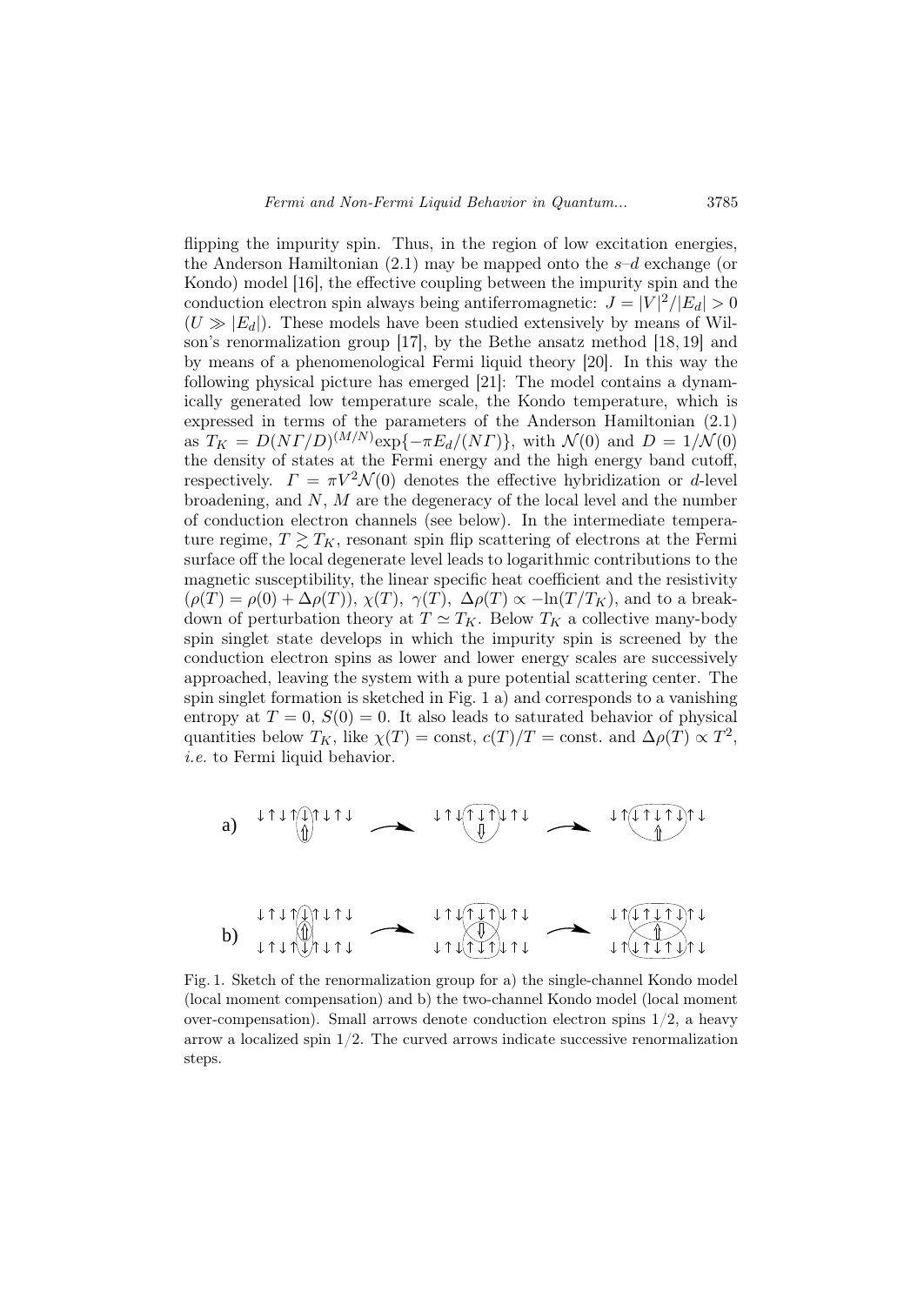As an example of possible two-channel Kondo systems we discuss the uranium based compounds mentioned in the introduction. The  $U^{4+}$  ions have nominally a  $5f^2$  configuration, *i.e.* an even number of electrons, which does not allow for a Kramers degenerate ground state because of integer total spin. However, in the cubic crystal symmetry of these materials the orbital degeneracy may be not completely lifted, so that there can be an approximate twofold degeneracy of the  $U^{4+}$  ground state, corresponding to two different orientations of the electrical quadrupole moment of the 5f orbital in the lattice (quadrupolar Kondo effect) [12, 13]. This degree of freedom may be flipped by scattering of conduction electrons (which in the cubic symmetry also have a twofold angular momentum degeneracy). The conduction electron spin is conserved in this scattering process, leaving it as a Kramers degenerate scattering channel degree of freedom, which we will label by  $\mu = 1, ..., M$ ,  $M = 2$ . Describing the orbital degree of freedom as a pseudospin  $1/2$ , labelled by the quantum number  $\sigma = 1, \ldots, N, N = 2$ . in analogy to the magnetic Kondo effect, we arrive at the  $SU(2) \times SU(M)$ symmetric Kondo model,

$$
H = \sum_{\vec{k},\sigma,\mu} \varepsilon_{\vec{k}} c_{\vec{k}\mu\sigma}^{\dagger} c_{\vec{k}\mu\sigma} + J \sum_{\vec{k},\vec{k}',\sigma,\sigma',\mu} c_{\vec{k}\mu\sigma}^{\dagger} \vec{S} \cdot \vec{\tau}_{\sigma\sigma'} c_{\vec{k}\mu\sigma'},
$$
(2.2)

where  $\vec{S}$  is the local pseudospin operator and  $\vec{\tau}_{\sigma\sigma'}$  the vector of Pauli matrices. To keep the naming uniform, we will refer to the orbital degree of freedom as the (pseudo)spin or local moment,  $\sigma$ , in analogy to the magnetic Kondo effect, and to the physical electron spin as the channel degree of freedom,  $\mu$ . In the multi-channel case, too, the conduction electrons of each channel separately screen the impurity moment by multiple spin scattering at temperatures below the Kondo scale  $T_K$ . However, in this case, the local moment is over-compensated, since the impurity spin can never form a singlet state with both conduction electron channels at the same time in this way, as can be seen in Fig. 1 b). As a consequence of this frustration, there is not a unique ground state, leading to a finite residual entropy [22,23] at  $T = 0$  of  $S(0) = k_B \ln \sqrt{2}$  in the two-channel model. In particular, the precondition of FL theory of a 1:1 correspondence between interacting and non-interacting states is violated. As a consequence, characteristic singular temperature dependence [22, 24] of physical quantities persists for  $T \le T_K$  down to  $T = 0$ :  $\chi(T) \propto -\ln(T/T_K)$ ,  $c(T)/T \propto -\ln(T/T_K)$  and  $\rho(T) - \rho(0) \propto -\sqrt{T/T_K}$ . Note, however, that this behavior may be changed by any crystal field splitting of the quadrupolar non-Kramers ground state doublet.

In order to apply standard field theoretical methods to the multi-channel Kondo model it is convenient to consider it as the low-energy limiting case of a corresponding Anderson model as discussed for the single-channel case.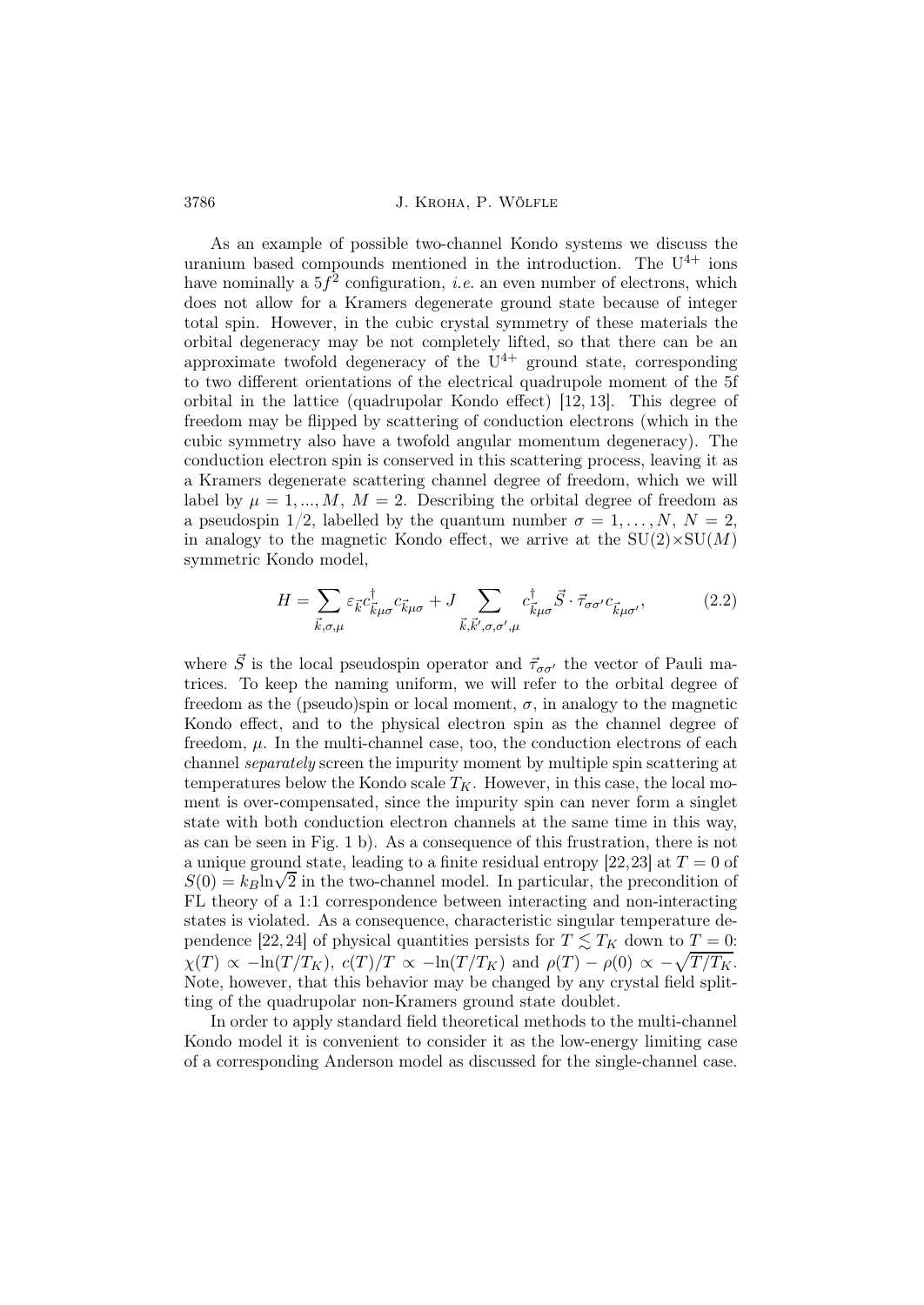Here, in addition, the conservation of the channel degree of freedom has to be guaranteed. This can be implemented in an elegant way using an auxiliary boson representation to be discussed in the next section.

### 3. Auxiliary particle representation

As discussed above, the local level of a quantum impurity in the limit of infinitely strong local Coulomb repulsion  $U$  between electrons in the same level allows only for at most single electron occupation of the level,  $n_d \leq 1$ . One should note that for a realistic finite value of  $U$  the low-energy physics of the model is effectively still confined to the part of the Hilbert space without multiple occupancy. Therefore, the model Eq.  $(2.1)$  in the limit  $U \rightarrow \infty$  is the generic model for the physics of quantum impurities at large  $U$  in general.

A powerful technique for implementing the projection in Hilbert space caused by a large Coulomb repulsion  $U$  is the method of auxiliary particles (slave bosons, pseudofermions) [25]. Each Fock state  $|\alpha\rangle$  of the impurity is assigned a creation operator, which can be envisaged as creating the state out of a vacuum state  $|{\text{vac}}\rangle$  without any impurity level at all,  $|\alpha\rangle = a_{\alpha}^{\dagger} |{\text{vac}}\rangle$ .  $(E.g., for a single orbital there are four such states,  $|0\rangle$  (empty orbital),  $| \uparrow \rangle$$ or  $|\downarrow\rangle$  (orbital occupied by a single electron with spin  $\uparrow$  or  $\downarrow$ ) and  $|2\rangle$  (level occupied by two electrons with spin ↑ and ↓).) Due to the requirements of Fermi statistics, the creation operators  $a_{\alpha}^{\dagger}$  are Fermi (Bose) operators for the states holding an odd (even) number of electrons (or vice versa). The physical state corresponds to the sector of Fock space with exactly one auxiliary particle,  $\sum_{\alpha} n_{\alpha} = 1$ , where  $n_{\alpha} = a_{\alpha}^{\dagger} a_{\alpha}$  is the occupation number operator of particles  $\alpha$ . Compared to alternative ways of effecting the projection, the auxiliary particle method has the advantage of making available the powerful machinery of quantum field theory, provided the constraint on the total auxiliary particle number can be incorporated in a satisfactory way.

For the quantum impurity models of the Anderson type introduced in the preceding section, only particles creating empty and singly occupied states are needed. We define N pseudofermion creation operators  $f_{\sigma}^{\dagger}$  for each of the singly occupied states (labelled by  $\sigma = 1, 2, ..., N$ ) and M boson creation operators  $b_{\overline{\mu}}^{\dagger}$  $\frac{1}{\mu}$  for each of the empty states created when an electron hops from the impurity into the  $\mu$ -th conduction electron band (labelled by  $\mu = 1, 2, \ldots, M$ . In terms of these operators the Hamiltonian of the  $SU(N) \times SU(M)$  Anderson model Eq. (2.1) takes the form

$$
H = \sum_{\vec{k},\sigma,\mu} \varepsilon_{\vec{k}} c_{\vec{k}\mu\sigma}^{\dagger} c_{\vec{k}\mu\sigma} + E_d \sum_{\sigma} f_{\sigma}^{\dagger} f_{\sigma} + V \sum_{\vec{k},\sigma,\mu} \left( c_{\vec{k}\mu\sigma}^{\dagger} b_{\mu}^{\dagger} f_{\sigma} + h.c. \right) . \tag{3.1}
$$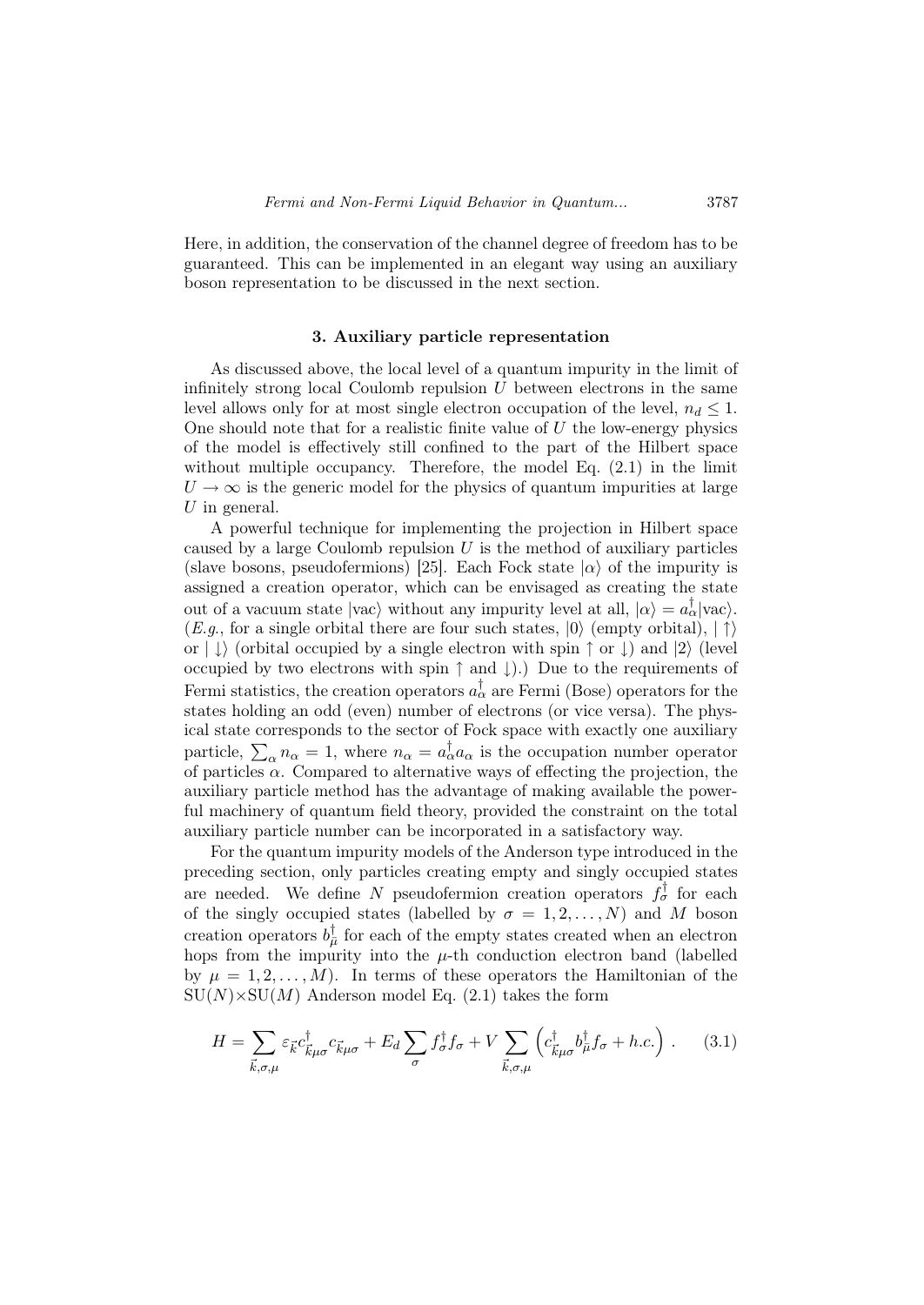In order for H to be SU(M) invariant, the slave boson multiplet  $b_{\bar{\mu}}$  transforms according to the conjugate representation of the  $SU(M)$ . In addition, the operator constraint

$$
Q \equiv \sum_{\sigma} f_{\sigma}^{\dagger} f_{\sigma} + \sum_{\mu} b_{\mu}^{\dagger} b_{\mu} = 1 \tag{3.2}
$$

has to be satisfied at all times. One might interpret the constraint as a statement of charge quantization, with the integer Q the conserved, quantized charge. Similar to quantum field theories with conserved charges, the charge conservation is intimately related to the existence of a local gauge symmetry. Indeed, the system defined by the Hamiltonian Eq. (3.1) is invariant under simultaneous local U(1) gauge transformations  $f_{\sigma} \to f_{\sigma} e^{i\phi(\tau)}$ ,  $b_{\bar{\mu}} \to b_{\bar{\mu}} e^{i\phi(\tau)}$ , with  $\phi(\tau)$  an arbitrary time dependent phase.

#### 3.1. Exact projection onto the physical Hilbert space

While the gauge symmetry guarantees the conservation of the quantized charge Q, it does not single out any particular  $Q$ , such as  $Q = 1$ . In order to effect the projection onto the sector of Fock space with  $Q = 1$ , one may use a procedure first proposed by Abrikosov [26]: Consider first the grandcanonical ensemble with respect to Q, defined by the statistical operator

$$
\hat{\rho}_G = \frac{1}{Z_G} e^{-\beta (H + \lambda Q)},\tag{3.3}
$$

where  $Z_G = \text{tr}[\exp{-\beta (H + \lambda Q)}]$  is the grand-canonical partition function with respect to  $Q_1$ ,  $-\lambda$  is the associated chemical potential, and the trace extends over the complete Fock space, including summation over Q. The expectation value of an observable  $A$  in the grand-canonical ensemble is given by

$$
\langle \hat{A} \rangle_G = \text{tr}[\hat{\rho}_G \hat{A}]. \tag{3.4}
$$

The physical expectation value of  $\hat{A}$ ,  $\langle \hat{A} \rangle$ , is to be evaluated in the canonical ensemble where  $Q = 1$ . It can be calculated from the grand-canonical ensemble by differentiating with respect to the fugacity  $\zeta = e^{-\beta \lambda}$  and taking  $\lambda$  to infinity [27],

$$
\langle \hat{A} \rangle = \lim_{\lambda \to \infty} \frac{\frac{\partial}{\partial \zeta} \text{tr}[\hat{A}e^{-\beta(H + \lambda Q)}]}{\frac{\partial}{\partial \zeta} \text{tr}[e^{-\beta(H + \lambda Q)}]} = \lim_{\lambda \to \infty} \frac{\langle Q\hat{A} \rangle_G}{\langle Q \rangle_G} . \tag{3.5}
$$

Projecting operators acting on the impurity states:— We list two important results, which follow straightforwardly from Eq. (3.5): First, the canonical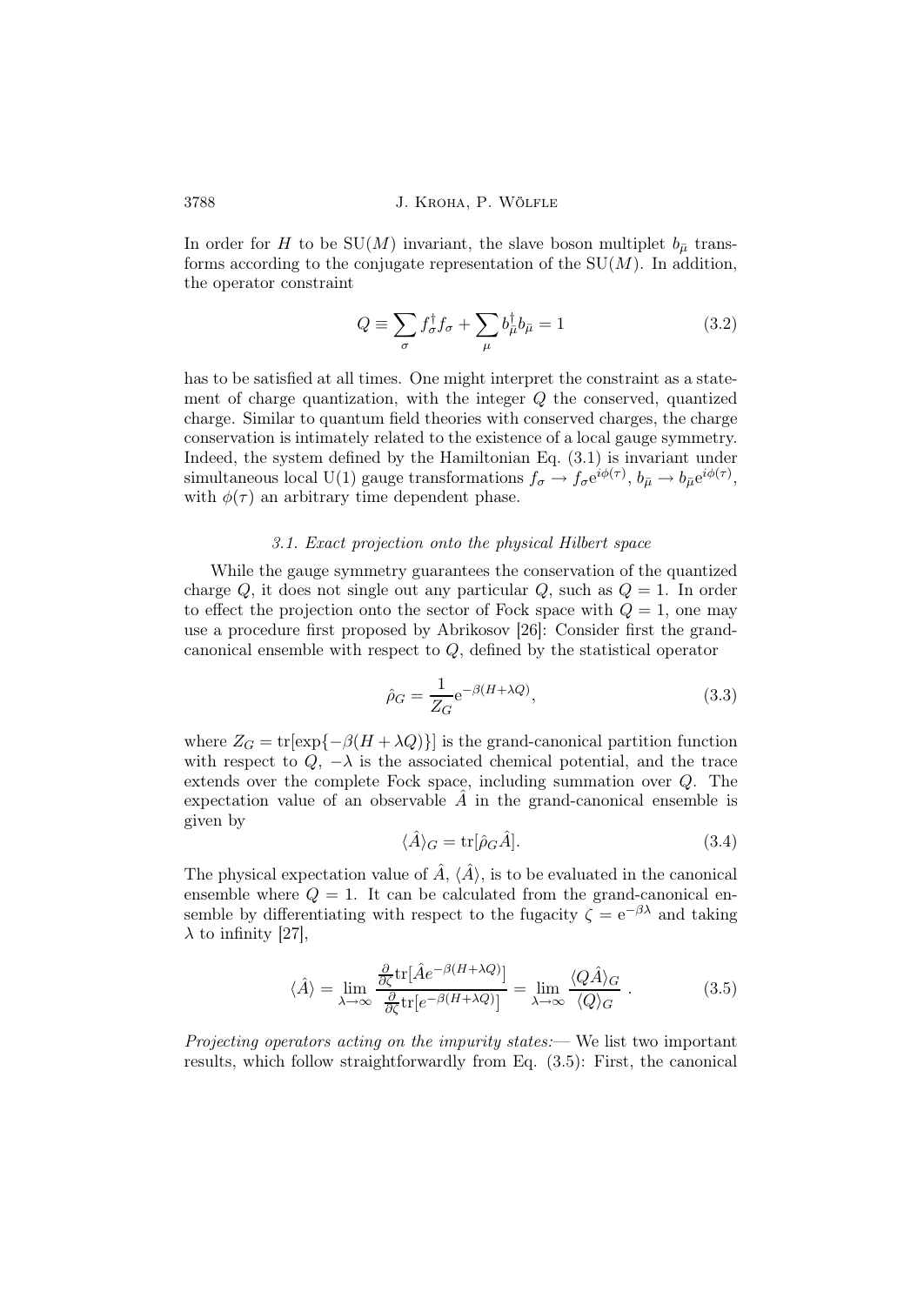partition function in the subspace  $Q = 1$  is

$$
Z_C = \lim_{\lambda \to \infty} \text{tr}[Qe^{-\beta(H + \lambda(Q-1))}]
$$
  
= 
$$
\lim_{\lambda \to \infty} (e^{\beta \lambda} \langle Q \rangle_G(\lambda)) Z_{Q=0},
$$
 (3.6)

where the subscripts  $G$  and  $C$  denote the grand-canonical and the canonical  $(Q = 1)$  expectation value, respectively. Second, the canonical  $Q = 1$ expectation value of any operator  $\tilde{A}$  which has a zero expectation value in the  $Q = 0$  subspace,  $\hat{A} | Q = 0 \rangle = 0$ , is given by,

$$
\langle \hat{A} \rangle_C = \lim_{\lambda \to \infty} \frac{\langle \hat{A} \rangle_G(\lambda)}{\langle Q \rangle_G(\lambda)}.
$$
\n(3.7)

Note that  $\hat{A}|Q = 0\rangle = 0$  holds true for any physically observable operator acting on the impurity. Examples are the physical electron operator  $d^{\dagger}_{\mu\sigma} = f^{\dagger}_{\sigma} b_{\bar{\mu}}$  or the local spin operator  $\vec{S} = \sum_{\sigma\sigma'} \frac{1}{2}$  $\frac{1}{2} f_{\sigma}^{\dagger} \vec{\tau}_{\sigma \sigma'} f_{\sigma'}$ . In this case the operator  $Q$  appearing in the numerator of Eq.  $(3.5)$  is not necessary to project away the  $Q = 0$  sector. In particular, the constrained d-electron Green's function is given in terms of the grand-canonical one  $(G_d(\omega, T, \lambda))$ as

$$
G_d(\omega) = \lim_{\lambda \to \infty} \frac{G_d(\omega, T, \lambda)}{\langle Q \rangle_G(\lambda)}.
$$
\n(3.8)

In the enlarged Hilbert space  $(Q = 0, 1, 2, ...) G_d(\omega, T, \lambda)$  may be expressed in terms of the grand-canonical pseudo-fermion and slave boson Green's functions using Wick's theorem. These auxiliary particle Green's functions, which constitute the basic building blocks of the theory, are defined in imaginary time representation as

$$
\mathcal{G}_{f\sigma}(\tau_1 - \tau_2) = -\langle T\{f_{\sigma}(\tau_1)f_{\sigma}^{\dagger}(\tau_2)\}\rangle_G, \qquad (3.9a)
$$

$$
\mathcal{G}_{b\bar{\mu}}(\tau_1 - \tau_2) = -\langle T\{b_{\bar{\mu}}(\tau_1)b_{\bar{\mu}}^{\dagger}(\tau_2)\}\rangle_G, \qquad (3.9b)
$$

where T is the time ordering operator. The Fourier transforms of  $\mathcal{G}_{f,b}$  may be expressed in terms of the exact self-energies  $\Sigma_{f,b}$  as

$$
\mathcal{G}_{f,b}(i\omega_n) = \left\{ \left[ \mathcal{G}_{f,b}^0(i\omega_n) \right]^{-1} - \Sigma_{f,b}(i\omega_n) \right\}^{-1},\tag{3.10}
$$

where

$$
\mathcal{G}_{f\sigma}^{0}(i\omega_{n}) = (i\omega_{n} - E_{d} - \lambda)^{-1}, \qquad (3.11a)
$$

$$
\mathcal{G}_{b\bar{\mu}}^0(i\omega_n) = (i\omega_n - \lambda)^{-1}.
$$
\n(3.11b)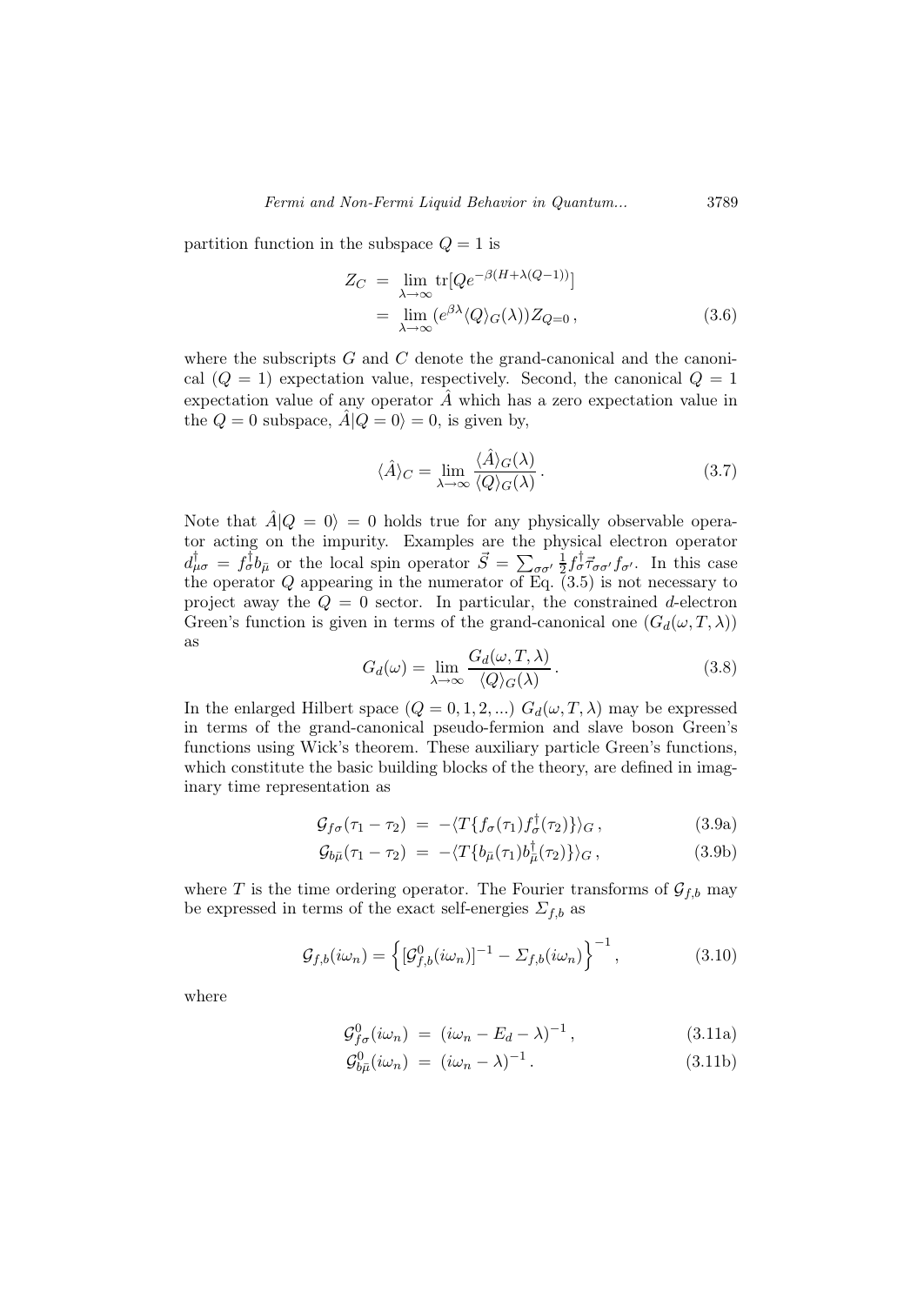Since as a consequence of the projection procedure  $\lambda \to \infty$  the energy eigenvalues of  $H + \lambda Q$  scale to infinity as  $\lambda Q$ , it is useful to shift the zero of the auxiliary particle frequency scale by  $\lambda$  (in the  $Q = 1$  sector) and to define the "projected" Green's functions as

$$
G_{f,b}(\omega) = \lim_{\lambda \to \infty} \mathcal{G}_{f,b}(\omega + \lambda).
$$
 (3.12)

Note that this does not affect the energy scale of physical quantities (like the local d electron Green's function), which is the difference between the the pseudo-fermion and the slave-boson energy.

Canonical expectation values of conduction electron operators: The canonical (*i.e.* projected onto the  $Q = 1$  subspace), local conduction electron Green function is given as

$$
G_{c\mu\sigma}(i\omega_n) = \left\{ [G^0_{c\mu\sigma}(i\omega_n)]^{-1} - \Sigma_{c\mu\sigma}(i\omega_n) \right\}^{-1}
$$
(3.13)

with

$$
G_{c\mu\sigma}^{0}(i\omega_n) = \sum_{\vec{k}} G_{c\mu\sigma}^{0}(\vec{k}, i\omega_n) = \sum_{\vec{k}} (i\omega_n + \mu_c - \epsilon_{\vec{k}})^{-1} , \qquad (3.14)
$$

where  $\mu_c$  is the chemical potential of the conduction electrons. The canonical, local c-electron self-energy,  $\Sigma_{cu\sigma}(i\omega_n)$ , cannot be obtained from the grand-canonical one by simply taking the limit  $\lambda \to \infty$ , since the c-electron density has a non-vanishing expectation value in the  $Q = 0$  subspace. However, it follows immediately from the Anderson Hamiltonian (2.1), that the exact, canonical conduction electron t-matrix  $t_{\sigma\mu}(i\omega)$ , defined by  $G_c =$  $G_c^0[1+tG_c^0]$ , is proportional to the full, projected d-electron Green's function,  $t_{\mu\sigma}(i\omega) = |V|^2 G_{d\mu\sigma}$ . Thus, we have as an exact relation,

$$
G_{c\mu\sigma}(i\omega_n) = G^0_{c\mu\sigma}(i\omega_n) \left[ 1 + |V|^2 G_{d\mu\sigma}(i\omega_n) G^0_{c\mu\sigma}(i\omega_n) \right] ,\qquad (3.15)
$$

and by comparison with Eq. (3.13) we obtain the local conduction electron self-energy respecting the constrained dynamics in the impurity orbital,

$$
\Sigma_{c\mu\sigma}(i\omega_n) = \frac{|V|^2 G_{d\mu\sigma}(i\omega_n)}{1 + |V|^2 G_{c\mu\sigma}^0(i\omega_n) G_{d\mu\sigma}(i\omega_n)}.
$$
\n(3.16)

Using phenomenological Fermi liquid theory [20] and also by means of perturbation theory to infinite order in the on-site repulsion [28] it has been shown for the Fermi liquid case  $M = 1$  of the symmetric Anderson model  $(2E_d = -U)$  that the exact d-electron propagator  $G_{d\sigma}(\omega)$  and the d-electron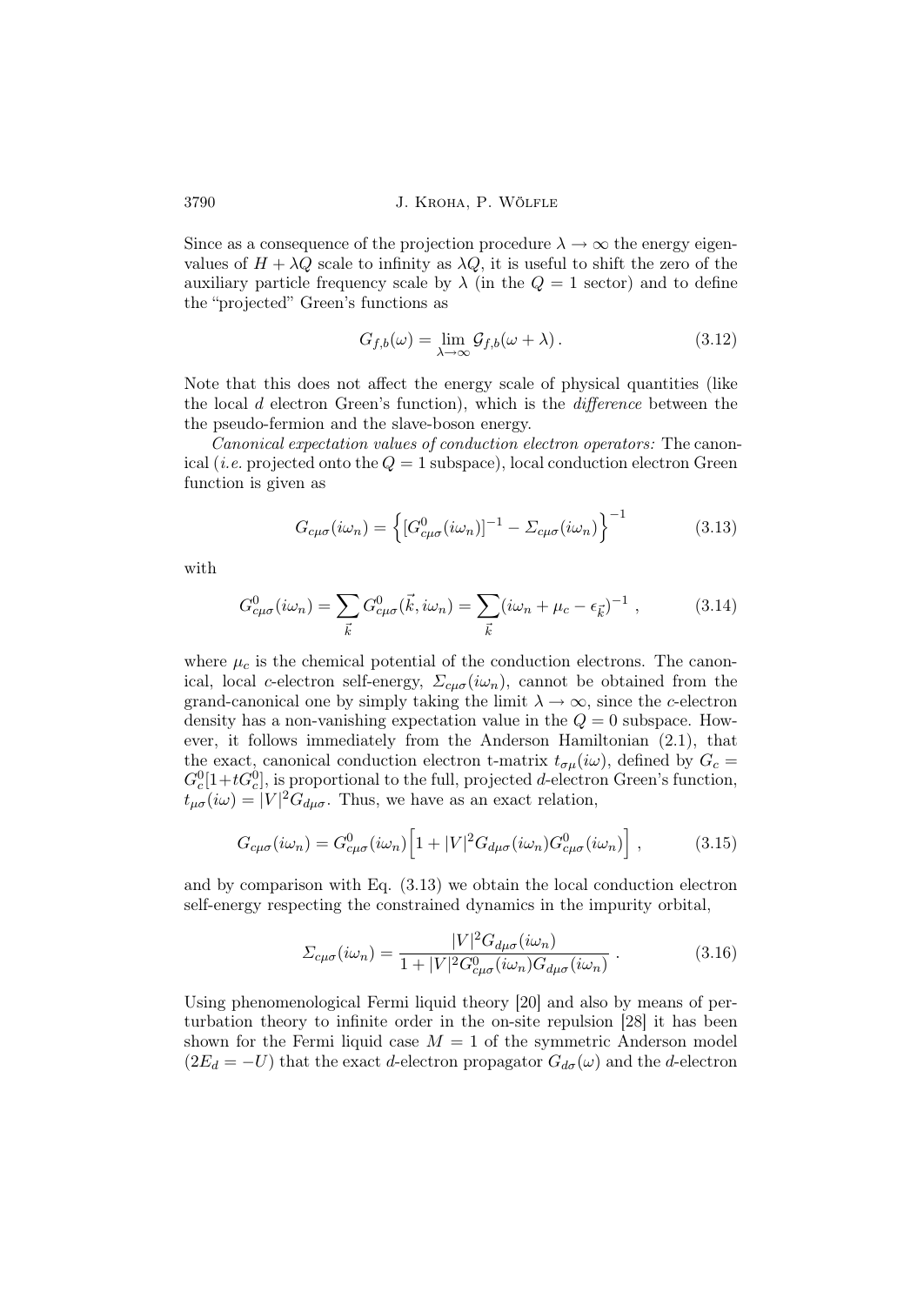self-energy  $\Sigma_{d\sigma}(\omega) \equiv \omega - G_{d\sigma}(\omega)^{-1}$  obey the following local Fermi liquid relations in the limit  $\omega \to 0 - i0$ ,  $T \to 0$ ,

Luttinger theorem: 
$$
\int d\omega \ f(\omega) \frac{\partial \Sigma_{d\sigma}(\omega)}{\partial \omega} G_{d\sigma}(\omega) = 0, \qquad (3.17)
$$

$$
\text{Friedel-Langreth: } \frac{1}{\pi} \text{Im} G_{d\sigma}(\omega) = \frac{1}{\Gamma} \sin^2 \left(\frac{\pi n_d}{N}\right) - c \left[ \left(\frac{\omega}{T_K}\right)^2 + \left(\frac{\pi T}{T_K}\right)^2 \right],\tag{3.18}
$$

$$
\mathrm{Im}\Sigma_{d\sigma}(\omega) = \frac{\Gamma}{\sin^2(\pi n_d/N)} + c \left(\frac{\Gamma}{\sin^2(\pi n_d/N)}\right)^2 \left[ \left(\frac{\omega}{T_K}\right)^2 + \left(\frac{\pi T}{T_K}\right)^2 \right],\tag{3.19}
$$

where c is a constant of  $O(1)$ . Combining Eqs. (3.16), (3.18) it follows that (for  $M = 1$ , away from particle hole symmetry)  $\Sigma_{c\sigma}$  exhibits (in an exact theory) local Fermi liquid behavior as well,  $\text{Im}\Sigma_{c\sigma}(\omega - i0, T = 0)$  $a+b(\omega/T_K)^2$  for  $\omega\to 0$ . Note that this quantity is different from the grandcanonical conduction electron self-energy and has a finite imaginary part at the Fermi level.

The momentum dependent conduction electron Green's function in the presence of a single impurity is given in terms of the canonical d-electron propagator as

$$
G_{c\mu\sigma}(\vec{k},\vec{k}';\;i\omega_n) = G_{c\mu\sigma}^0(\vec{k},i\omega_n) \left[ \delta_{\vec{k},\vec{k}'} + |V|^2 G_d(i\omega_n) G_{c\mu\sigma}^0(\vec{k}',i\omega_n) \right]. \tag{3.20}
$$

The latter expression is the starting point for treating a random system of many Anderson impurities [29].

### 3.2. Analytical properties and infrared behavior

The Green's functions  $G_{f,b,c}$  have the following spectral representations

$$
G_{f,b,c}(i\omega_n) = \int_{-\infty}^{\infty} d\omega' \frac{A_{f,b,c}(\omega')}{i\omega_n - \omega'}
$$
(3.21)

with the normalization of the spectral functions  $A_{f,b,c}$ 

$$
\int_{-\infty}^{\infty} d\omega A_{f,b,c}(\omega) = 1.
$$
\n(3.22)

Taking the limit  $\lambda \to \infty$  has important consequences on the analytical structure of the auxiliary particle Green's functions: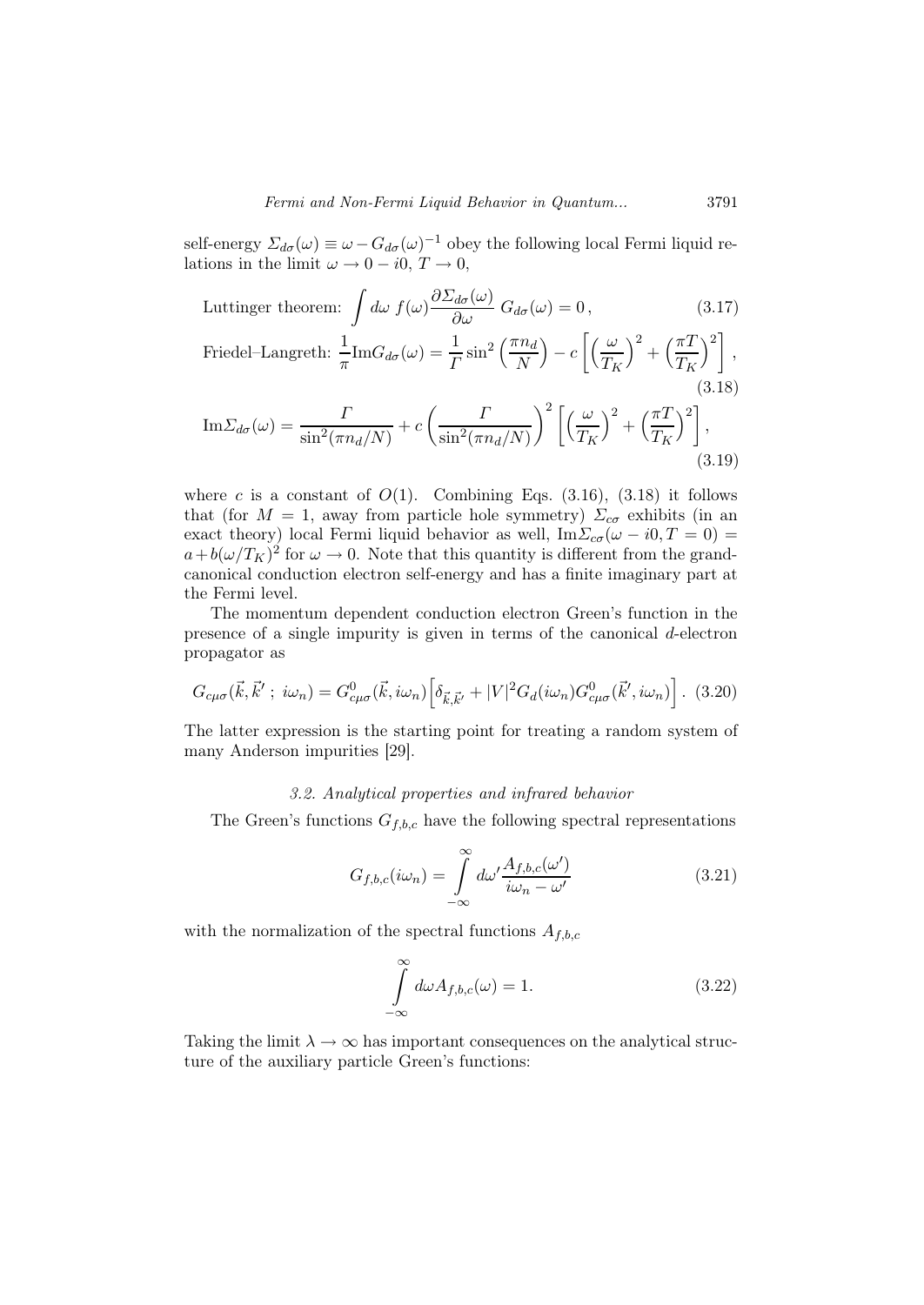(1) It follows directly from the definitions Eqs. (3.12), (3.9), using Eqs.  $(3.3)$ ,  $(3.4)$ , that the traces appearing in the canonical functions  $G_{fb}$ are taken purely over the  $Q = 0$  sector of Fock space<sup>1</sup>. Thus, the backward-in-time  $(\tau_1 < \tau_2)$  or hole-like contribution to the auxiliary propagators in Eq. (3.9) vanishes after projection, and we have

$$
G_{f\sigma}(\tau_1 - \tau_2) = -\Theta(\tau_1 - \tau_2) \lim_{\lambda \to \infty} \langle f_{\sigma}(\tau_1) f_{\sigma}^{\dagger}(\tau_2) \rangle_G, \quad (3.23a)
$$

$$
G_{b\bar{\mu}}(\tau_1 - \tau_2) = -\Theta(\tau_1 - \tau_2) \lim_{\lambda \to \infty} \langle b_{\bar{\mu}}(\tau_1) b_{\bar{\mu}}^{\dagger}(\tau_2) \rangle_G. \quad (3.23b)
$$

Consequently, their spectral functions  $A_{f,b}$  have the Lehmann representation

$$
A_{f\sigma}(\omega) = \sum_{m,n\geq 0} e^{-\beta E_m^0} | \langle 1, n | f_{\sigma}^{\dagger} | 0, m \rangle |^2 \delta(\omega - (E_n^1 - E_m^0)),
$$
\n
$$
A_{b\bar{\mu}}(\omega) = \sum e^{-\beta E_m^0} | \langle 1, n | b_{\bar{\mu}}^{\dagger} | 0, m \rangle |^2 \delta(\omega - (E_n^1 - E_m^0)),
$$
\n(3.24a)

$$
A_{b\bar{\mu}}(\omega) = \sum_{m,n \ge 0} e^{-\omega m} |\langle 1, n | o_{\bar{\mu}} | 0, m \rangle| o(\omega - (E_n - E_m)),
$$
\n(3.24b)

where  $E_n^Q$  are the energy eigenvalues  $(E_0^0 \leq E_n^Q)$  is the ground state energy) and  $|Q, n\rangle$  the many-body eigenstates of H in the sector Q of Fock space. At zero temperature,  $A_f$  reduces to  $A_{f\sigma}(\omega) = \sum_{n\geq 0} |$  $\langle 1, n | f_{\sigma}^{\dagger} | 0, 0 \rangle |^2 \delta(\omega - (E_n^1 - E_0^0))$  and similar for  $A_b$ . It is seen that the  $A_{f,b}$  have threshold behavior at  $\omega = E_0 \equiv E_0^1 - E_0^0$ , with  $A_{f,b}(\omega) \equiv 0$ for  $\omega < E_0$ ,  $T = 0$ . The vanishing imaginary part at frequencies  $\omega < 0$ may be shown to be a general property of all quantities involving slave particle operators, e.g. also of auxiliary particle self-energies and vertex functions.

(2) As will be seen in Section 4.2 (Eq.  $(4.2c)$ ), physical expectation values not only involve the particle-like auxiliary propagators Eq. (3.23) but also hole-like contributions. It is, therefore, useful to define the "anti-fermion" and "anti-boson" propagators (in imaginary time representation)

$$
G_{f\sigma}^-(\tau_1 - \tau_2) = -\Theta(\tau_2 - \tau_1) \lim_{\lambda \to \infty} \langle f_{\sigma}^{\dagger}(\tau_2) f_{\sigma}(\tau_1) \rangle_G, \quad (3.25a)
$$

$$
G_{b\bar{\mu}}^{-}(\tau_1 - \tau_2) = -\Theta(\tau_2 - \tau_1) \lim_{\lambda \to \infty} \langle b_{\bar{\mu}}^{\dagger}(\tau_2) b_{\bar{\mu}}(\tau_1) \rangle_G, \quad (3.25b)
$$

<sup>1</sup> This means that the auxiliary particle propagators are not calculated in the canonical  $(Q = 1)$  ensemble. The projection onto the  $Q = 1$  sector of Fock space is achieved only when they are combined to calculate expectation values of physically observable operators like  $G_{d\sigma}$ ,  $\langle \vec{S} \rangle$  etc. The latter can be seen explicitly, e.g., from Eq. (4.2c), 2nd equality.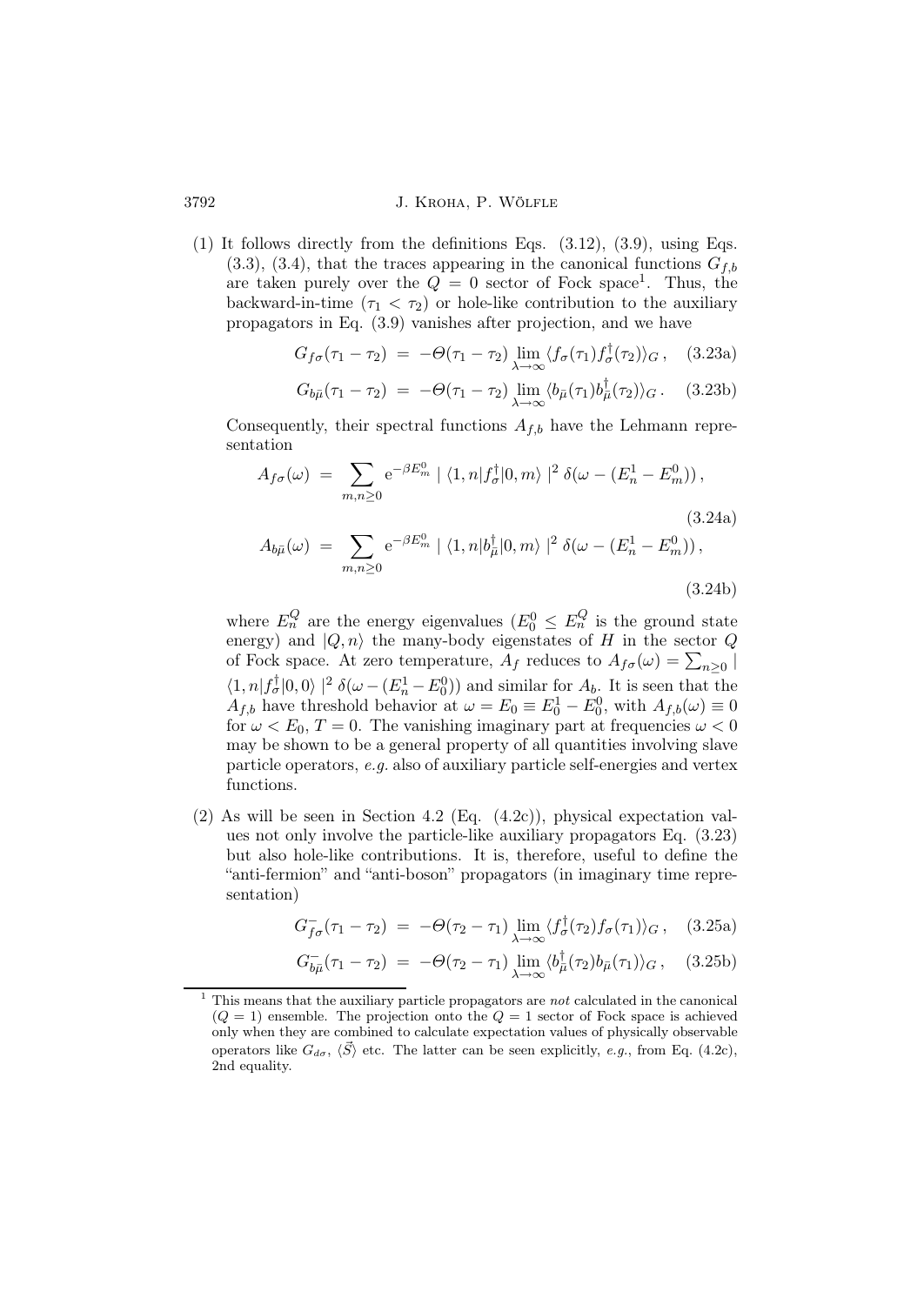Fermi and Non-Fermi Liquid Behavior in Quantum... 3793

whose spectral functions have the Lehmann representations

$$
A_{f\sigma}^-(\omega) = \sum_{m,n\geq 0} e^{-\beta E_m^1} | \langle 0,n | f_\sigma | 1,m \rangle |^2 \delta(\omega - (E_n^0 - E_m^1)),
$$
\n(3.26a)

$$
A_{b\bar{\mu}}^{-}(\omega) = \sum_{m,n \ge 0} e^{-\beta E_m^1} | \langle 0, n | b_{\bar{\mu}} | 1, m \rangle |^2 \delta(\omega - (E_n^0 - E_m^1)).
$$
\n(3.26b)

 $E_0^1$  is the ground state energy in the  $Q = 1$  sector. The expressions (3.24) and (3.26) immediately imply a relation between  $A_{f,b}$  and  $A_{f,b}^-$ ,

$$
A_{f,b}^{-}(\omega) = e^{-\beta \omega} A_{f,b}(\omega) . \qquad (3.27)
$$

(3) The property of only forward-in-time propagation (Eqs. (3.23), (3.24)) means that the auxiliary particle propagators  $G_{f,b}$  are formally identical to the core propagators of the well-known X-ray threshold problem [29–31]. Thus, the knowledge of the infrared behavior of the latter may be directly applied to the former. In particular, the spectral functions are found (see below) to diverge at the threshold  $E_0$  in a power law fashion (infrared singularity)

$$
A_{f,b}(\omega) \sim |\omega - E_0|^{-\alpha_{f,b}} \theta(\omega - E_0)
$$
\n(3.28)

due to a diverging number of particle-hole excitation processes in the conduction electron sea as  $\omega \to E_o$ .

For the single channel case  $(M = 1)$ , *i.e.* the usual Kondo or mixed valence problem, the exponents  $\alpha_f$  and  $\alpha_b$  can be found analytically from the following chain of arguments: Anticipating that in this case the impurity spin is completely screened by the conduction electrons at temperature  $T = 0$ , leaving a pure-potential scattering center, the ground state  $|1, 0\rangle$  is a slater determinant of one-particle scattering states, characterized by scattering phase shifts  $\eta_{\sigma}$  in the s-wave channel (assuming for simplicity a momentum independent hybridization matrix element  $V$ ). To calculate the fermion spectral function  $A_{f\sigma}(\omega)$  at  $T=0$  from Eq. (3.24a), one needs to evaluate  $\langle 1, n | f_{\sigma}^{\dagger} | 0, 0 \rangle$ , which is just the overlap of two slater determinants, an eigenstate of the fully interacting Kondo system,  $|1, n\rangle$ , on the one hand, and the ground state of the conduction electron system in the absence of the impurity combined with the decoupled impurity level occupied by an electron with spin  $\sigma$ ,  $f_{\sigma}^{\dagger}|0,0\rangle$ , on the other hand. As shown by Anderson [30], the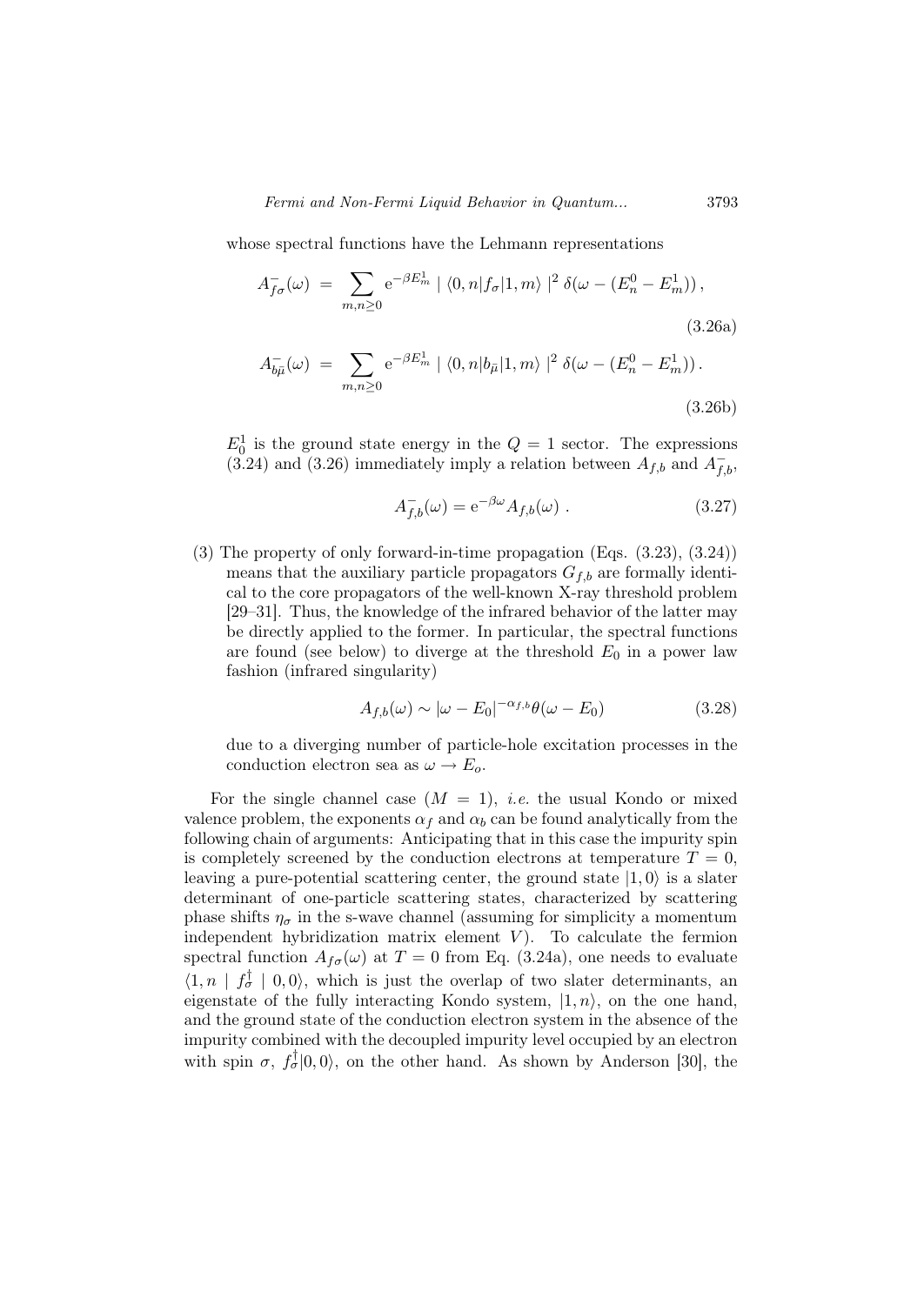overlap of the two ground state slater determinants,  $\langle 1, 0 | f_{\sigma}^{\dagger} | 0, 0 \rangle$ , tends to zero in the thermodynamic limit (orthogonality catastrophe). Analogous relations hold for the boson spectral function  $A_b(\omega)$ . As a result, the longtime relaxation into the interacting ground state is inhibited, leading to the infrared power law divergence of the spectral functions, Eq. (3.28).

The X-ray threshold exponents can be expressed in terms of the scattering phase shifts at the Fermi level by the exact relation [33]

$$
\alpha_{f,b} = 1 - \sum_{\sigma'} \left( \frac{\eta_{f,b \sigma'}}{\pi} \right)^2.
$$
 (3.29)

Here the  $\eta_{f\sigma'}$  ( $\eta_{b\sigma'}$ ) are the scattering phase shifts of the single-particle wave functions in channel  $\sigma'$  of the fully interacting ground state  $|1, 0\rangle$ , relative to the wave functions of the free state  $f_{\sigma}^{\dagger}|0,0\rangle$  ( $b^{\dagger}|0,0\rangle$ ). Via the Friedel sum rule, the scattering phase shifts are, in turn, related to the change  $\Delta n_{c\sigma'}$  of the average number of conduction electrons per scattering channel  $\sigma'$  due to the presence of the impurity:  $\eta_{f,b,\sigma'} = \pi \Delta n_{c\sigma'}$ . Obviously,  $\Delta n_{c\sigma'}$  is equal and opposite in sign to the difference of the average impurity occupation numbers of the states  $|1,0\rangle$  and  $f_{\sigma}^{\dagger}|0,0\rangle$  ( $b^{\dagger}|0,0\rangle$ ). Thus, in the pseudofermion propagator  $G_{f\sigma}$  we have the phase shifts,

$$
\eta_{f\sigma'} = -\pi \left(\frac{n_d}{N} - \delta_{\sigma\sigma'}\right) \tag{3.30}
$$

and in the slave boson propagator  $G_b$ ,

$$
\eta_b = -\pi \frac{n_d}{N} \,,\tag{3.31}
$$

where  $n_d$  denotes the total occupation number of the impurity level in the interacting ground state. (The term  $\delta_{\sigma\sigma'}$  in  $\eta_{f\sigma'}$  appears because  $f_{\sigma}^{\dagger}|0,0\rangle$  has impurity occupation number 1.) For example, in the Kondo limit  $n_d \rightarrow 1$ and for a spin  $1/2$  impurity  $(N = 2)$  this leads to resonance scattering,  $\eta_{f,b,\sigma'} = \pi/2$ . As a result, one finds [34] for the threshold exponents

$$
\alpha_f = \frac{2n_d - n_d^2}{N},\tag{3.32a}
$$

$$
\alpha_b = 1 - \frac{n_d^2}{N}.
$$
 (3.32b)

These results have been found independently from Wilson's numerical renormalization group approach [35, 36] and using the Bethe ansatz solution and boundary conformal field theory [37]. It is interesting to note that (i) the exponents depend on the level occupancy  $n_d$  (in the Kondo limit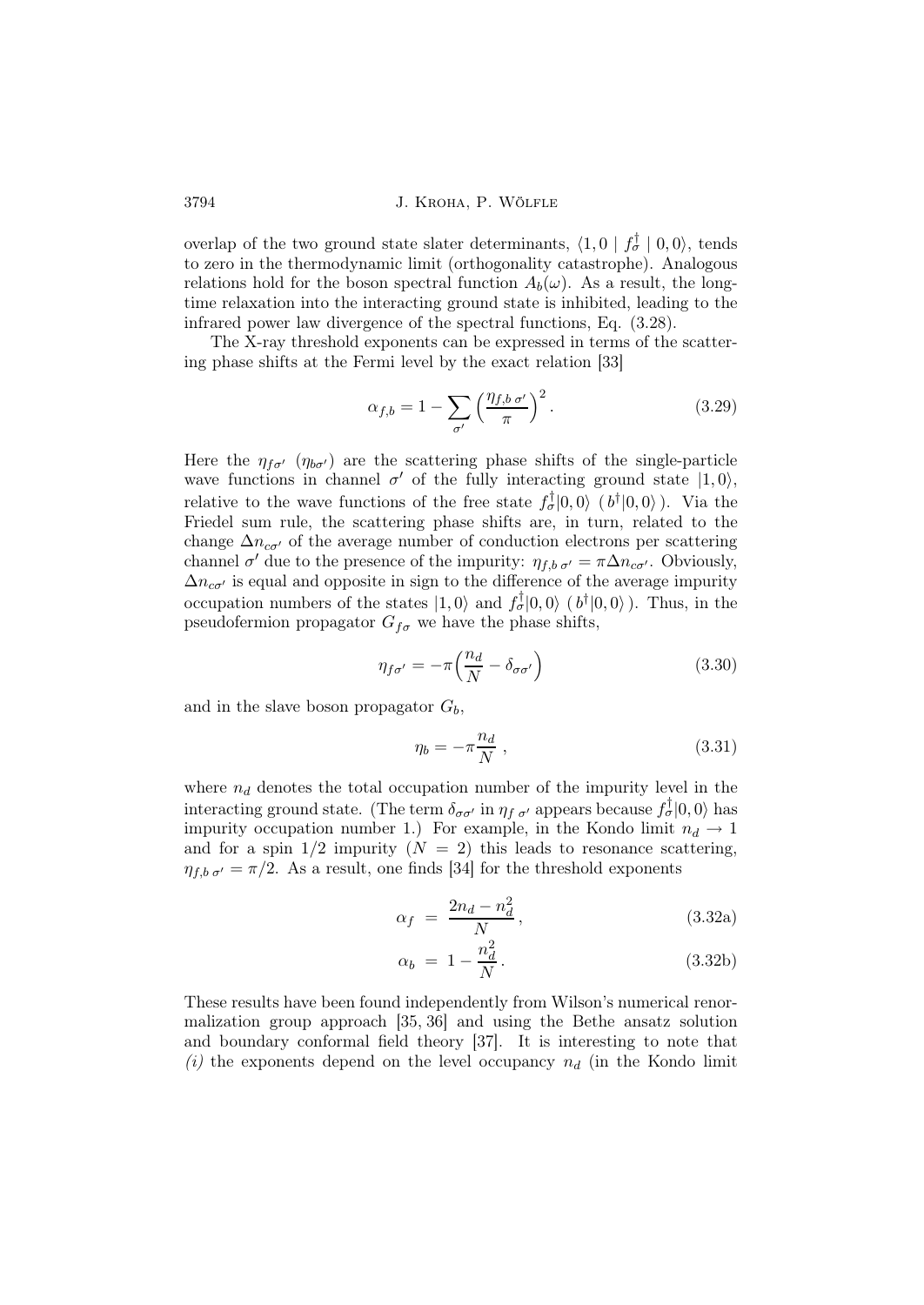$n_d \rightarrow 1$ ,  $\alpha_f = 1/N$  and  $\alpha_b = 1 - 1/N$ , whereas in the opposite, empty orbital, limit  $n_d \to 0$ ,  $\alpha_f \to 0$  and  $\alpha_b \to 1$ ); *(ii)* the sum of the exponents  $\alpha_f + \alpha_b = 1 + 2 \frac{n_d(1 - n_d)}{N} \ge 1.$ 

We stress that the above derivation of the infrared exponents  $\alpha_{f,b}$  holds true only if the impurity complex acts as a pure potential scattering center at  $T = 0$ . This is equivalent to the statement that the conduction electrons behave locally, *i.e.* at the impurity site, like a Fermi liquid. Conversely, in the multi-channel (non-FL) case,  $N \geq 2$ ,  $M \geq N$ , the exponents have been found from a conformal field theory solution [24] of the problem in the Kondo limit to be  $\alpha_f = M/(M+N)$ ,  $\alpha_b = N/(M+N)$ , which differ from the FL values. Thus, one may infer from the values of  $\alpha_{f,b}$  as a function of  $n_d$ , whether or not the system is in a local Fermi liquid state.

### 4. Mean field and non-crossing approximations

For physical situations of interest, the s−d hybridization of the Anderson model (2.1) is much smaller than the conduction band width,  $\mathcal{N}(0)V \ll 1$ , where  $\mathcal{N}(0) = 1/D$  is the local conduction electron density of states at the Fermi level. This suggests a perturbation expansion in  $\mathcal{N}(0)V$ . A straightforward expansion in terms of bare Green's functions is not adequate, as it would not allow to capture the physics of the Kondo screened state, or else the infrared divergencies of the auxiliary particle spectral functions discussed in the last section. In the framework of the slave boson representation, two types of nonperturbative approaches have been developed. The first one is mean field theory for both the slave boson amplitude  $\langle b \rangle$  and the constraint  $\langle Q \rangle = 1$  rather than  $Q = 1$ . The second one is resummation of the perturbation theory to infinite order.

# 4.1. Slave boson mean field theory

Slave boson mean field theory is based on the assumption that the slave bosons condense at low temperatures such that  $\langle b_{\bar{\mu}} \rangle \neq 0$ . Replacing the operator  $b_{\bar{\mu}}$  in  $H+\lambda Q$  by  $\langle b_{\bar{\mu}}\rangle$  (see Ref. [38]), where  $\lambda$  is a Lagrange multiplier to be adjusted such that  $\langle Q \rangle = 1$ , one arrives at a resonance level model for the pseudofermions. The position of the resonance,  $E_d + \lambda$ , is found to be given by the Kondo temperature  $T_K$ , and is thus close to the Fermi energy. The resonance generates the low energy scale  $T_K$ , and leads to local Fermi liquid behavior. While this is qualitatively correct in the singlechannel case, it is in blatant disagreement with the exactly known behavior in the multi-channel case. The mean field theory can be shown to be exact for  $M = 1$  in the limit  $N \to \infty$  for a model in which the constraint is softened to be  $Q = N/2$ . However, for finite N the breaking of the local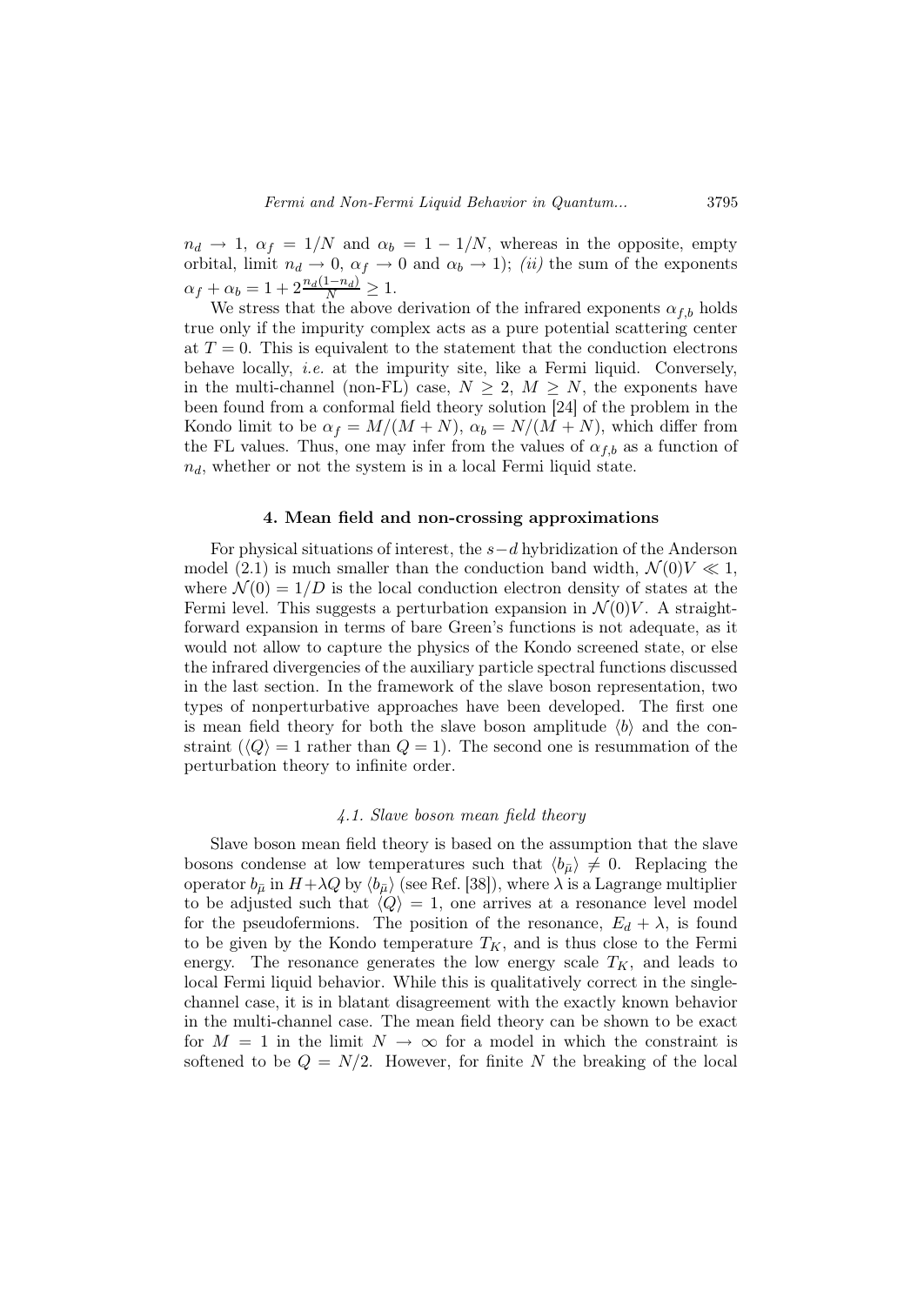gauge symmetry, which would be implied by the condensation of the slave boson field, is forbidden by Elitzur's theorem [39]. It is known that for finite N the fluctuations in the phase of the complex expectation value  $\langle b_{\bar{\mu}} \rangle$  are divergent and lead to the suppression of  $\langle b_{\bar{\mu}} \rangle$  to zero (see also [40]– [42]). This is true in the cartesian gauge, whereas in the radial gauge the phase fluctuations may be shown to cancel at least in lowest order. It has not been possible to connect the mean field solution, an apparently reasonable description at low temperatures and for  $M = 1$ , to the high temperature behavior  $(T \gg T_K)$ , dominated by logarithmic temperature dependence, in a continuous way [38]. Therefore, it seems that the slave boson mean field solution does not offer a good starting point even for only a qualitatively correct description of quantum impurity models.

### 4.2. 1/N expansion vs. self-consistent formulation

The critical judgement of mean field theory is corroborated by the results of a straightforward  $1/N$ -expansion in the single channel case, keeping the exact constraint, and not allowing for a finite bose field expectation value [43]. Within this scheme the exact behavior of the thermodynamic quantities (known from the Bethe ansatz solution) at low temperatures as well as high temperatures is recovered to the considered order in  $1/N$ . Also, the exact auxiliary particle exponents  $\alpha_{f,b}$  are reproduced in order  $1/N$ , using a plausible exponentiation scheme [44].

In addition, dynamical quantities like the d-electron spectral function and transport coefficients can be calculated exactly to a desired order in 1/N within this approach. However, as clear-cut and economical this method may be, it does have serious limitations. For once, the experimentally most relevant case of  $N = 2$  or somewhat larger is not accessible in  $1/N$ expansion. Secondly, non-Fermi liquid behavior, being necessarily nonperturbative in  $1/N$ , cannot be dealt with in a controlled way on the basis of a  $1/N$ -expansion. To access these latter two regimes, a new approach non-perturbative in  $1/N$  is necessary.

We conjecture that this new approach is gauge invariant many-body theory of pseudofermions and slave bosons. As long as gauge symmetry violating objects such as Bose field expectation values or fermion pair correlation functions do not appear in the theory, gauge invariance of physical quantities can be guaranteed in suitably chosen approximations by the proper match of pseudofermion and slave boson properties, without introducing an additional gauge field. This requires the use of conserving approximations [45], derived from a Luttinger-Ward functional  $\Phi$ .  $\Phi$  consists of all vacuum skeleton diagrams built out of fully renormalized Green's functions  $G_{b,f,c}$  and the bare vertex V. The self-energies  $\Sigma_{b,f,c}$  are obtained by taking the functional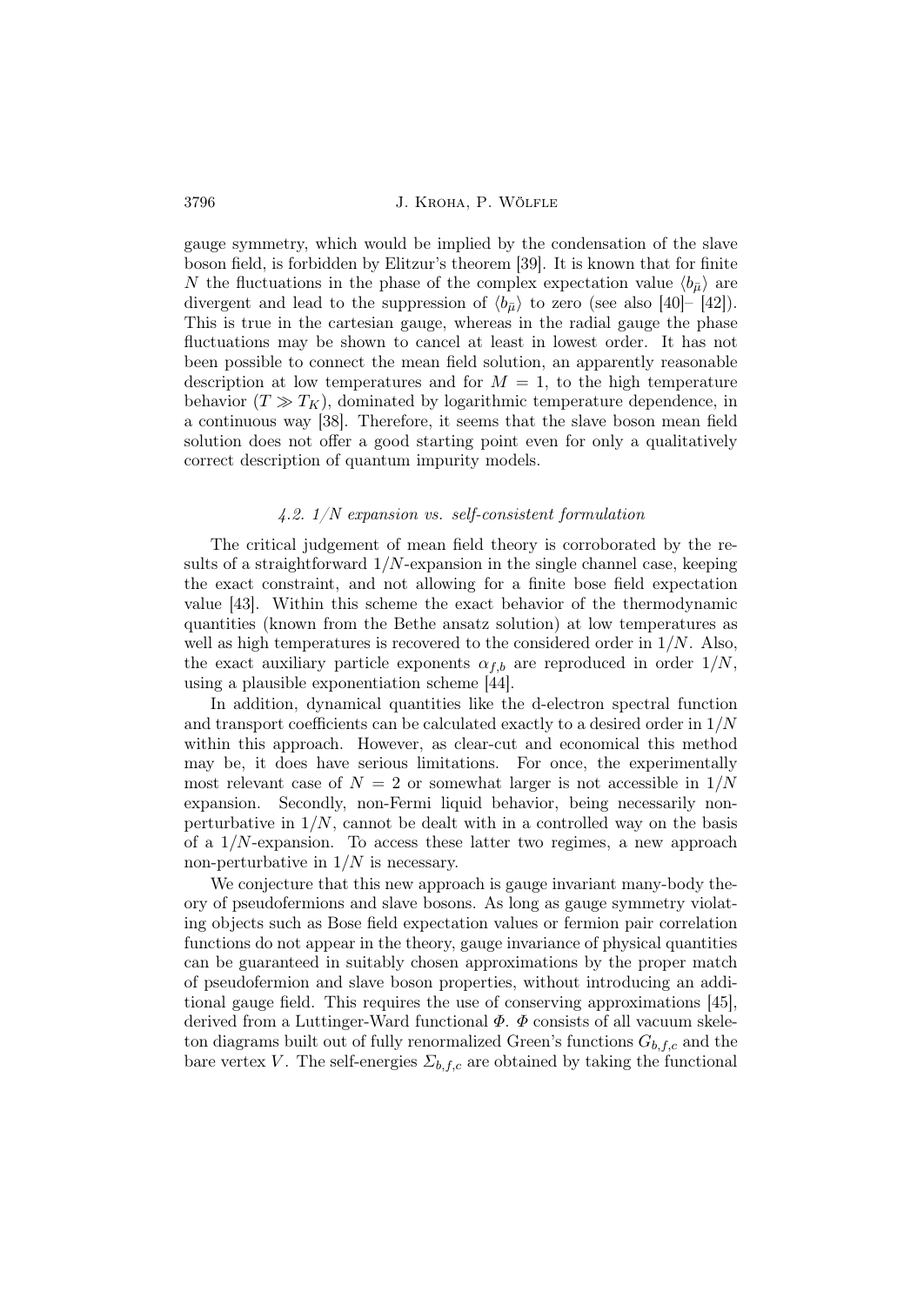derivative of  $\Phi$  with respect to the corresponding Green's function (cutting the Green's function line in each diagram in all possible ways),

$$
\Sigma_{b,f,c} = \frac{\delta \Phi}{\delta G_{b,f,c}}.
$$
\n(4.1)

Irreducible vertex functions, figuring as integral kernels in two-particle Bethe– –Salpeter equations, are generated by second order derivatives of  $\Phi$ .

The choice of diagrams for  $\Phi$  defines a given approximation. It should be dictated by the dominant physical processes and by expansion in a small parameter, if available. As noted before, in the present context, we may take the hybridization V to be a small quantity (dimensionless parameter  $N_oV$ ). This suggests to start with the lowest order (in V) diagram of  $\Phi$ , which is second order (see Fig. 2). The self-energies generated from this obey after analytic continuation to real frequencies  $(i\omega \rightarrow \omega - i0)$  and projection the following equations of self-consistent second order perturbation theory

$$
\Sigma_{f\sigma}^{(NCA)}(\omega - i0) = \Gamma \sum_{\mu} \int \frac{d\varepsilon}{\pi} \left[1 - f(\varepsilon)\right] A_{c\mu\sigma}^{0}(\varepsilon) G_{b\bar{\mu}}(\omega - \varepsilon - i0), \qquad (4.2a)
$$

$$
\Sigma_{b\bar{\mu}}^{(NCA)}(\omega - i0) = \Gamma \sum_{\sigma} \int \frac{d\varepsilon}{\pi} f(\varepsilon) A_{c\mu\sigma}^{0}(\varepsilon) G_{f\sigma}(\omega + \varepsilon - i0), \qquad (4.2b)
$$

$$
G_{d\mu\sigma}^{(NCA)}(\omega - i0) = \int d\varepsilon \, e^{-\beta \varepsilon} [G_{f\sigma}(\omega + \varepsilon - i0) A_{b\bar{\mu}}(\varepsilon)]
$$
  

$$
-A_{f\sigma}(\varepsilon) G_{b\bar{\mu}}(\varepsilon - \omega + i0)]
$$
  

$$
= \int d\varepsilon \left[ G_{f\sigma}(\omega + \varepsilon - i0) A_{b\bar{\mu}}(\varepsilon) - A_{f\sigma}(\varepsilon) G_{b\bar{\mu}}(\varepsilon - \omega + i0) \right],
$$
  
(4.2c)

where  $A_{c\mu\sigma}^{0} = \frac{1}{\pi}$  $\frac{1}{\pi} \text{Im} G_{c\mu\sigma}^{0} / \mathcal{N}(0)$  is the (free) conduction electron density of states per spin and channel, normalized to the density of states at the Fermi level  $\mathcal{N}(0)$ , and  $f(\varepsilon) = 1/(\exp(\beta \varepsilon) + 1)$  denotes the Fermi distribution function. Together with the expressions (3.10), (3.11) for the Green's functions, Eqs. (4.2a)–(4.2c) form a set of self-consistent equations for  $\Sigma_{b,f,c}$ , comprised of all diagrams without any crossing propagator lines and are, thus, known as the "non-crossing approximation", in short NCA [46, 47]. At zero temperature and for low frequencies Eqs.  $(4.2a)$  and  $(4.2b)$  may be converted into a set of linear differential equations for  $G_f$  and  $G_b$  [48], which allow to find the infrared exponents as  $\alpha_f = \frac{M}{M+1}$  $\frac{M}{M+N}$ ;  $\alpha_b = \frac{N}{M+N}$  $\frac{N}{M+N}$ , independent of  $n_d$ . For the single channel case these exponents do not agree with the exact exponents derived in Section 3. This indicates that the NCA is not capable of recovering the local Fermi liquid behavior for  $M = 1$ . A numerical evaluation of the d-electron Green's function, which is given by the local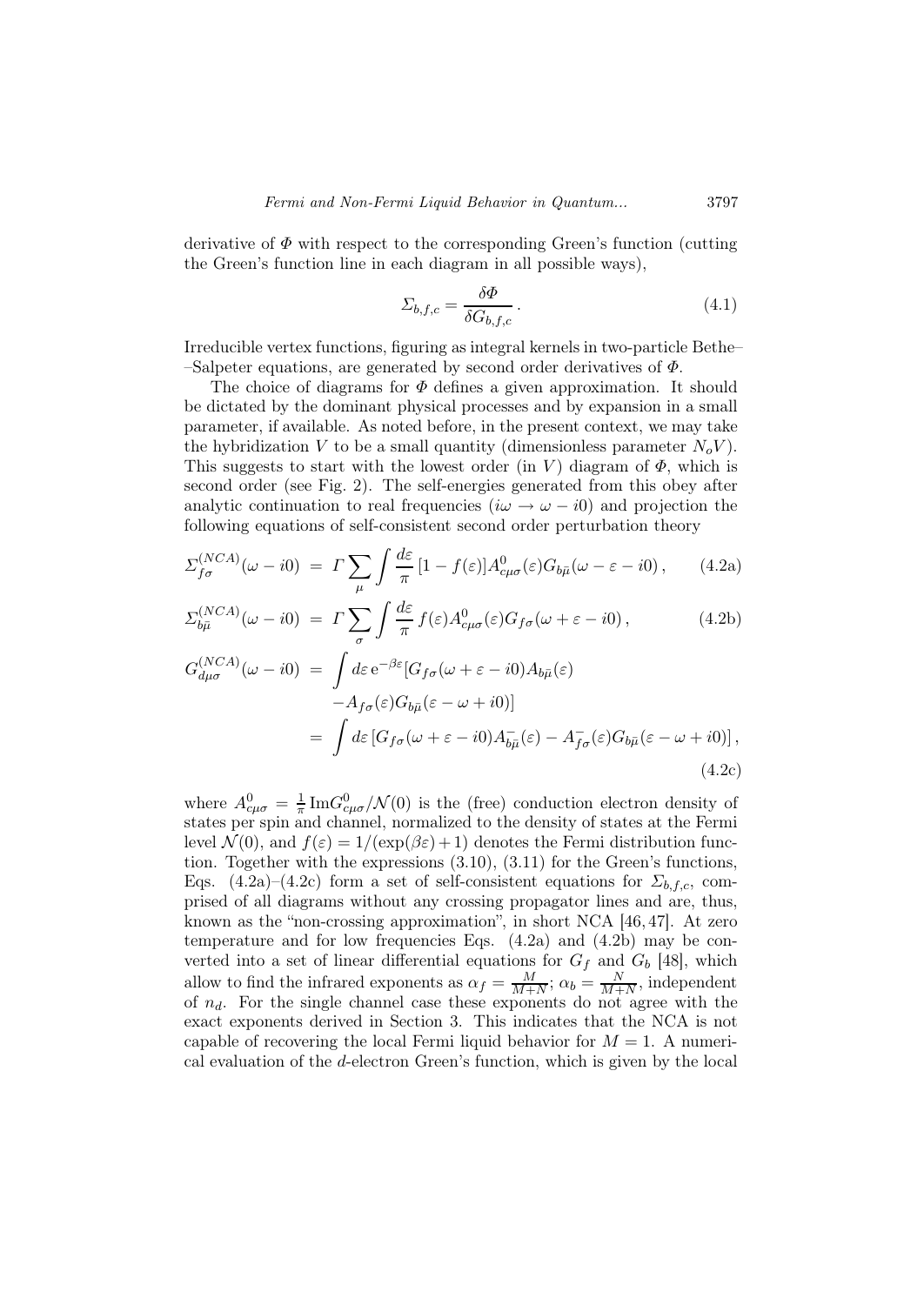$$
\Sigma_{f\sigma} = \underbrace{\sum_{\mu} \underbrace{\sum_{b\bar{\mu}} \sum_{\bar{\mu}} \sum_{\bar{\mu}} \sum_{\bar{\mu}} \sum_{\bar{\mu}} \sum_{\bar{\mu}} \sum_{\bar{\mu}} \sum_{\bar{\mu}} \sum_{\bar{\mu}} \sum_{\bar{\mu}} \sum_{\bar{\mu}} \sum_{\bar{\mu}} \sum_{\bar{\mu}} \sum_{\bar{\mu}} \sum_{\bar{\mu}} \sum_{\bar{\mu}} \sum_{\bar{\mu}} \sum_{\bar{\mu}} \sum_{\bar{\mu}} \sum_{\bar{\mu}} \sum_{\bar{\mu}} \sum_{\bar{\mu}} \sum_{\bar{\mu}} \sum_{\bar{\mu}} \sum_{\bar{\mu}} \sum_{\bar{\mu}} \sum_{\bar{\mu}} \sum_{\bar{\mu}} \sum_{\bar{\mu}} \sum_{\bar{\mu}} \sum_{\bar{\mu}} \sum_{\bar{\mu}} \sum_{\bar{\mu}} \sum_{\bar{\mu}} \sum_{\bar{\mu}} \sum_{\bar{\mu}} \sum_{\bar{\mu}} \sum_{\bar{\mu}} \sum_{\bar{\mu}} \sum_{\bar{\mu}} \sum_{\bar{\mu}} \sum_{\bar{\mu}} \sum_{\bar{\mu}} \sum_{\bar{\mu}} \sum_{\bar{\mu}} \sum_{\bar{\mu}} \sum_{\bar{\mu}} \sum_{\bar{\mu}} \sum_{\bar{\mu}} \sum_{\bar{\mu}} \sum_{\bar{\mu}} \sum_{\bar{\mu}} \sum_{\bar{\mu}} \sum_{\bar{\mu}} \sum_{\bar{\mu}} \sum_{\bar{\mu}} \sum_{\bar{\mu}} \sum_{\bar{\mu}} \sum_{\bar{\mu}} \sum_{\bar{\mu}} \sum_{\bar{\mu}} \sum_{\bar{\mu}} \sum_{\bar{\mu}} \sum_{\bar{\mu}} \sum_{\bar{\mu}} \sum_{\bar{\mu}} \sum_{\bar{\mu}} \sum_{\bar{\mu}} \sum_{\bar{\mu}} \sum_{\bar{\mu}} \sum_{\bar{\mu}} \sum_{\bar{\mu}} \sum_{\bar{\mu}} \sum_{\bar{\mu}} \sum_{\bar{\mu}} \sum_{\bar{\mu}} \sum_{\bar{\mu}} \sum_{\bar{\mu}} \sum_{\bar{\mu}} \sum_{\bar{\mu}} \sum_{\bar{\mu}} \sum_{\bar{\mu}} \sum_{\bar{\mu}} \sum_{\bar{\mu}} \sum_{\bar{\mu}} \sum_{\bar{\mu}} \sum_{\bar{\mu}} \sum_{\bar{\mu}} \sum_{\bar{\mu}} \sum_{\bar{\mu}} \sum_{\bar{\mu}} \sum_{\bar{\mu}} \sum_{
$$

Fig. 2. Diagrammatic representation of the generating functional  $\Phi$  of the NCA. Also shown are the pseudoparticle self-energies and the local electron Green's function derived from  $\Phi$ , Eqs. (19)–(21). Throughout this article, dashed, wavy and solid lines represent fermion, boson, and conduction electron lines, respectively. In the diagram for  $\Sigma_{f\sigma}$  the spin labels are shown explicitly to demonstrate that there are no coherent spin fluctuations taken into account.

self-energy  $\Sigma_c$  divided by  $V^2$  and hence is given by the boson-fermion bubble within NCA (Fig. 2), shows indeed a spurious singularity at the Fermi energy [49]. The NCA performs somewhat better in the multi-channel case, where the exponents  $\alpha_f$  and  $\alpha_b$  yield the correct non-Fermi liquid exponents of physical quantities as known from the Bethe ansatz solution [19] and conformal field theory [24]. However, the specific heat and the residual entropy are not given correctly in NCA. Also, the limiting low temperature scaling laws for the thermodynamic quantities are attained only at temperatures substantially below  $T_K$ , in disagreement with the exact Bethe ansatz solution.

### 4.3. Low-temperature evaluation of the self-consistency equations

In order to enter the asymptotic power law regime of the auxiliary spectral functions, the self-consistent scheme, in particular the NCA, must be evaluated for temperatures several orders of magnitude below  $T_K$ , the low temperature scale of the model. The equations are solved numerically by iteration. In the following we describe the two main procedures to make the diagrammatic auxiliary particle technique suitable for the lowest temperatures.

The grand-canonical expectation value of the auxiliary particle number appearing in Eq. (3.8) is given in terms of the grand-canonical (unprojected) auxiliary particle spectral functions  $\mathcal{A}_{f,b}(\omega,\lambda)$  by,

$$
\langle Q \rangle_G(\lambda) = \int d\omega \Big[ f(\omega) \sum_{\sigma} \mathcal{A}_{f\sigma}(\omega, \lambda) + b(\omega) \sum_{\mu} \mathcal{A}_{b\bar{\mu}}(\omega, \lambda) \Big], \qquad (4.3)
$$

where  $f(\omega)$ ,  $b(\omega)$  are the Fermi and Bose distribution functions, respectively. Substituting this into the expression (3.6) for the canonical partition function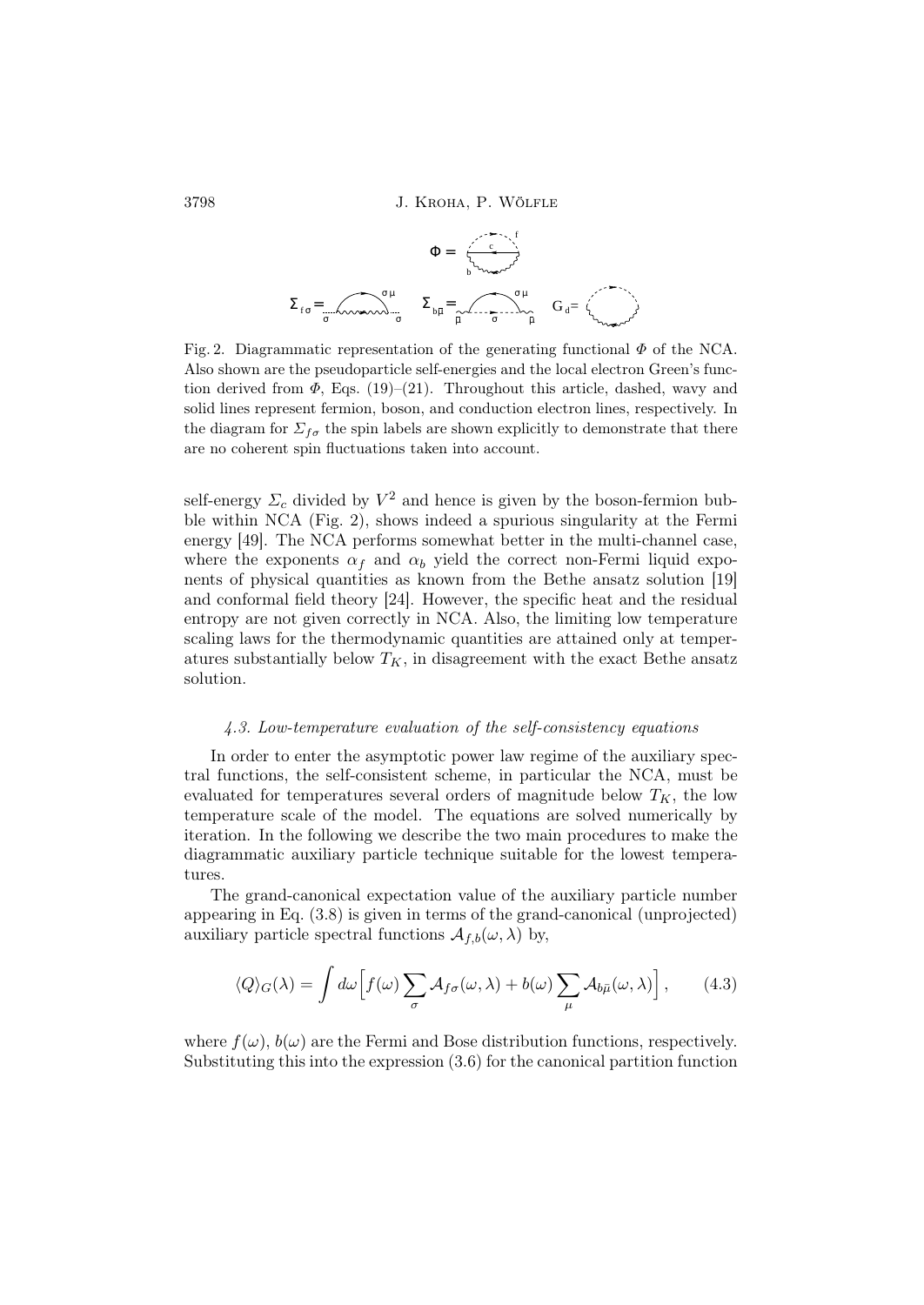we obtain after carrying out the transformation  $\omega \to \omega + \lambda$ , and taking the limit  $\lambda \to \infty$ 

$$
e^{-\beta F_{imp}(T)} \equiv \frac{Z_C}{Z_{Q=0}} = \lim_{\lambda \to \infty} e^{\beta \lambda} \langle Q \rangle_G(\lambda)
$$

$$
= \int d\omega e^{-\beta \omega} \Big[ \sum_{\sigma} A_{f\sigma}(\omega) + \sum_{\mu} A_{b\bar{\mu}}(\omega) \Big]. \tag{4.4}
$$

By definition  $F_{\text{imp}} = -\frac{1}{\beta} \ln(Z_C/Z_{Q=0})$  is the impurity contribution to the Free energy.

The numerical evaluation of expectation values like  $\langle Q \rangle_G(\lambda \to \infty)$ (Eq. (4.4)) or  $G_{du\sigma}(\omega,\lambda \to \infty)$  (Eq. (4.2c)) is non-trivial, (1) because at  $T = 0$  the auxiliary spectral functions  $A_{f,b}(\omega, T)$  are divergent at the threshold frequency  $E_0$ , where the exact position of  $E_0$  is a priori not known, and (2) because the Boltzmann factors  $e^{-\beta \omega}$  diverge strongly for  $\omega < 0$ . Therefore, we apply the following transformations:

(1) Before performing the projection  $\omega \to \omega + \lambda$ ,  $\lambda \to \infty$  we re-define the frequency scale of all auxiliary particle functions  $A_{f,b}$  according to  $\omega \to \omega + \lambda_0$ , where  $\lambda_0$  is a finite parameter. In each iteration  $\lambda_0$  is then determined such that

$$
\int d\omega e^{-\beta \omega} \Big[ \sum_{\sigma} A_{f\sigma}(\omega) + \sum_{\mu} A_{b\bar{\mu}}(\omega) \Big] = 1, \tag{4.5}
$$

where  $A_{f,b}(\omega) = \lim_{\lambda \to \infty} A_{f,b}(\omega + \lambda_0, \lambda)$  is now an auxiliary spectral function with the new reference energy. It is seen by comparison with Eq. (4.4) that  $\lambda_0(T) = F_{imp}(T) = F_{Q=1}(T) - F_{Q=0}(T)$ , *i.e.*  $\lambda_0$  is the chemical potential for the auxiliary particle number  $Q$ , or equivalently the impurity contribution to the Free energy. The difference of the Free energies becomes equal to the threshold energy  $E_0 = E_{Q=1}^{GS} - E_{Q=0}^{GS}$  at  $T = 0$ . More importantly, however, the above way of determining a "threshold" is less ad hoc than, for example, defining it by a maximum in some function appearing in the NCA equations. It is also seen from Eq. (4.5) that this procedure defines the frequency scale of the auxiliary particles such that the  $T = 0$  threshold divergence of the spectral functions is at the *fixed* frequency  $\omega = 0$ . This substantially increases the precision as well as the speed of numerical evaluations. Eq.  $(3.8)$  for the projected d-electron Green's function becomes

$$
G_d(\omega) = \lim_{\lambda \to \infty} e^{\beta \lambda} G_d(\omega, T, \lambda).
$$
 (4.6)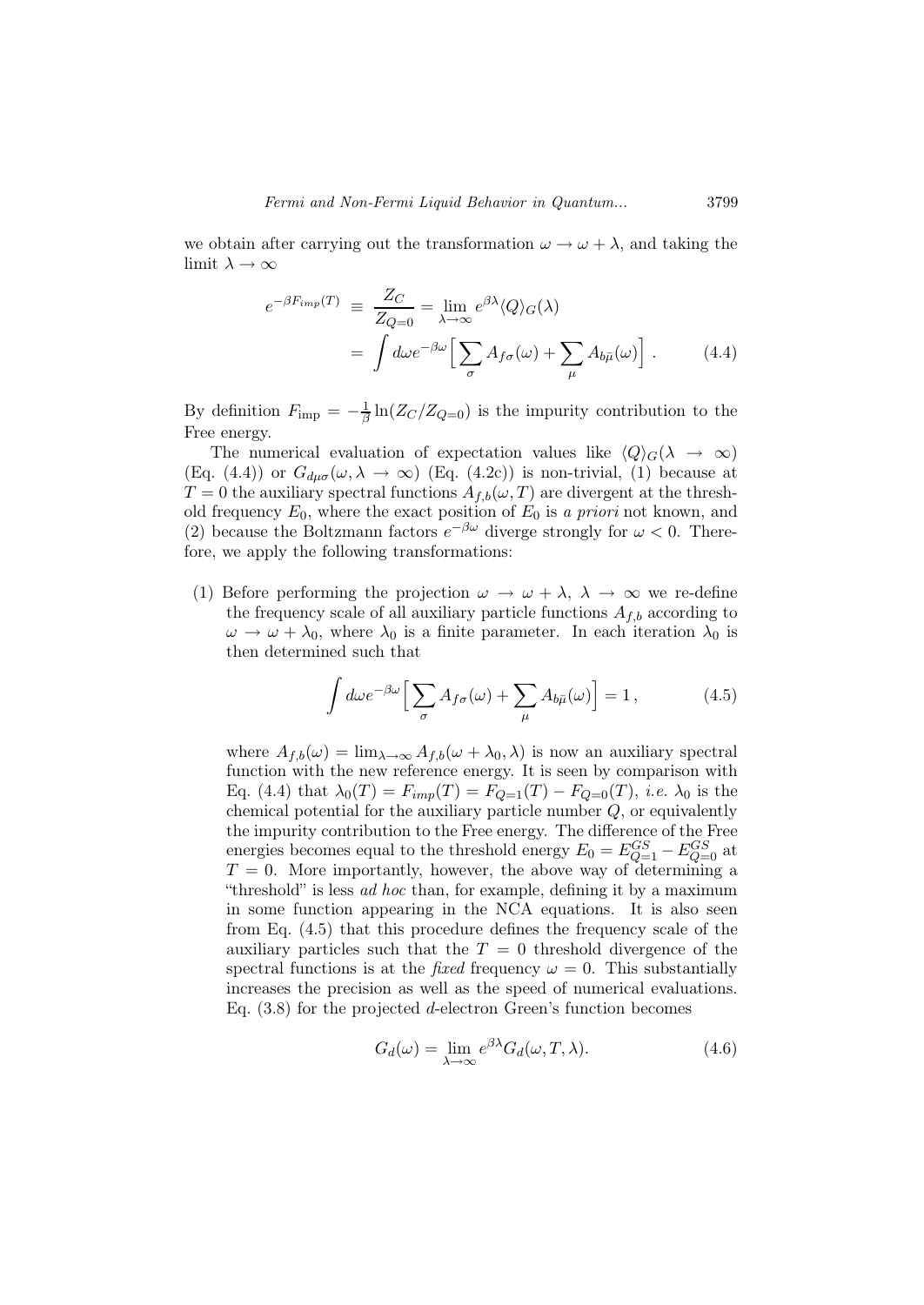3800 J. Kroha, P. Wölfle

(2) The divergence of the Boltzmann factors implies that the self-consistent solutions for  $A_{f,b}(\omega)$  vanish exponentially  $\sim e^{\beta \omega}$  for negative frequencies, confirming their threshold behavior. It is convenient, not to formulate the self-consistent equations in terms of  $A_{f,b}$  like in earlier evaluations [50], but to define new functions  $\tilde{A}_{f,b}(\omega)$  and  $\text{Im}\tilde{\Sigma}_{f,b}(\omega)$ such that

$$
A_{f,b}(\omega) = f(-\omega) \tilde{A}_{f,b}(\omega), \qquad (4.7)
$$

$$
\mathrm{Im}\Sigma_{f,b}(\omega) = f(-\omega)\ \mathrm{Im}\tilde{\Sigma}_{f,b}(\omega). \tag{4.8}
$$

After fixing the chemical potential  $\lambda_0$  and performing the projection onto the physical subspace, the canonical partition function (Eq. (3.6)) behaves as  $\lim_{\lambda \to \infty} e^{\beta(\lambda - \lambda_0)} Z_C(T) = 1$ , and from Eq. (3.27) we have  $A_{f,b}^-(\omega) = f(\omega) \tilde{A}_{f,b}(\omega)$ . In this way all exponential divergencies are absorbed by one single function for each particle species. The NCA equations in terms of these functions are free of divergencies of the statistical factors and read

$$
\operatorname{Im}\tilde{\Sigma}_{f\sigma}(\omega - i0) = \Gamma \sum_{\mu} \int d\varepsilon \frac{f(-\varepsilon)(1 - f(\omega - \varepsilon))}{1 - f(\omega)}
$$

$$
\times A_{c\mu\sigma}^{0}(\varepsilon) \tilde{A}_{b\bar{\mu}}(\omega - \varepsilon), \qquad (4.9)
$$

$$
\operatorname{Im}\tilde{\Sigma}_{t}(\omega - i0) = \Gamma \sum \int d\varepsilon \frac{f(\varepsilon)(1 - f(\omega + \varepsilon))}{1 - f(\omega + \varepsilon)}
$$

$$
\text{Im}\tilde{\Sigma}_{b\bar{\mu}}(\omega - i0) = \Gamma \sum_{\sigma} \int d\varepsilon \, \frac{f(\varepsilon)(1 - f(\omega + \varepsilon))}{1 - f(\omega)} \times A^0_{c\mu\sigma}(\varepsilon) \tilde{A}_{f\sigma}(\omega + \varepsilon), \tag{4.10}
$$

$$
\langle Q \rangle (\lambda_0, \lambda \to \infty) = \int d\omega f(\omega) \Big[ \sum_{\sigma} \tilde{A}_{f\sigma}(\omega) + \sum_{\mu} \tilde{A}_{b\bar{\mu}}(\omega) \Big] = 1, (4.11)
$$

$$
\text{Im}G_{d\sigma}(\omega - i0) = \int d\varepsilon [f(\varepsilon + \omega)f(-\varepsilon) + f(-\varepsilon - \omega)f(\varepsilon)]
$$
  
 
$$
\times \tilde{A}_{f\sigma}(\varepsilon + \omega) \tilde{A}_b(\varepsilon).
$$
 (4.12)

The real parts of the self-energies  $\Sigma_f$ ,  $\Sigma_b$  are determined from  $\text{Im}\Sigma_f$ ,  $\text{Im}\Sigma_b$  through a Kramers–Kroenig relation, and the auxiliary functions  $\tilde{A}_{f\sigma}(\omega) = \frac{1}{\pi} {\rm Im}\tilde{\Sigma}_{f\sigma}(\omega - i0)/[(\omega + \lambda_0 - i0 - E_d - \mathrm{Re}\Sigma_{f\sigma}(\omega - i0))^2 +$  ${\rm Im}\Sigma_{f\sigma}(\omega -i0)^2],\, \tilde{A}_{b\bar{\mu}}(\omega )=\frac{1}{\pi}{\rm Im}\tilde{\Sigma}_{b\bar{\mu}}(\omega -i0)/[(\omega +\lambda_0-i0-{\rm Re}\Sigma_{b\bar{\mu}}(\omega (i0)\right)^2 + \text{Im}\Sigma_{b\bar{\mu}}(\omega - i0)^2$ , thus closing the above set of equations.

The method described above allows to solve the NCA equations effectively for temperatures down to typically  $T = 10^{-4}T_K$ . It may be shown that the same procedure can also be applied to self-consistently compute vertex corrections beyond the NCA (see Section 5).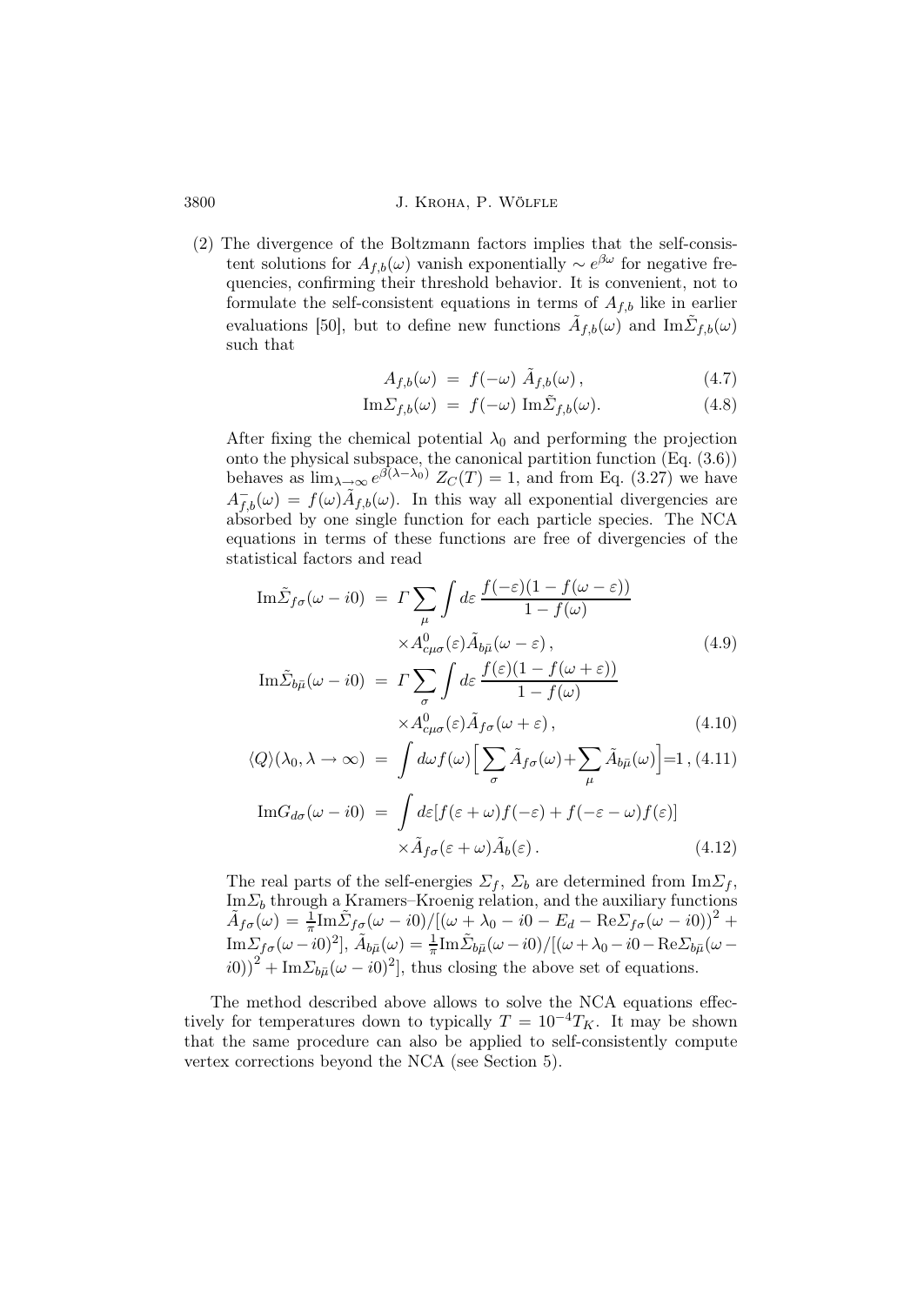#### 5. Conserving T-matrix approximation

### 5.1. Dominant contributions at low energy

In order to eliminate the shortcomings of the NCA mentioned above, the guiding principle should be to find contributions to the vertex functions which renormalize the auxiliary particle threshold exponents to their correct values, since this is a necessary condition for the description of FL and non-FL behavior, as discussed in Section 3. Furthermore, it is instructive to realize that in NCA any coherent spin flip and charge transfer processes are neglected, as can be seen explicitly from Eqs. (4.2a), (4.2b) or from Fig. 2. These processes are known to be responsible for the quantum coherent collective behavior of the Anderson impurity complex below  $T_K$ . The existence of collective excitations in general is reflected in a singular behavior of the corresponding two-particle vertex functions. In view of the tendency of Kondo systems to form a collective spin singlet state, we are here interested in the spin singlet channel of the pseudofermion-conduction electron vertex function and in the slave boson-conduction electron vertex function. It may be shown by power counting arguments (compare Appendix A) that there are no corrections to the NCA exponents in any finite order of perturbation theory [51]. Thus, we are led to search for singularities in the aforementioned vertex functions arising from an infinite resummation of terms. From the preceding discussion it is natural to perform a partial resummation of those terms which, at each order in the hybridization  $V$ , contain the maximum number of spin flip or charge fluctuation processes, respectively. This



Fig. 3. Diagrammatic representation of the Bethe–Salpeter equation for (1) the conduction electron–pseudofermion T-matrix  $T^{(cf)}$ , Eq. (5.1), and (2) the conduction electron-slave boson T-matrix  $T^{(cb)}$ , Eq. (5.2).  $T^{(cb)}$  is obtained from  $T^{(cf)}$  by interchanging  $f \leftrightarrow b$  and  $c \leftrightarrow c^{\dagger}$ .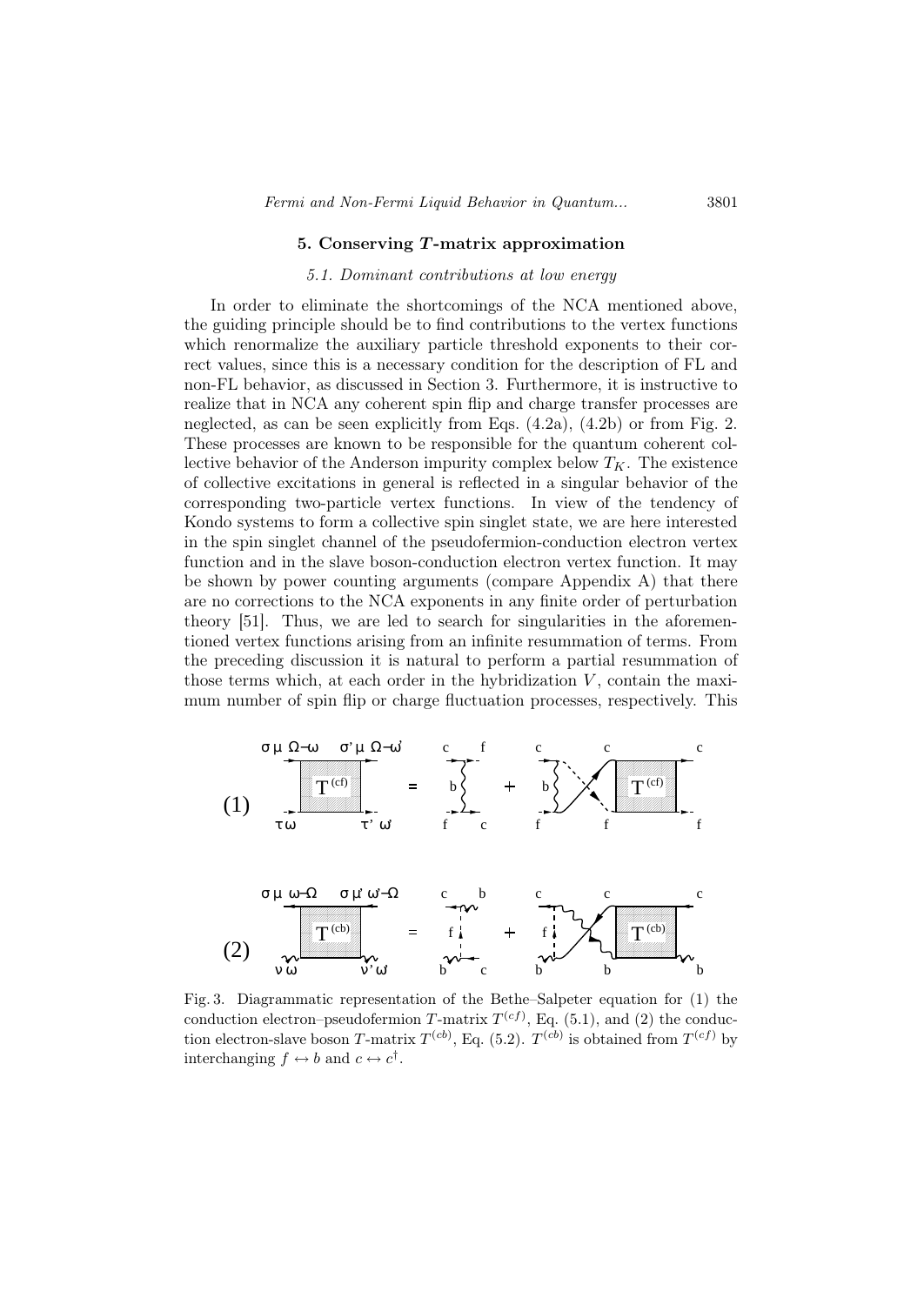amounts to calculating the conduction electron–pseudofermion vertex function in the "ladder" approximation definied in Fig. 3, where the irreducible vertex is given by  $V^2G_b$ . In analogy to similar resummations for an interacting one-component Fermi system, we call the total  $c-f$  vertex function T-matrix  $T^{(cf)}$ . The Bethe–Salpeter equation for  $T^{(cf)}$  reads (Fig. 3 (1)),

$$
T_{\sigma\tau,\sigma'\tau'}^{(cf)}\mu(i\omega_n,i\omega'_n,i\Omega_n) = +V^2 G_{b\bar{\mu}}(i\omega_n+i\omega'_n-i\Omega_n)\delta_{\sigma\tau'}\delta_{\tau\sigma'}
$$

$$
-V^2 T \sum_{\omega''_n} G_{b\bar{\mu}}(i\omega_n+i\omega''_n-i\Omega_n)
$$

$$
\times G_{f\sigma}(i\omega''_n) G_{c\mu\tau}^0(i\Omega_n-i\omega''_n) T_{\tau\sigma,\sigma'\tau'}^{(cf)}\mu(i\omega''_n,i\omega'_n,i\Omega_n).
$$
(5.1)

A similar integral equation holds for the charge fluctuation T-matrix  $T^{(cb)}$ (Fig. 3 (2)),

$$
T^{(cb)\ \sigma}_{\mu\nu,\mu'\nu'}(i\omega_n, i\omega'_n, i\Omega_n) = +V^2 G_{f\sigma}(+i\omega_n + i\omega'_n - i\Omega_n)\delta_{\mu\nu'}\delta_{\nu\mu'}
$$

$$
-V^2 T \sum_{\omega''_n} G_{f\sigma}(i\omega_n + i\omega''_n - i\Omega_n)
$$

$$
\times G_{b\bar{\mu}}(i\omega''_n) G^0_{c\nu\sigma}(-i\omega''_n - i\Omega_n) T^{(cb)\ \sigma}_{\nu\mu,\mu'\nu'}(i\omega''_n, i\omega'_n, i\Omega_n).
$$
(5.2)

In the above Bethe–Salpeter equations  $\sigma$ ,  $\tau$ ,  $\sigma'$ ,  $\tau'$  represent spin and  $\mu$ ,  $\nu, \mu', \nu'$  channel indices. Inserting NCA Green's functions for the intermediate state propagators of Eq. (5.1) and solving it numerically, we find at low temperatures and in the Kondo regime  $(n_d \geq 0.7)$  a pole of  $T^{(cf)}$ in the singlet channel (see Appendix A) as a function of the center-of-mass (COM) frequency  $\Omega$ , at a frequency which scales with the Kondo temperature,  $\Omega = \Omega_{cf} \simeq -T_K$ . This is shown in Fig. 4. The threshold behavior of the imaginary part of  $T^{(cf)}$  as a function of  $\Omega$  with vanishing spectral weight at negative frequencies and temperature  $T = 0$  is clearly seen. In addition, a very sharp structure appears, whose broadening is found to vanish as the temperature tends to zero, indicative of a pole in  $T^{(cf)}$  at the *real* frequency  $\Omega_{cf}$ , *i.e.* the tendency to form a collective singlet state between the conduction electrons and the localized spin. Similarly, the corresponding T-matrix  $T<sup>(cb)</sup>$  in the conduction electron–slave boson channel, evaluated within the analogous approximation, develops a pole at negative values of  $\Omega$  in the empty orbital regime  $(n_d \leq 0.3)$ . In the mixed valence regime  $(n_d \approx 0.5)$ the poles in both  $T^{(cf)}$  and  $T^{(cb)}$  coexist. The appearance of poles in the two-particle vertex functions  $T^{(cf)}$  and  $T^{(cb)}$ , which signals the formation of collective states, may be expected to influence the behavior of the system in a major way.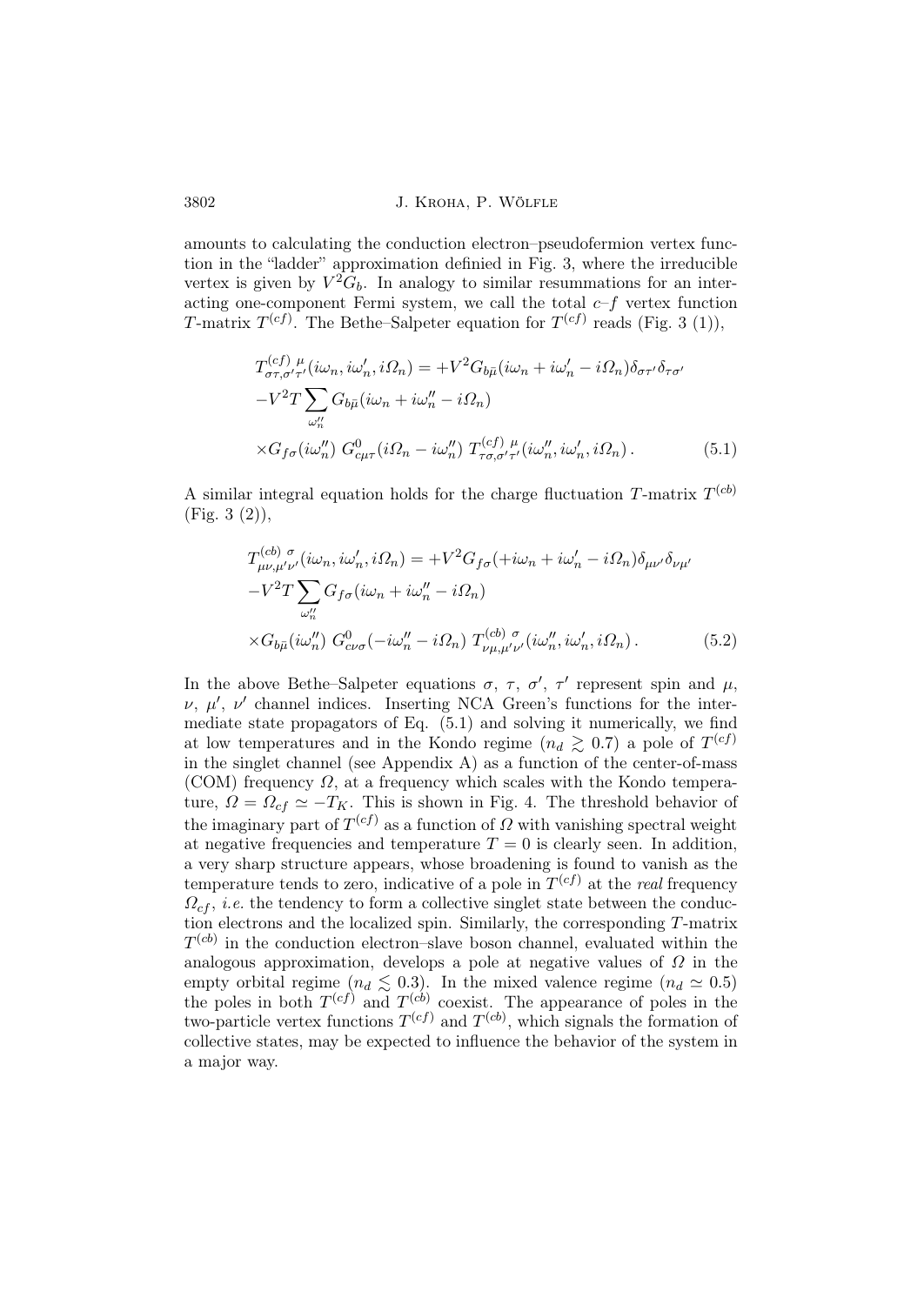

Fig. 4. Imaginary part of the conduction electron-pseudofermion T-matrix  $T^{(cf)}$ as a function of the COM frequency  $\Omega$  for the single-channel case  $M = 1, N = 2$ , evaluated by inserting NCA solutions for the intermediate state propagators  $(E_d =$  $-0.67D, \Gamma = 0.15D, T = 4 \cdot 10^{-3}T_K$ . The contribution from the pole positioned at a negative frequency  $\Omega = \Omega_{cf} \simeq -T_K$  (compare text) is clearly seen.

### 5.2. Self-consistent formulation: CTMA

On the level of approximation considered so far, the description is not yet consistent: In the limit of zero temperature the spectral weight of  $T^{(cf)}$  and  $T^{(cb)}$  at negative frequencies  $\Omega$  should be strictly zero (threshold property). Nonvanishing spectral weight at  $\Omega$  < 0 like a pole contribution for negative  $\Omega$  in  $T^{(cf)}$  or  $T^{(cb)}$  would lead to a diverging contribution to the self-energy, which is unphysical. However, recall that a minimum requirement on the approximation used is the conservation of gauge symmetry. This requirement is not met when the integral kernel of the T-matrix equation is approximated by the NCA result. Rather, the approximation should be generated from a Luttinger–Ward functional. The corresponding generating functional is shown in Fig. 5. It is defined as the infinite series of all vacuum skeleton diagrams which consist of a single ring of auxiliary particle propagators, where each conduction electron line spans at most two hybridization vertices (Fig. 5). As shown in Appendix A by means of a cancellation theorem, the CTMA includes, at any given loop order, all infrared singular contributions to leading and subleading order in the frequency  $\omega$ .

The first diagram of the infinite series of CTMA terms corresponds to NCA (Fig. 2). The diagram containing two boson lines is excluded, since it is not a skeleton. Although the spirit of the present theory is different from a large N expansion, it should be noted that the sum of the  $\Phi$  diagrams containing up to four boson lines includes all terms of a  $1/N$  expansion up to  $O(1/N^2)$  [52]. By functional differentiation with respect to the conduc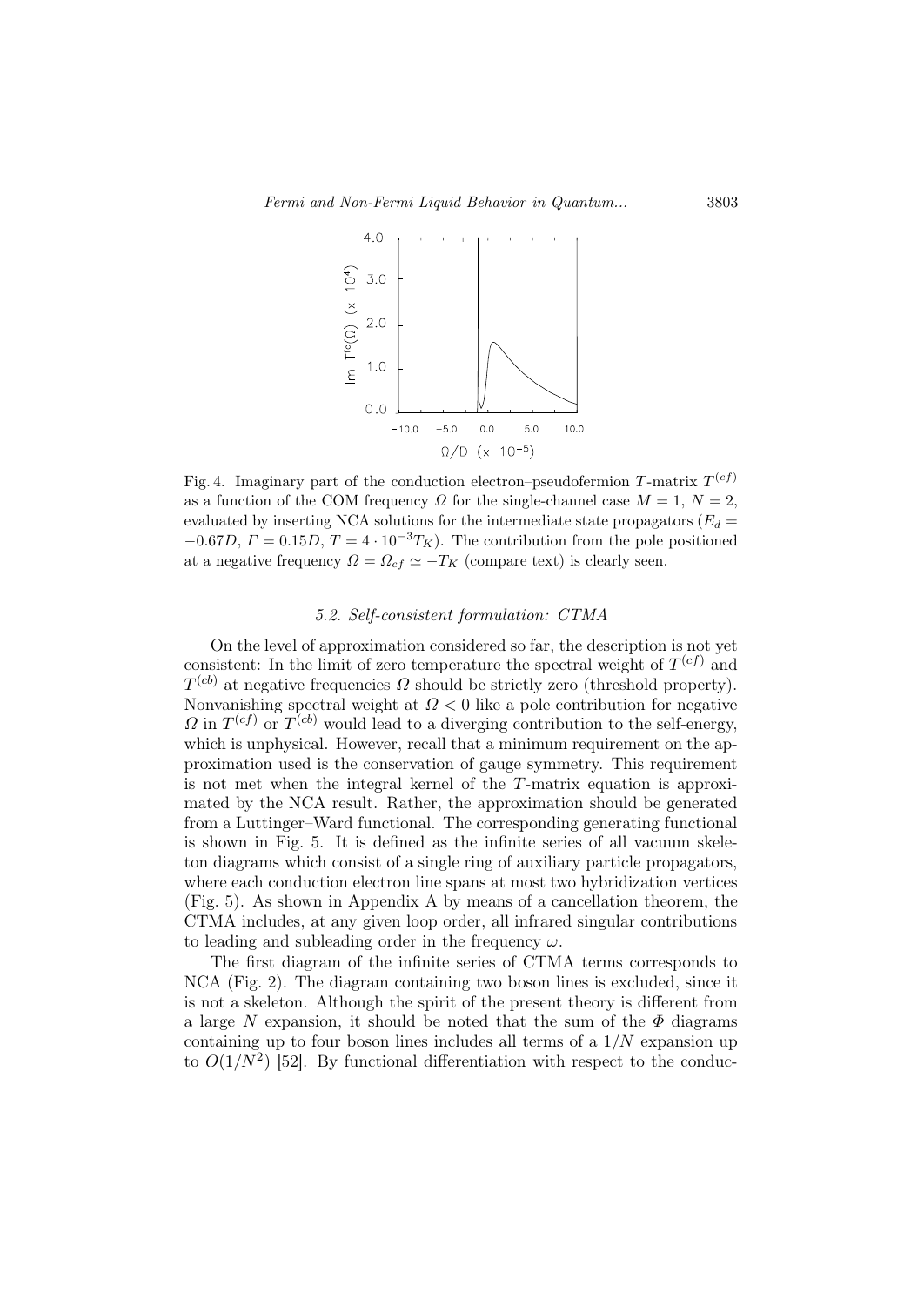3804 J. Kroha, P. Wölfle



Fig. 5. Diagrammatic representation of the Luttinger–Ward functional generating the conserving  $T$ -matrix approximation (CTMA). The terms with the conduction electron lines running clockwise (labelled "spin fluctuations") generate the T -matrix  $T^{(cf)}$ , while the terms with the conduction electron lines running counter-clockwise (labelled "charge fluctuations") generate the T-matrix  $T^{(cb)}$ .

tion electron Green's function and the pseudofermion or the slave boson propagator, respectively, the shown  $\Phi$  functional generates the ladder approximations  $T^{(cf)}$ ,  $T^{(cb)}$  for the total conduction electron-pseudofermion vertex function and for the total conduction electron–slave boson vertex function (Fig. 3). The auxiliary particle self-energies are obtained in the conserving scheme as the functional derivatives of  $\Phi$  with respect to  $G_f$ or  $G_b$ , respectively (Eq. (4.1)). This defines a set of self-consistency equations, which we term conserving  $T$ -matrix approximation (CTMA), where the self-energies are given as nonlinear and nonlocal (in time) functionals of the Green's functions, while the Green's functions are in turn expressed in terms of the self-energies. The CTMA equations are derived explicitly in Appendix B. The solution of these equations requires that the  $T$ -matrices have vanishing spectral weight at negative COM frequencies  $\Omega$ . Indeed, the numerical evaluation shows that the poles of  $T^{(cf)}$  and  $T^{(cb)}$  are shifted to  $\Omega = 0$  by self-consistency, where they merge with the continuous spectral weight present for  $\Omega > 0$ , thus renormalizing the threshold exponents of the auxiliary spectral functions.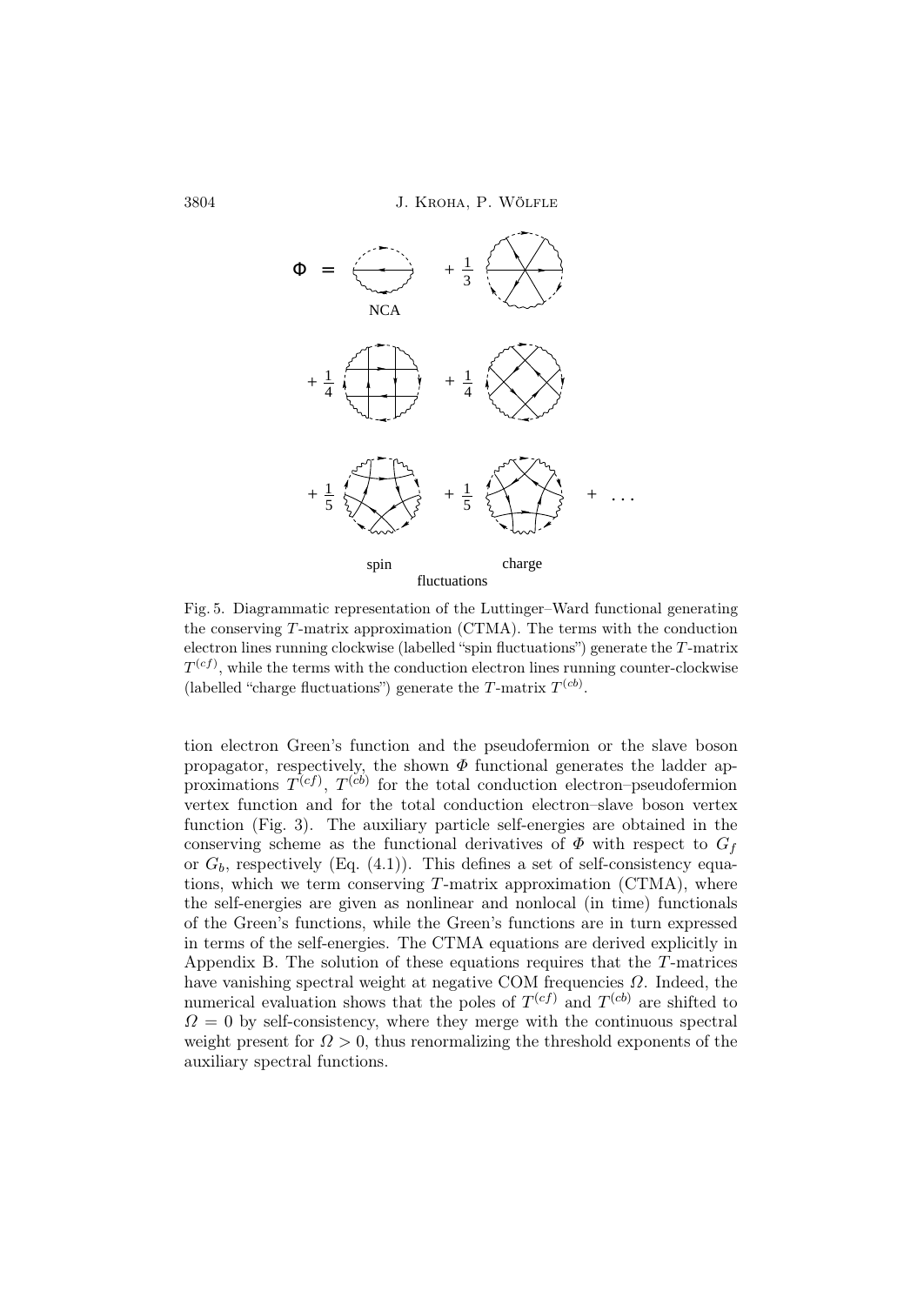The self-consistent solutions are obtained by first solving the linear Bethe– Salpeter equations for the  $T$ -matrices by matrix inversion, computing the auxiliary particle self-energies from  $T^{(cf)}$  and  $T^{(cb)}$ , and then constructing the fermion and boson Green's functions from the respective self-energies. This process is iterated until convergence is reached. We have obtained reliable solutions down to temperatures of the order of at least  $10^{-2}T_K$  both for the single-channel and for the two-channel Anderson model. Note that  $T_K \rightarrow 0$  in the Kondo limit; in the mixed valence and empty impurity regimes, significantly lower temperatures may be reached, compared to the low temperature scale of the model.



Fig. 6. (1) Pseudofermion and slave boson spectral functions  $A_f$  and  $A_b$  in the Kondo regime ( $N = 2$ ;  $E_d = -0.05$ ,  $\Gamma = 0.01$  in units of the half-bandwidth D), for a) the single-channel  $(M = 1)$  and b) the multi-channel  $(M = 2)$  case. In a) the symbols represent the results of NRG for the same parameter set,  $T = 0$ . The slopes of the dashed lines indicate the exact threshold exponents as derived in Section 3 for  $M = 1$  and as given by conformal field theory for  $M = 2$ . The insets show magnified power law regions. (2) CTMA results (symbols with error bars) for the threshold exponents  $\alpha_f$  and  $\alpha_b$  of  $A_f$  and  $A_b$ ,  $N = 2$ ,  $M = 1$ . Solid lines: exact values (Section 3), dashed lines: NCA results (Section 4.2).

As shown in Fig. 6 (1) a), the auxiliary particle spectral functions obtained from CTMA [53] are in good agreement with the results of a numerical renormalization group (NRG) calculation [35] (zero temperature results),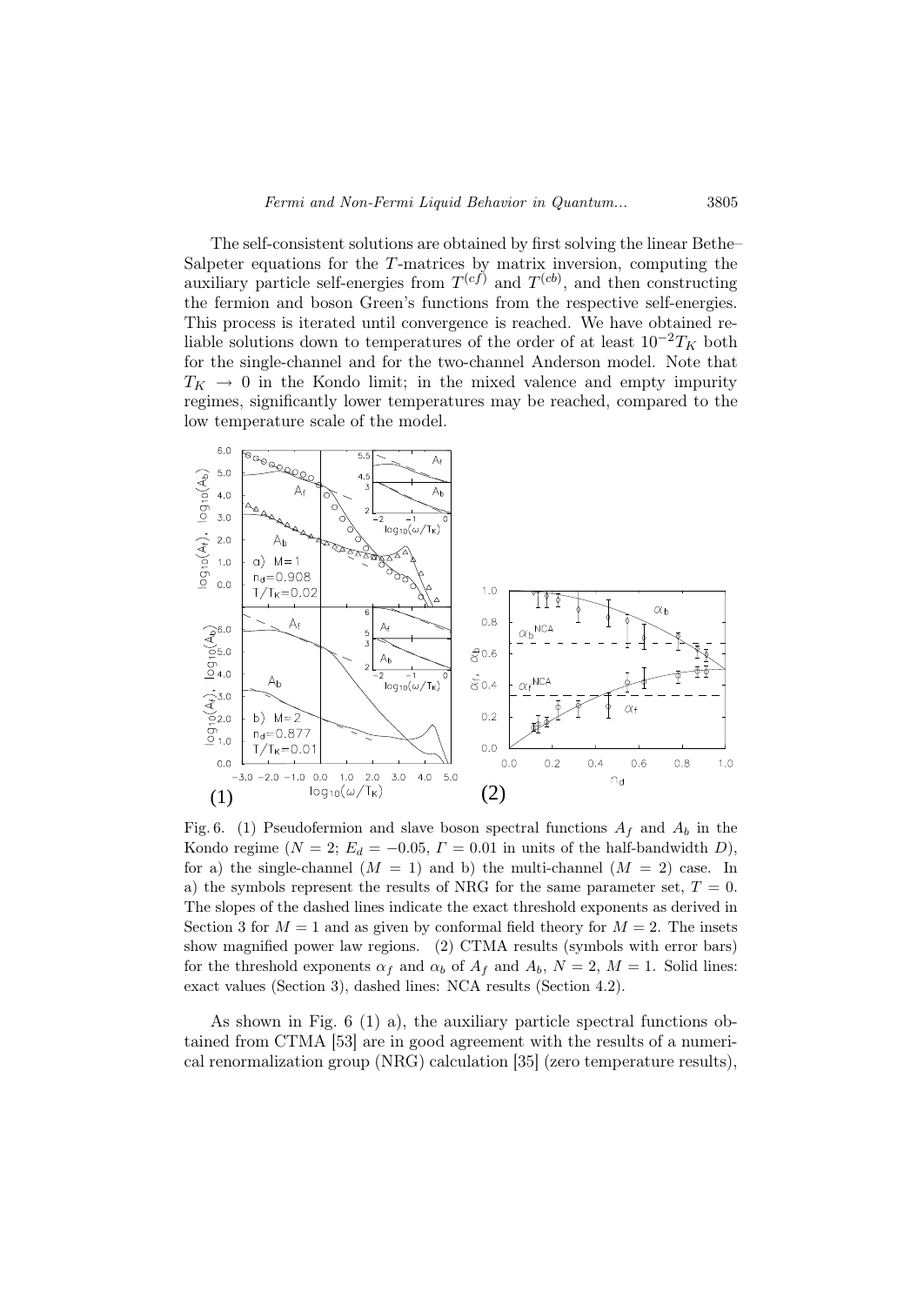3806 J. Kroha, P. Wölfle

given the uncertainties in the NRG at higher frequencies. Typical behavior in the Kondo regime is obtained: a broadened peak in  $A_b$  at  $\omega \simeq |E_d|$ , representing the hybridizing d-level and a structure in  $A_f$  at  $\omega \simeq T_K$ . Both functions display power law behavior at frequencies below  $T_K$ , which at finite T is cut off at the scale  $\omega \simeq T$ . The exponents extracted from the frequency range  $T < \omega < T_K$  of our finite T results compare well with the exact result also shown (see insets of Fig. 6 (1a)). A similar analysis has been performed for a number of parameter sets spanning the complete range of d-level occupation numbers  $n_d$ . The extracted power law exponents are shown in Fig. 6 (2), together with error bars estimated from the finite frequency ranges over which the fit was made. The comparatively large error bars in the mixed valence regime arise because here spin flip and charge fluctuation processes, described by the poles in  $T^{(cf)}$  and  $T^{(cb)}$ , respectively, are of equal importance, impeding the convergence of the numerical procedure. In this light, the agreement with the exact results (solid curves) is very good, the exact value lying within the error bars or very close in each case.

In the multi-channel case  $(N \geq 2, M \geq N)$  NCA has been shown [51] to reproduce asymptotically the correct threshold exponents,  $\alpha_f = M/(M +$ N),  $\alpha_b = N/(M + N)$ , in the Kondo limit. Calculating the T-matrices using NCA Green's functions (as discussed in the single-channel case) we find again a pole in the singlet channel of  $T^{(cf)}$ . However, in this case the CTMA does not renormalize the NCA exponents in the Kondo limit of the two-channel model, i.e. the threshold exponents obtained from the CTMA solutions are very close to the exact ones,  $\alpha_f = 1/2$ ,  $\alpha_b = 1/2$ , as shown in Fig. 6 (1) b).

The agreement of the CTMA exponents with their exact values in the Kondo, mixed valence and empty impurity regimes of the single-channel model and in the Kondo regime of the two-channel model may be taken as evidence that the T-matrix approximation correctly describes both the FL and the non-FL regimes of the  $SU(N) \times SU(M)$  Anderson model  $(N=2, M=1,2)$ . Therefore, we expect the CTMA to correctly describe physically observable quantities of the  $SU(N) \times SU(M)$  Anderson impurity model as well. As a check, we have calculated the static spin susceptibility  $\chi$  of the two-channel Anderson model in the Kondo regime by solving the CTMA equations (see Appendix B) in a finite magnetic field  $H$  coupled to the impurity spin and taking the derivative of the magnetization  $M = \frac{1}{2}$  $\frac{1}{2}g\mu_B\langle n_{f\uparrow} - n_{f\downarrow}\rangle$  with respect to H. The resulting  $\chi(T) = (\partial M/\partial H)_T$  is shown in Fig. 7. It is seen that CTMA correctly reproduces the exact [19] logarithmic temperature dependence below the Kondo scale  $T_K$ . In contrast, the NCA solution recovers the logarithmic behavior only far below  $T_K$ . Other physical quantities will be calculated for the Anderson model in forthcoming work.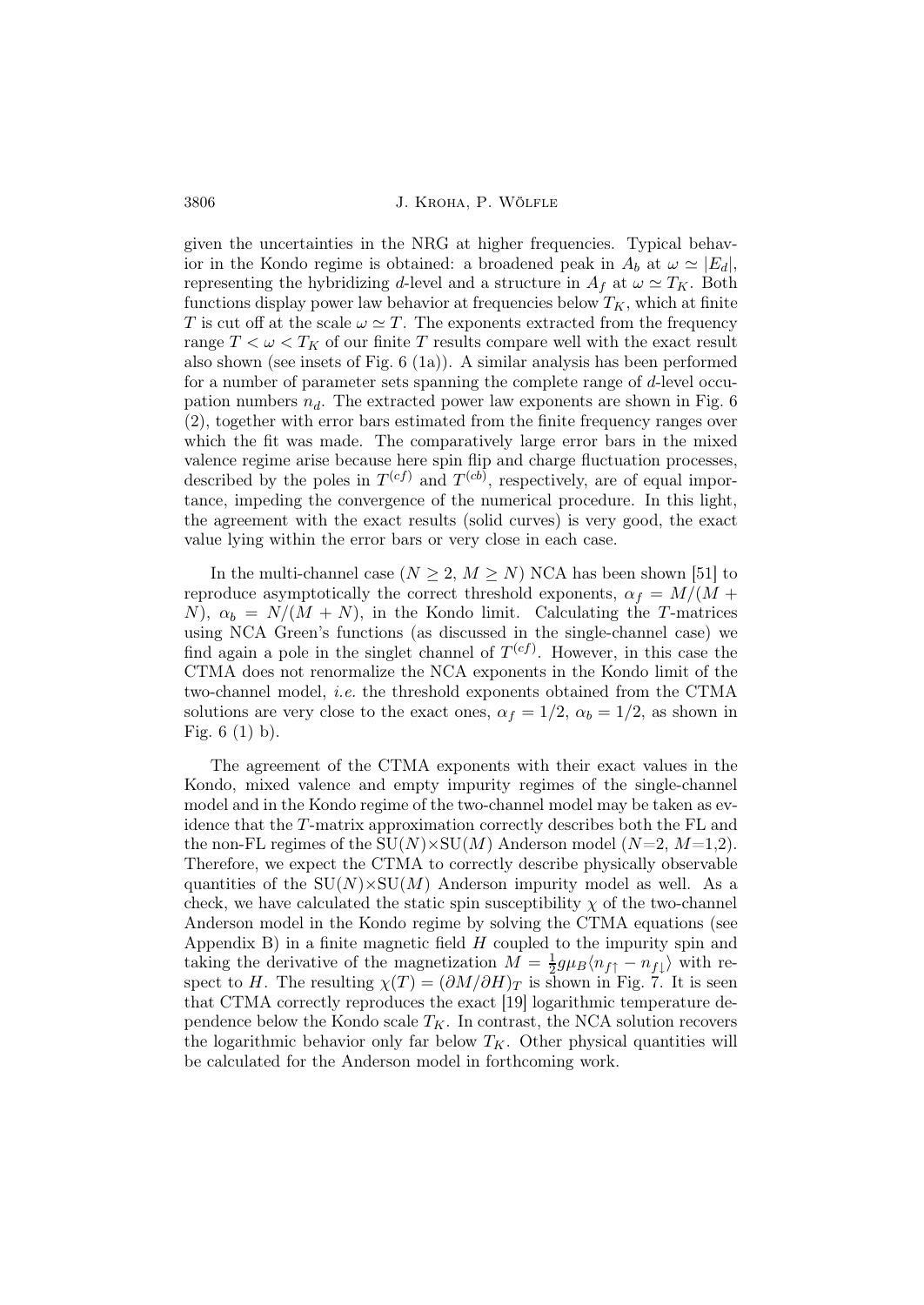Fermi and Non-Fermi Liquid Behavior in Quantum... 3807



Fig. 7. Static susceptibility of the two-channel Anderson impurity model: CTMA and NCA results ( $E_d = -0.8D$ ,  $\Gamma = 0.1D$ , Landé factor  $g = 2$ ).

## 6. Conclusion

We have presented a novel technique to describe correlated quantum impurity systems with strong onsite repulsion, which is based on a conserving formulation of the auxiliary boson method. The conserving scheme allows to preserve the conservation of the local charge  $Q$  without taking into account time dependent fluctuations of the gauge field  $\lambda$ . Taking, as a result,  $\lambda$  as a time independent quantity represents a great simplification of this approach. As a standard diagram technique this method has the potential to be applicable to problems of correlated systems on a lattice as well, while keeping the full dynamics of the pseudofermion and slave boson fields. By including the leading infrared singular contributions (spin flip and charge fluctuation processes), this technique allows to correctly describe physical quantities, like the magnetic susceptibility, both in the Fermi and in the non-Fermi liquid regime, over the complete temperature range, including the crossover to the correlated many-body state at the lowest temperatures.

We wish to thank S. Böcker, T.A. Costi, S. Kirchner, A. Rosch, A. Ruckenstein and Th. Schauerte for stimulating discussions. S. Böcker has performed part of the numerical solutions. This work is supported by DFG through SFB 195 and by the Hochleistungsrechenzentrum Jülich through a grant of computer time on a Cray T3E parallel computer.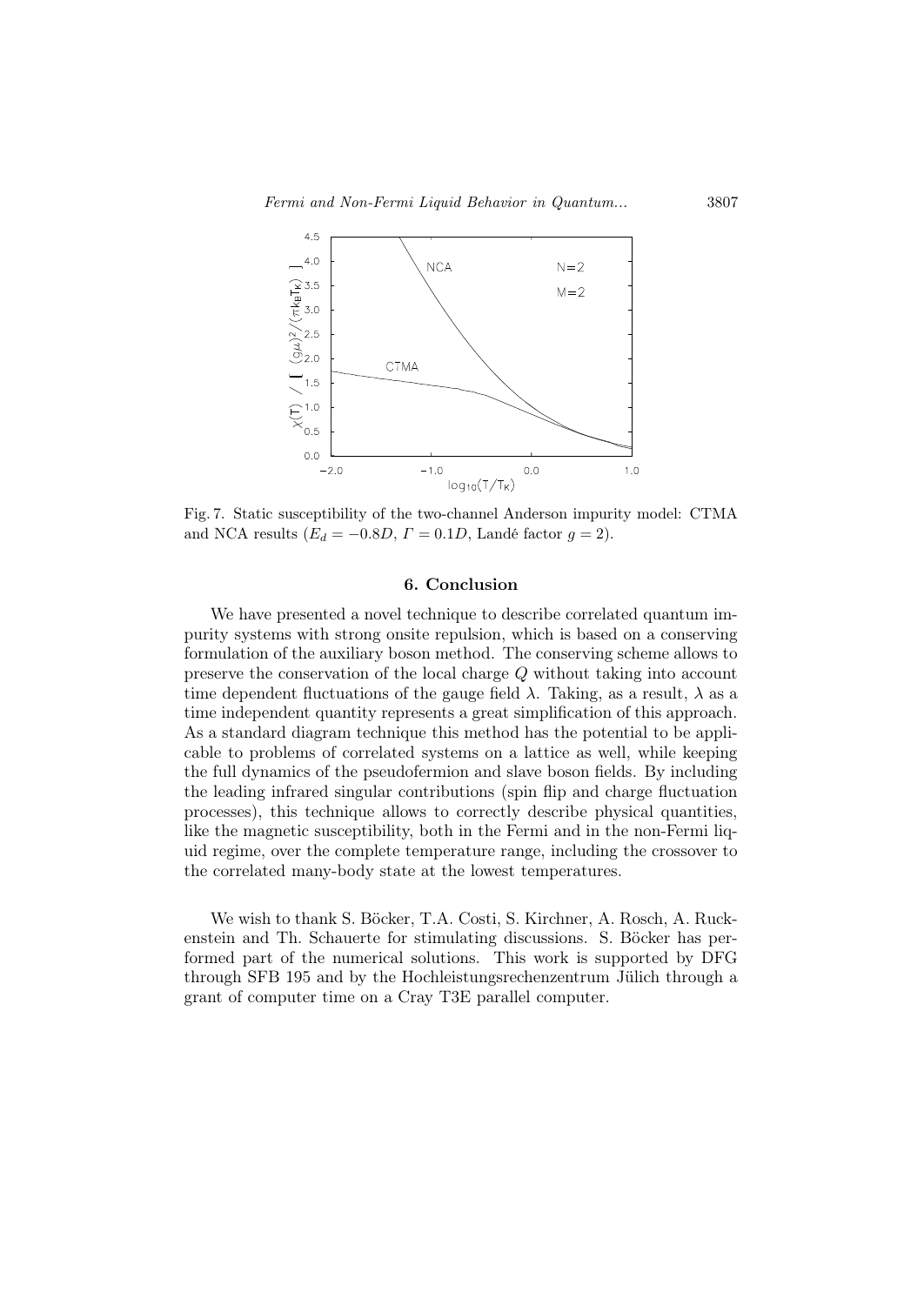### Appendix A

### Infrared cancellation of non-CTMA diagrams

The CTMA is not only justified on physical grounds by the inclusion of the maximum number of spin flip and charge fluctuation processes at any given order of perturbation theory, but also by an infrared cancellation of all diagrams not included in the CTMA. In the following we will prove this cancellation theorem.

(1) Power counting. Each auxiliary particle loop carries a factor of the fugacity exp( $-\beta\lambda$ ), which vanishes upon projection onto the  $Q = 1$ subspace,  $\lambda \to \infty$ . Therefore, an arbitrary f or b self-energy diagram consists of one single line of alternating fermion and boson propagators, with the hybridization vertices connected by conduction electron lines in any possible way, as shown in Fig. 8 (see also [46]). Such a fermion self-energy skeleton diagram of loop order  $L$  is calculated as

$$
\Sigma_f^{(L)}(\omega) = (-1)^{3L-1+L_{sp}} N^{L_{sp}} M^{L_{ch}} \Gamma^L
$$
  
\n
$$
\times \int \frac{d\varepsilon_1}{\pi} \dots \frac{d\varepsilon_L}{\pi} f(\varepsilon_1) \dots f(\varepsilon_L) A_c^0(s_1\varepsilon_1) \dots A_c^0(s_L\varepsilon_L)
$$
  
\n
$$
\times G_b(\omega + \omega_1) G_f(\omega + \omega_1 + \omega'_1) \dots
$$
  
\n
$$
\times \dots G_b\left(\omega + \sum_{i=1}^k \omega_i + \sum_{i=1}^{k-1} \omega'_i\right) G_f\left(\omega + \sum_{i=1}^k (\omega_i + \omega'_i)\right) \dots
$$
  
\n
$$
\times \dots G_b(\omega + \omega_L), \qquad (A.1)
$$

where  $G_{f,b}$  are the *renormalized*, *i.e.* power law divergent auxiliary particle propagators, and  $L_{sp}$  and  $L_{ch}$  denote the number of spin (or fermion,  $c-f$ ) loops and the number of channel (or  $c-b$ ) loops contained in the diagram, respectively. Spin and channel indices are not shown for simplicity. Each of the auxiliary particle frequencies  $\omega_i$ ,  $\omega'_i$  coincides with one of the integration variables  $\varepsilon_j$ ,  $j = 1, \ldots, L$ , in such a way



Fig. 8. Typical pseudofermion self-energy skeleton diagram of loop order  $L = 6$ , containing  $L_{sp} = 1$  spin (or fermion) loop and  $L_{ch} = 1$  channel loop.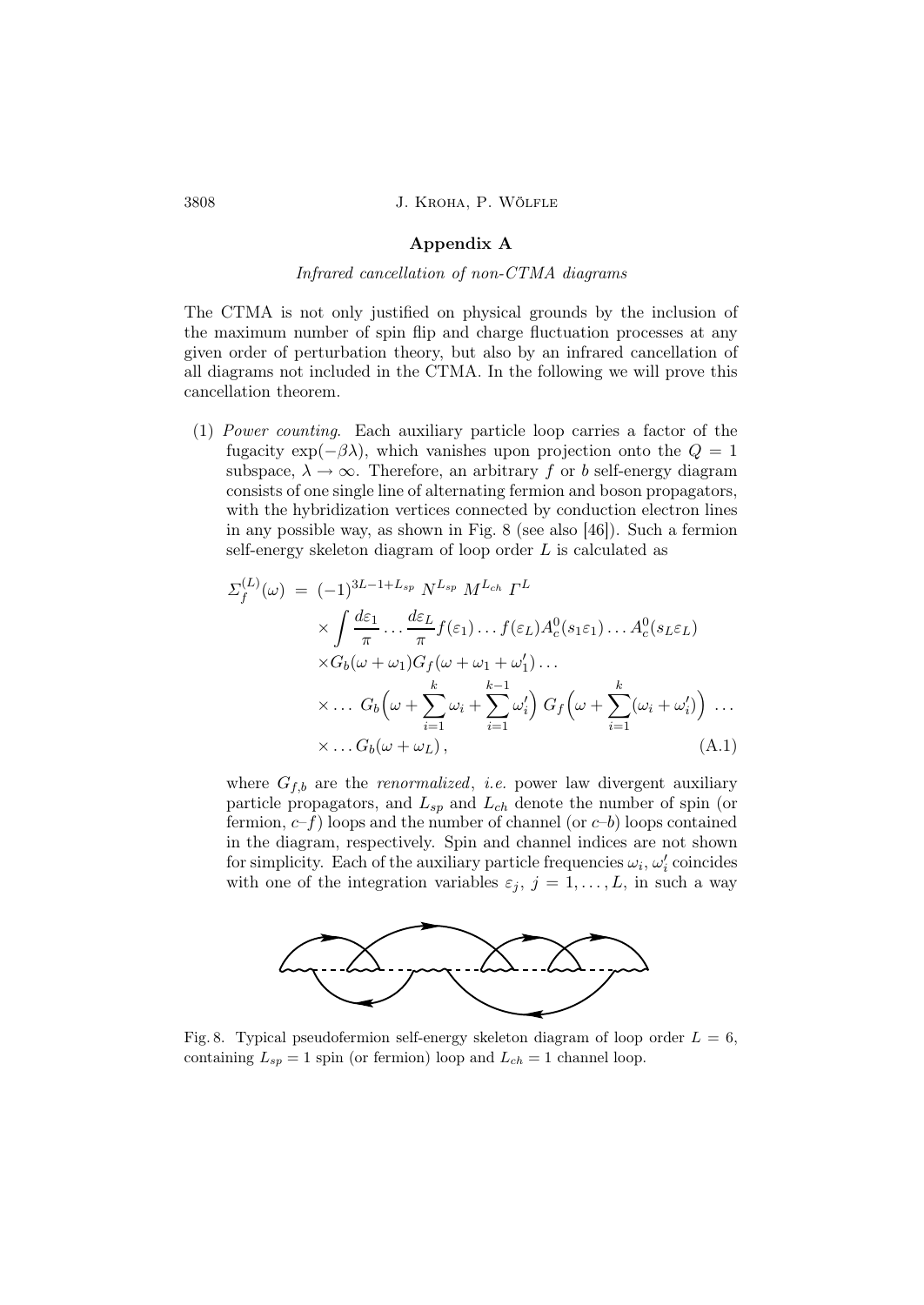that energy is conserved at each hybridization vertex. This implies that the sign of the frequency carried by a c-electron line is  $s_i = +$ , if the c-electron line runs from right to left, and  $s_i = -$ , if it runs from left to right in Fig. 8. An analogous expression holds for the slave boson self-energy diagrams. By substituting  $x_j = \varepsilon_j/\omega$ ,  $j = 1, \ldots, L$ and factoring out  $\omega^{-\alpha_{f,(b)}}$  from each fermion (boson) propagator, the infrared behavior of the term Eq. (A.1) is deduced as

$$
\mathrm{Im}\Sigma_{f,b}^{(L)}(\omega) = C\omega^{\alpha_{f,b}+L(1-\alpha_f-\alpha_b)},\tag{A.2}
$$

where  $C$  is a finite constant. Clearly, when the NCA solutions are inserted for the propagators  $G_{f,b}$ , *i.e.*  $\alpha_f + \alpha_b = 1$ , their power law behavior is just reproduced by any term of the form Eq. (A.1). However, this is no longer the case for the exact propagators in the Fermi liquid regime  $(M < N)$ , where in general  $\alpha_f + \alpha_b > 1$ . Thus, the infinite resummation of terms to arbitrary loop order is unavoidable in this case.

(2) Infrared cancellation. As discussed in Section 5.2, the CTMA is equivalent to the self-consistent summation of all skeleton free energy diagrams, where a conduction electron line spans at most two hybridization vertices (Fig. 5). Thus, any skeleton self-energy diagram not included in CTMA contains at least one conduction electron "arch" which spans four (or more) vertices, with four conduction lines reaching from inside to outside of the arch as shown in Fig. 9(a). For each such diagram there exists another skeleton, which differs from Fig. 9(a) only in that the end points of two conduction lines inside the arch are interchanged (Fig. 9(b)). The corresponding permutation of fermionic



Fig. 9. Set of contributions to skeleton diagrams not contained in CTMA which cancel in the infrared limit to leading and subleading order in the external frequency,  $\omega \rightarrow 0$ .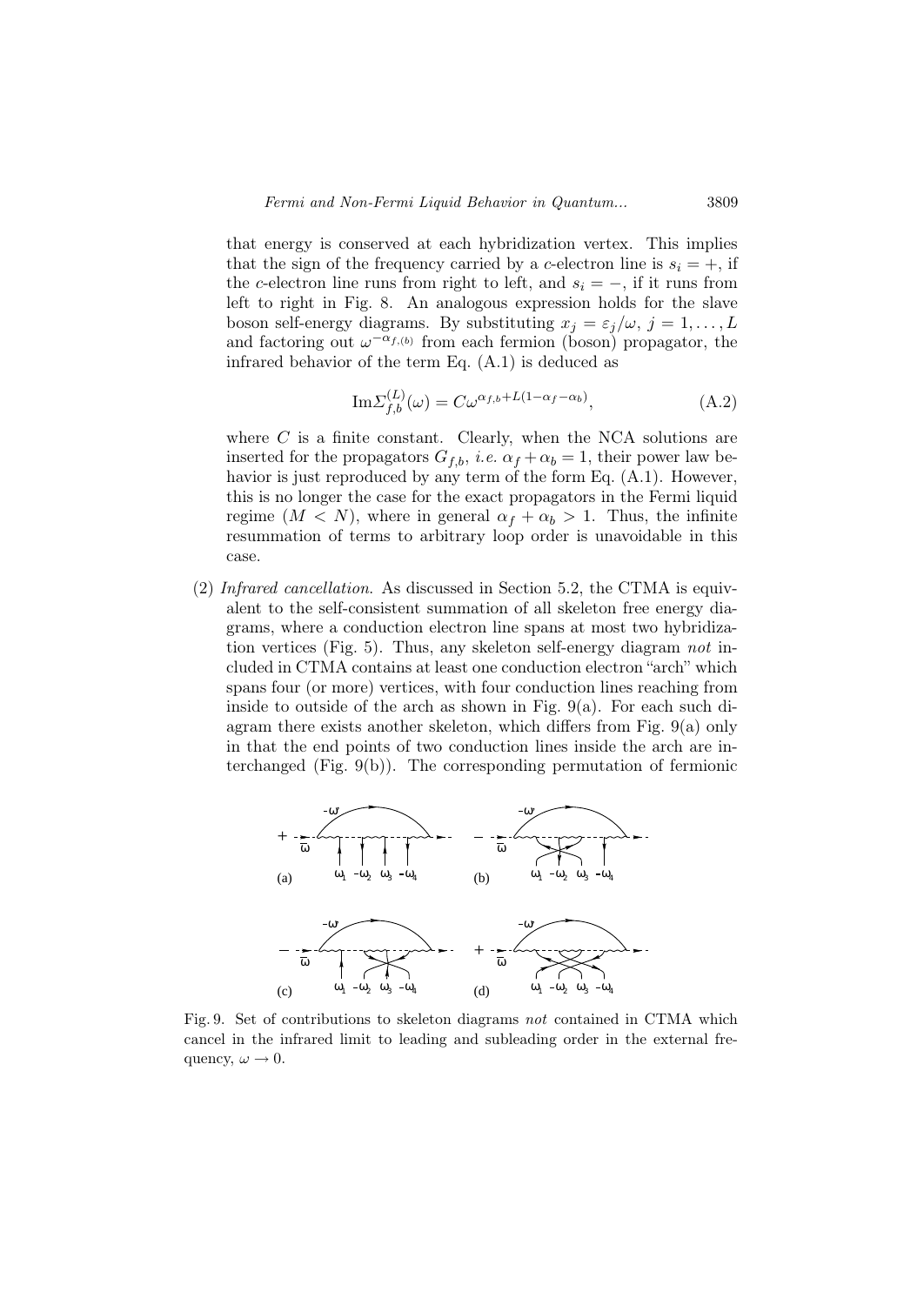operators implies a relative sign between the terms Fig. 9(a) and (b). Without loss of generality we now assume  $\omega > 0$  for the external frequency of the self-energy. The leading infrared singular behavior of the term (A.1) arises from those parts of the integrations, where the arguments of the  $G_f$ ,  $G_b$  are such that the divergences of all propagators lie within the integration range. This implies at least  $-\omega \leq \varepsilon_i \leq 0$ ,  $j = 1, \ldots, L$ . Therefore, the terms corresponding to Fig. 9(a), (b) differ only in the frequency arguments of the Green's functions inside the arch, and at temperature  $T = 0$  the leading infrared behavior of their sum reads,

$$
\Sigma_{f}^{(L,a)}(\omega) + \Sigma_{f}^{(L,b)}(\omega)^{\omega} \equiv^{0} (-1)^{3L-1+L_{sp}} N^{L_{sp}} M^{L_{ch}} \Gamma^{L}
$$
\n
$$
\times \int_{-\omega}^{0} \frac{d\varepsilon_{1}}{\pi} \dots \frac{d\varepsilon_{L}}{\pi} F(\omega, \{\varepsilon_{j}\}) \left[ G_{f}(\bar{\omega} + \omega' + \omega_{1}) G_{b}(\bar{\omega} + \omega' + \omega_{1} + \omega_{2}) -G_{f}(\bar{\omega} + \omega' + \omega_{3}) G_{b}(\bar{\omega} + \omega' + \omega_{3} + \omega_{2}) \right].
$$
\n(A.3)

Here  $\bar{\omega}$  denotes the sum of all frequencies  $\omega$ ,  $\varepsilon_j$  entering the diagrammatic part, Fig. 9, from the left, and  $F(\omega,\{\varepsilon_i\})$  consists of all terms which are not altered by interchanging the  $c$ -electron lines. In the infrared limit,  $\omega_1 - \omega_3 \rightarrow 0$ , the term in square brackets may be written as

$$
\frac{d}{d\bar{\omega}}[G_f(\bar{\omega} + \omega')G_b(\bar{\omega} + \omega' + \omega_2)](\omega_1 - \omega_3)
$$
\n(A.4)

and upon performing the integrations over  $\omega_1$ ,  $\omega_3$  the difference ( $\omega_1$  –  $ω_3$ ) leads to an additional factor of  $ω$ . A similar cancellation of the leading infrared singularity occurs between the terms shown in Fig. 9(c), (d). In an analogous way it may be shown that combining the terms Fig. 9 (a)–(d) leads to a factor of  $\omega^2$  compared to the power counting result for one single term. Thus, the infrared singularity of all non-CTMA terms of loop order  $L$  is weaker than the  $L$ th order CTMA terms by at least  $O(\omega^2)$ ,

$$
\Sigma_{f,b}^{(L,a)}(\omega) + \ldots + \Sigma_f^{(L,d)}(\omega) \stackrel{\omega \to 0}{\propto} \omega^{\alpha_{f,b} + L(1-\alpha_f-\alpha_b)+2}.\tag{A.5}
$$

It should be emphasized that in the above derivation, L appears only as a parameter and, thus, the cancellation theorem holds for arbitrarily high loop order L. This proves that the CTMA captures the leading and subleading infrared singularities ( $\omega \rightarrow 0$ ) at any given order L.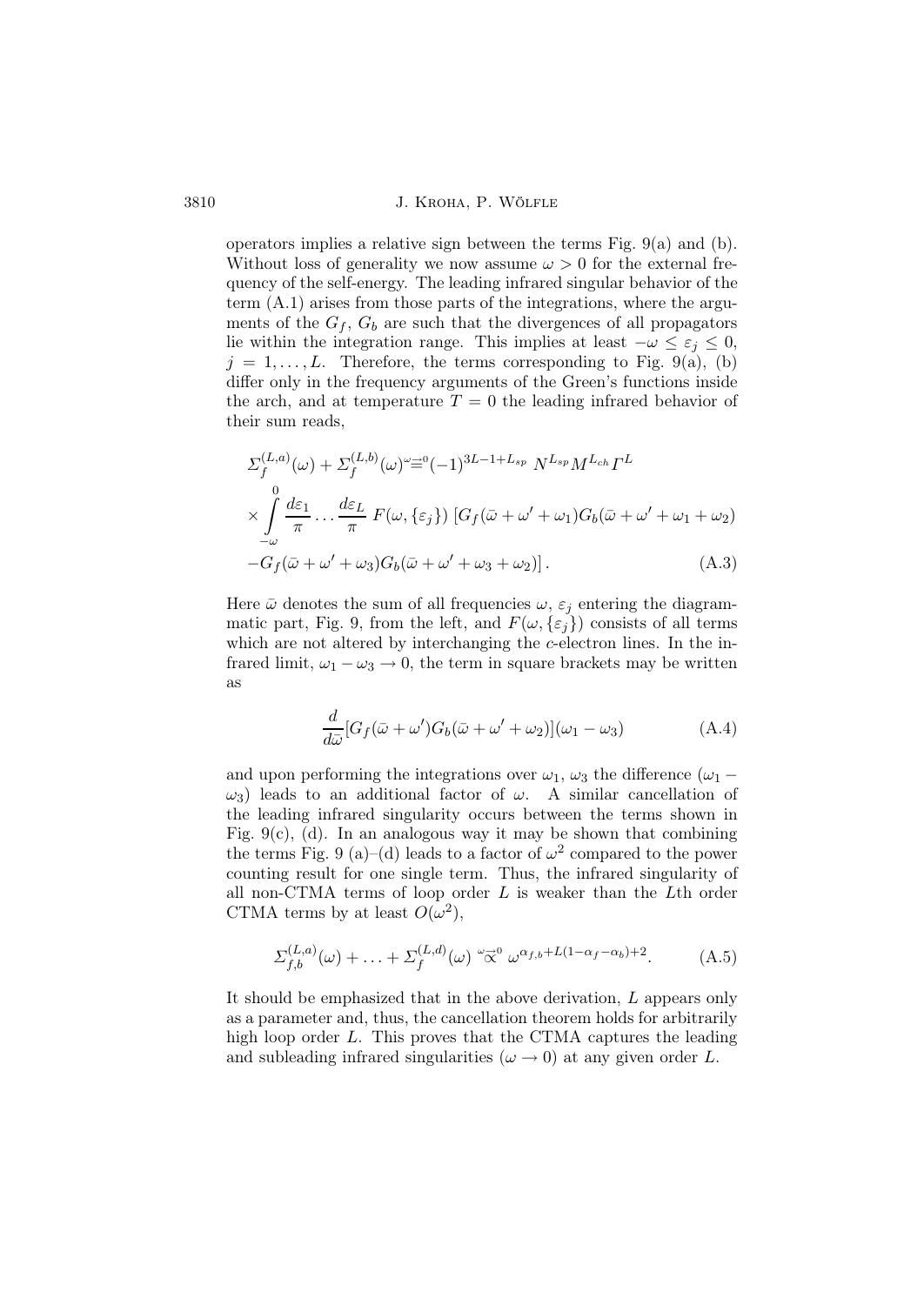### Appendix B

### CTMA equations

In this appendix we give explicitly the self-consistent equations which determine the auxiliary particle self-energies within CTMA. For that purpose, it is useful to define conduction electron-fermion and conduction electronboson vertex functions  $T^{(cf)(\pm)}$ ,  $T^{(cb)(\pm)}$  without (+) or with (-) an alternating sign between terms with even and odd number of rungs (compare Fig. 3). In the Matsubara representation, these vertex functions, to be labelled "even"  $(+)$  and "odd"  $(-)$  below, are given by the following Bethe– Salpeter equations:

$$
T^{(cf)} \stackrel{(\pm)\mu}{\rightarrow} \mu(i\omega_n, i\omega'_n, i\Omega_n) = U^{(cf)\mu} \stackrel{\mu}{\rightarrow} (i\omega_n, i\omega'_n, i\Omega_n)
$$
  
\n
$$
\pm V^2 \frac{1}{\beta} \sum_{\omega''_n} G_{b\bar{\mu}}(i\omega_n + i\omega''_n - i\Omega_n)
$$
  
\n
$$
\times G_{f\sigma}(i\omega''_n) G^0_{c\mu\tau}(i\Omega_n - i\omega''_n) T^{(cf)} \stackrel{(\pm)\mu}{\rightarrow} \mu(i\omega''_n, i\omega'_n, i\Omega_n),
$$
 (B.1a)  
\n
$$
U^{(cf)\mu} \stackrel{\mu}{\rightarrow} (i\omega_n, i\omega'_n, i\Omega_n) = -V^4 \frac{1}{\beta} \sum_{\omega''_n} G_{b\bar{\mu}}(i\omega_n + i\omega''_n - i\Omega_n)
$$
  
\n
$$
\times G_{f\sigma}(i\omega''_n) G^0_{c\mu\tau}(i\Omega_n - i\omega''_n) G_{b\bar{\mu}}(i\omega'_n + i\omega''_n - i\Omega_n),
$$
 (B.1b)

and

$$
T^{(cb)} \stackrel{(\pm)\sigma}{\underset{\mu,\nu}{\mu,\nu}} (i\omega_n, i\omega'_n, i\Omega_n) = U^{(cb)\sigma} \stackrel{(\pm)}{\underset{\mu,\nu}{\mu,\nu}} (i\omega_n, i\omega'_n, i\Omega_n)
$$
  
\n
$$
\pm V^2 \frac{1}{\beta} \sum_{\omega''_n} G_{f\sigma} (i\omega_n + i\omega''_n - i\Omega_n)
$$
  
\n
$$
\times G_{b\bar{\mu}} (i\omega''_n) G^0_{c\nu\sigma} (i\omega''_n - i\Omega_n) T^{(cb)} \stackrel{(\pm)\sigma}{\underset{\nu,\mu}{\mu,\nu}} (i\omega''_n, i\omega'_n, i\Omega_n), \qquad (B.2a)
$$
  
\n
$$
U^{(cb)\sigma} \stackrel{(\pm)}{\underset{\mu,\nu}{\mu,\nu}} (i\omega_n, i\omega'_n, i\Omega_n) = -V^4 \frac{1}{\beta} \sum_{\omega''_n} G_{f\sigma} (i\omega_n + i\omega''_n - i\Omega_n)
$$
  
\n
$$
\times G_{b\bar{\mu}} (i\omega''_n) G^0_{c\nu\sigma} (i\omega''_n - i\Omega_n) G_{f\sigma} (i\omega'_n + i\omega''_n - i\Omega_n).
$$
 (B.2b)

Note that, in addition to the alternating sign, these vertex functions differ from the T-matrices defined in Eqs.  $(5.1)$ ,  $(5.2)$  in that they contain only terms with two or more rungs, since the inhomogeneous parts  $U^{(cf)}$  and  $U^{(cb)}$  represent terms with two bosonic or fermionic rungs, respectively. The terms with a single rung correspond to the NCA diagrams and are evaluated separately (see below).

The spin degrees of freedom of  $T^{(cf)(\pm)}$  are uniquely determined by the spin indices  $\sigma$ ,  $\tau$  of the ingoing conduction electron and pseudofermion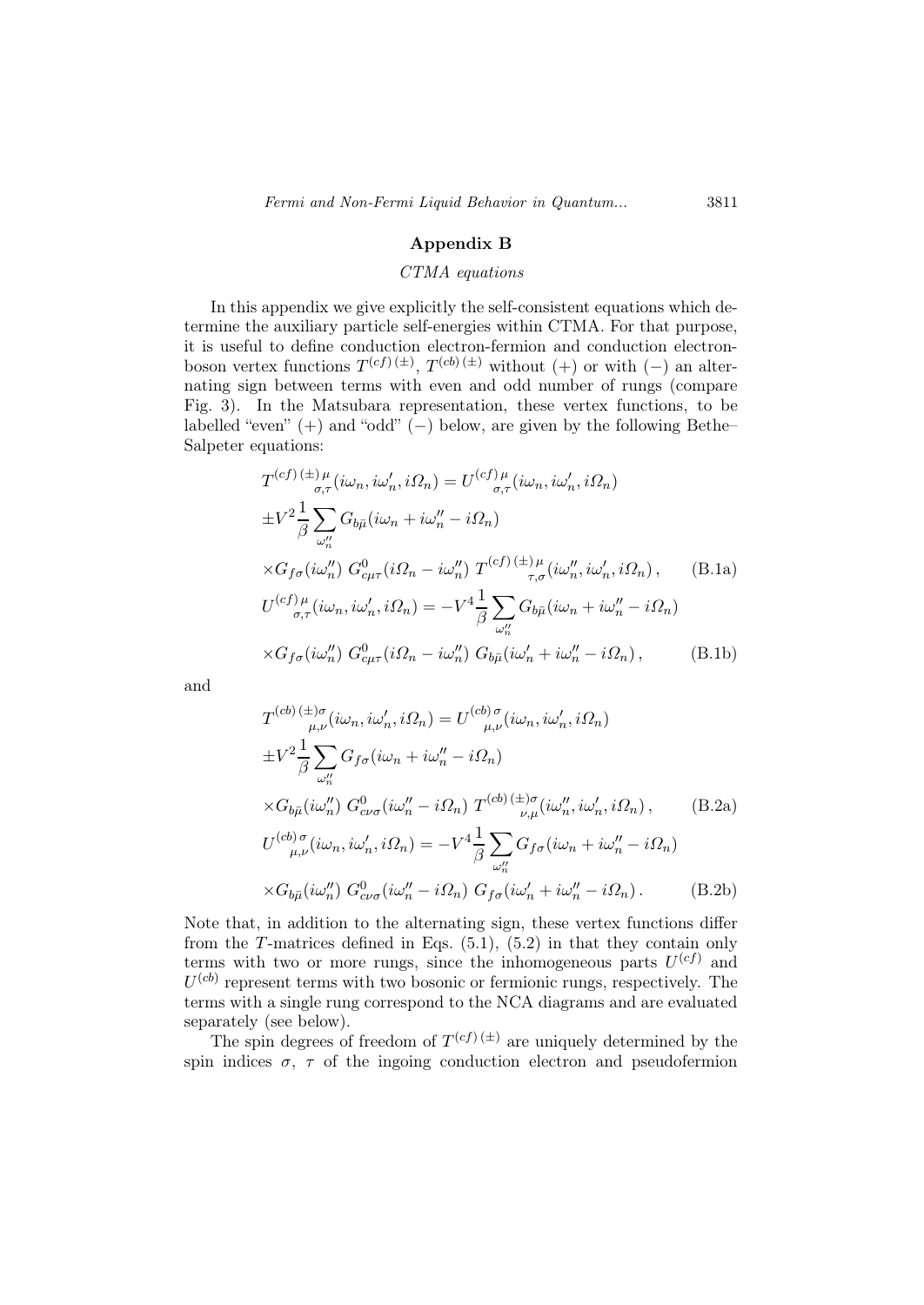

Fig. 10. Diagrammatic representation of the CTMA expressions for pseudoparticle self-energies  $\Sigma_f$  and  $\Sigma_b$ . The first term drawn on the righthand side of  $\Sigma_f$  and  $\Sigma_b$ , respectively, is the NCA diagram. The diagrammatic parts  $T_{1,2}^{(cf)}$ ,  $T_{1,2}^{(cb)}$  are explained in the text.

lines (Fig. 3). It is instructive to note that in the spin  $S = 1/2$  case  $(N = 2)$  the singlet and triplet vertex functions (which correspond to the two-particle Green's functions in the singlet channel,  $\phi^s \sim \sum_{\sigma} \langle T\{(c_{\sigma}f_{-\sigma} (c_{-\sigma} f_{\sigma})(c_{\sigma}^{\dagger} f_{-\sigma}^{\dagger} - c_{-\sigma}^{\dagger})$  $(\frac{\dagger}{\dagger} - \sigma f_{\sigma}^{\dagger})\}$ , and in the triplet channel with magnetic quantum number  $m = 0, \pm 1, \phi_{m=0}^t \sim \sum_{\sigma} \langle T \{ (c_{\sigma} f_{-\sigma} + c_{-\sigma} f_{\sigma}) ( c_{\sigma}^{\dagger} f_{-\sigma}^{\dagger} + c_{-\sigma}^{\dagger} f_{\sigma} ) \rangle \rangle$  $\begin{aligned} \langle \phi_{-\sigma}^{\dagger} f_{\sigma}^{\dagger} \rangle \rangle, \end{aligned}$  $\phi^{\,t}_{m=\pm 1}\sim \langle T\{c_{\pm\frac{1}{2}}f_{\pm\frac{1}{2}}c^\dagger_{\pm}$  $\frac{1}{2}f_{\pm}^{\dagger}$  $\left\{\frac{1}{2}, \frac{1}{2}\right\}$ , respectively) may be identified in the following way,

$$
T^{(cf)s} = \sum_{\sigma} T^{(cf)(-)}_{\sigma,-\sigma}, \qquad (B.3a)
$$

$$
T_{m=0}^{(cf)t} = \sum_{\sigma} T_{\sigma,-\sigma}^{(cf)(+)}, \tag{B.3b}
$$

$$
T_{m=\pm 1}^{(cf)t} = T_{\pm \frac{1}{2}, \pm \frac{1}{2}}^{(cf)(+)}. \tag{B.3c}
$$

Analogous relations hold for the conduction electron-boson vertex function in terms of the channel degrees of freedom  $\mu$ ,  $\nu$ . The total CTMA pseudoparticle self-energies, as derived by functional differentiation from the generating functional  $\Phi$ , Fig. 5, are shown in Fig. 10 and consist of three terms each,

$$
\Sigma_{f\sigma}(i\omega_n) = \Sigma_{f\sigma}^{(NCA)}(i\omega_n) + \Sigma_{f\sigma}^{(cf)}(i\omega_n) + \Sigma_{f\sigma}^{(cb)}(i\omega_n), \tag{B.4}
$$

$$
\Sigma_{b\bar{\mu}}(i\omega_n) = \Sigma_{b\bar{\mu}}^{(NCA)}(i\omega_n) + \Sigma_{b\bar{\mu}}^{(cf)}(i\omega_n) + \Sigma_{b\bar{\mu}}^{(cb)}(i\omega_n). \tag{B.5}
$$

The first term of  $\Sigma_f$  and  $\Sigma_b$  represents the NCA self-energies, Eqs. (4.2a), (4.2b). The second and third terms arise from the spin and the charge fluctuations, respectively, and are given for pseudofermions by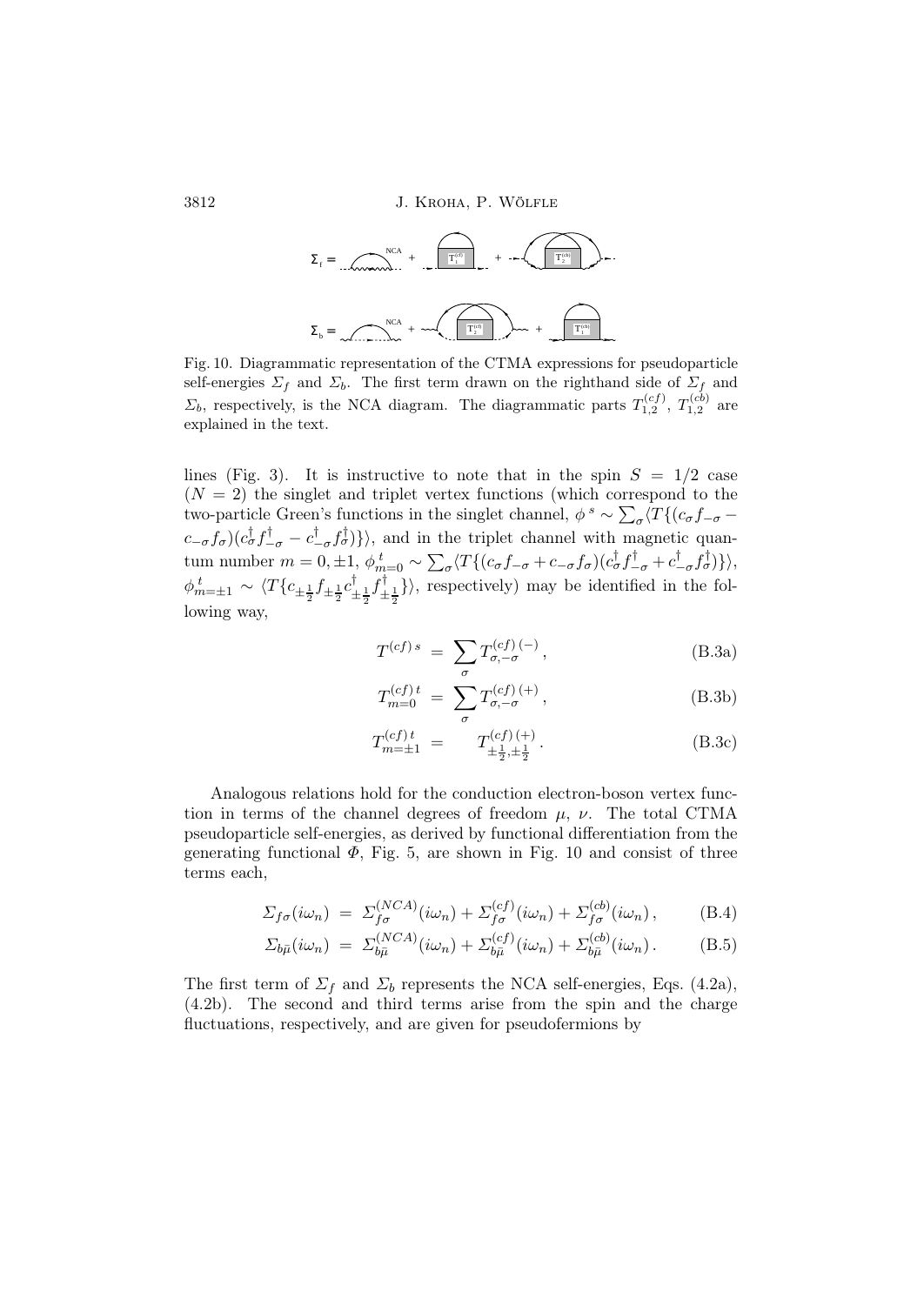Fermi and Non-Fermi Liquid Behavior in Quantum... 3813

$$
\Sigma_{f\sigma}^{(cf)}(i\omega_n) = M \frac{1}{\beta} \sum_{\Omega_n} G_c^0(i\Omega_n - i\omega_n) T_1^{(cf)}(i\omega_n, i\omega_n, i\Omega_n),
$$
 (B.6a)  

$$
\Sigma_{f\sigma}^{(cb)}(i\omega_n) = -M V^2 \frac{1}{\beta^2} \sum_{\omega'_n \omega''_n} G_c^0(i\omega_n - i\omega'_n) G_b(i\omega'_n)
$$

$$
\times T_2^{(cb)}(i\omega'_n, i\omega''_n, i\omega'_n + i\omega''_n - i\omega_n) G_c^0(i\omega_n - i\omega''_n) G_b(i\omega''_n),
$$
 (B.6b)

and for slave bosons by

$$
\Sigma_{b\bar{\mu}}^{(cf)}(i\omega_n) = -N V^2 \frac{1}{\beta^2} \sum_{\omega'_n \omega''_n} G_c^0(i\omega'_n - i\omega_n) G_f(i\omega'_n)
$$
  

$$
\times T_2^{(cf)}(i\omega'_n, i\omega''_n, i\omega'_n + i\omega''_n - i\omega_n) G_c^0(i\omega''_n - i\omega_n) G_f(i\omega''_n), \quad \text{(B.7a)}
$$
  

$$
\Sigma_{b\bar{\mu}}^{(cb)}(i\omega_n) = N \frac{1}{\beta} \sum_{\Omega_n} G_c^0(i\omega_n - i\Omega_n) T_1^{(cb)}(i\omega_n, i\omega_n, i\Omega_n), \quad \text{(B.7b)}
$$

where the vertex functions appearing in these expressions are defined as

$$
T_1^{(cf)} = \frac{N+1}{2} T^{(cf)(+)} + \frac{N-1}{2} T^{(cf)(-)} - N U^{(cf)}, \quad (B.8a)
$$

$$
T_2^{(cf)} = \frac{N+1}{2} T^{(cf)(+)} - \frac{N-1}{2} T^{(cf)(-)} - U^{(cf)}, \tag{B.8b}
$$

$$
T_1^{(cb)} = \frac{M-1}{2} T^{(cb)(+)} + \frac{M+1}{2} T^{(cb)(-)} - M U^{(cb)}, \qquad (B.9a)
$$

$$
T_2^{(cb)} = \frac{M-1}{2} T^{(cb)(+)} - \frac{M+1}{2} T^{(cb)(-)} - U^{(cb)}.
$$
 (B.9b)

These combinations of the even and odd vertex functions ensure the proper spin and channel summations in the self-energies. For the sake of clarity, the spin and channel indices as well as the frequency variables are not shown explicitly. In Eqs. (B.8a), (B.9a) the terms with two rungs,  $N U^{(cf)}$ ,  $M U^{(cb)}$ , have been subtracted, since they would generate non-skeleton self-energy diagrams. Likewise, in Eqs. (B.8b), (B.9b) the two-rung terms have been subtracted in order to avoid a double counting of terms in the self-energies.

We now turn to the analytic continuation to real frequencies of the expressions derived above. Transforming the Matsubara summations into contour integrals shows that integrations along branch cuts of auxiliary particle Green's functions carry an additional factor  $\exp(-\beta \lambda)$  as compared to integrations along branch cuts of physical Green's functions, which vanishes upon projection onto the the physical Fock space,  $\lambda \to \infty$ . Thus, as a general rule, only integrations along branch cuts of the c-electron propagators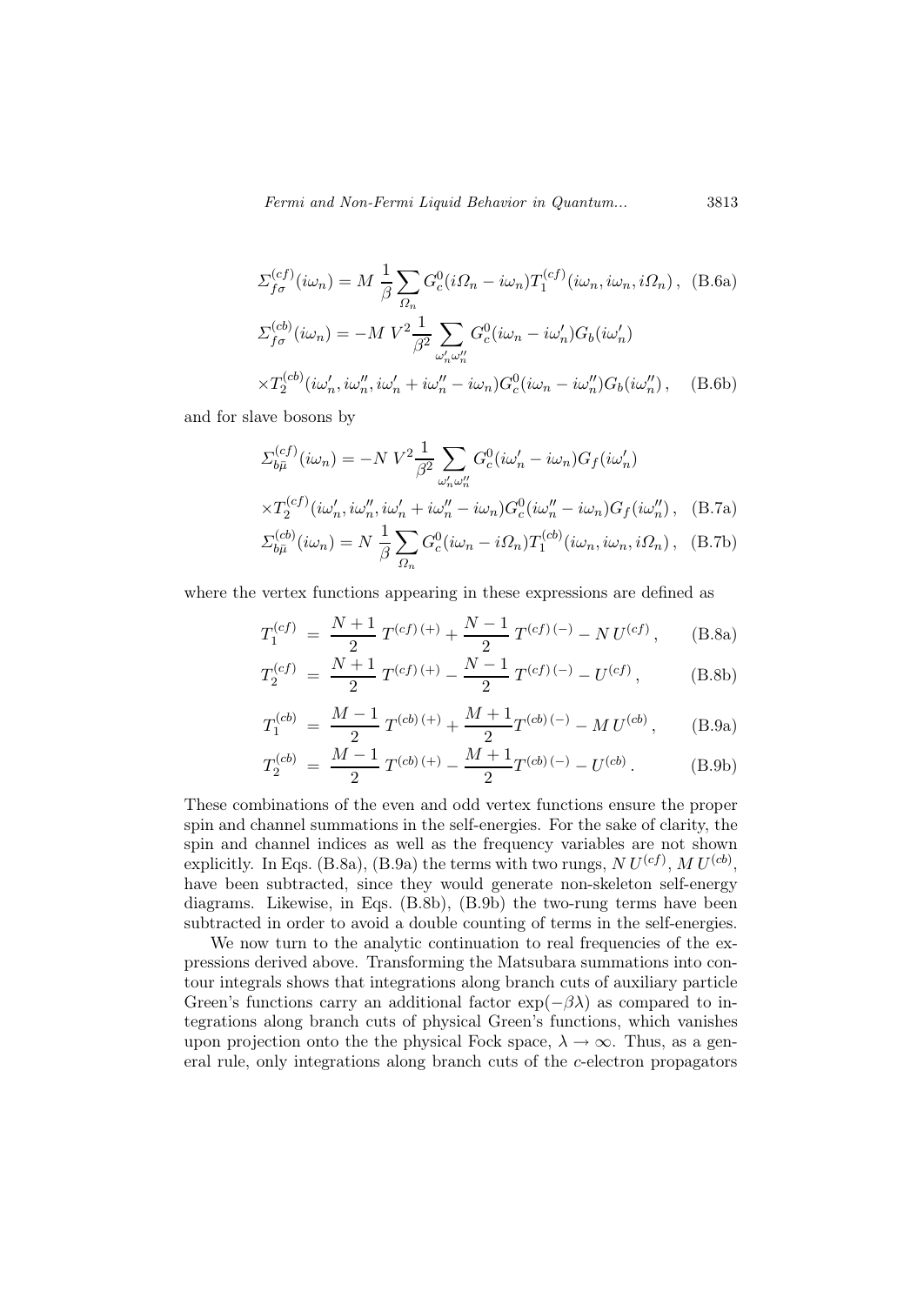contribute to the auxiliary particle self-energies. Therefore, by performing the analytic continuation,  $i\omega_n \to \omega - i0 \equiv \omega$  in all frequency variables, we obtain the advanced pseudofermion self-energy,

$$
\Sigma_{f\sigma}^{(cf)}(\omega) = M \int \frac{d\varepsilon}{\pi} f(\varepsilon - \omega) A_c^0(\varepsilon - \omega) \pi \mathcal{N}(0) T_1^{(cf)}(\omega, \omega, \varepsilon), \quad \text{(B.10a)}
$$
  

$$
\Sigma_{f\sigma}^{(cb)}(\omega) = -M \Gamma \int \frac{d\varepsilon}{\pi} \int \frac{d\varepsilon'}{\pi} f(\varepsilon - \omega) f(\varepsilon' - \omega)
$$
  

$$
\times A_c^0(\omega - \varepsilon) G_b(\varepsilon) \pi \mathcal{N}(0) T_2^{(cb)}(\varepsilon, \varepsilon', \varepsilon + \varepsilon' - \omega) A_c^0(\omega - \varepsilon') G_b(\varepsilon'), \quad \text{(B.10b)}
$$

and the advanced slave boson self-energy,

$$
\Sigma_{b\bar{\mu}}^{(cf)}(\omega) = -N\Gamma \int \frac{d\varepsilon}{\pi} \int \frac{d\varepsilon'}{\pi} f(\varepsilon - \omega) f(\varepsilon' - \omega)
$$
  
 
$$
\times A_c^0(\varepsilon - \omega) G_f(\varepsilon) \pi \mathcal{N}(0) T_2^{(cf)}(\varepsilon, \varepsilon', \varepsilon + \varepsilon' - \omega) A_c^0(\varepsilon' - \omega) G_f(\varepsilon'), \text{(B.11a)}
$$
  
\n
$$
\Sigma_{b\bar{\mu}}^{(cb)}(\omega) = -N \int \frac{d\varepsilon}{\pi} f(\varepsilon - \omega) A_c^0(\omega - \varepsilon) \pi \mathcal{N}(0) T_1^{(cb)}(\omega, \omega, \varepsilon), \quad \text{(B.11b)}
$$

where the vertex functions are given by Eqs. (B.8), (B.9) with

$$
T^{(cf)}(\pm)\mu_{\sigma,\tau}(\omega,\omega',\Omega) = U^{(cf)}(\pm)\mu_{\sigma,\tau}(\omega,\omega',\Omega)
$$
  
\n
$$
\pm(-\Gamma)\int \frac{d\varepsilon}{\pi} f(\varepsilon - \Omega)
$$
  
\n
$$
\times G_{b\bar{\mu}}(\omega + \varepsilon - \Omega)G_{f\sigma}(\varepsilon)A_{c\mu\tau}^{0}(\Omega - \varepsilon)T^{(cf)}(\pm)\mu_{\tau,\sigma}(\varepsilon,\omega',\Omega), \text{ (B.12a)}
$$
  
\n
$$
\pi \mathcal{N}(0) U^{(cf)}(\pm)\mu_{\sigma,\tau}(\omega,\omega',\Omega) = +\Gamma^{2}\int \frac{d\varepsilon}{\pi} f(\varepsilon - \Omega)
$$
  
\n
$$
\times G_{b\bar{\mu}}(\omega + \varepsilon - \Omega)G_{f\sigma}(\varepsilon)A_{c\mu\tau}^{0}(\Omega - \varepsilon)G_{b\bar{\mu}}(\omega' + \varepsilon - \Omega), \text{ (B.12b)}
$$

and

$$
T^{(cb)} \stackrel{(\pm)\sigma}{\mu,\nu}(\omega,\omega',\Omega) = U^{(cb)} \stackrel{(\pm)\sigma}{\mu,\nu}(\omega,\omega',\Omega)
$$
  
\n
$$
\pm (+\Gamma) \int \frac{d\varepsilon}{\pi} f(\varepsilon - \Omega)
$$
  
\n
$$
\times G_{f\sigma}(\omega + \varepsilon - \Omega) G_{b\bar{\mu}}(\varepsilon) A^{0}_{c\nu\sigma}(\varepsilon - \Omega) T^{(cb)} \stackrel{(\pm)\sigma}{\nu,\mu}(\varepsilon,\omega',\Omega), \text{ (B.13a)}
$$
  
\n
$$
\pi \mathcal{N}(0) U^{(cb)} \stackrel{(\pm)\sigma}{\mu,\nu}(\omega,\omega',\Omega) = -\Gamma^{2} \int \frac{d\varepsilon}{\pi} f(\varepsilon - \Omega)
$$
  
\n
$$
\times G_{f\sigma}(\omega + \varepsilon - \Omega) G_{b\bar{\mu}}(\varepsilon) A^{0}_{c\nu\sigma}(\varepsilon - \Omega) G_{f\sigma}(\omega' + \varepsilon - \Omega). \text{ (B.13b)}
$$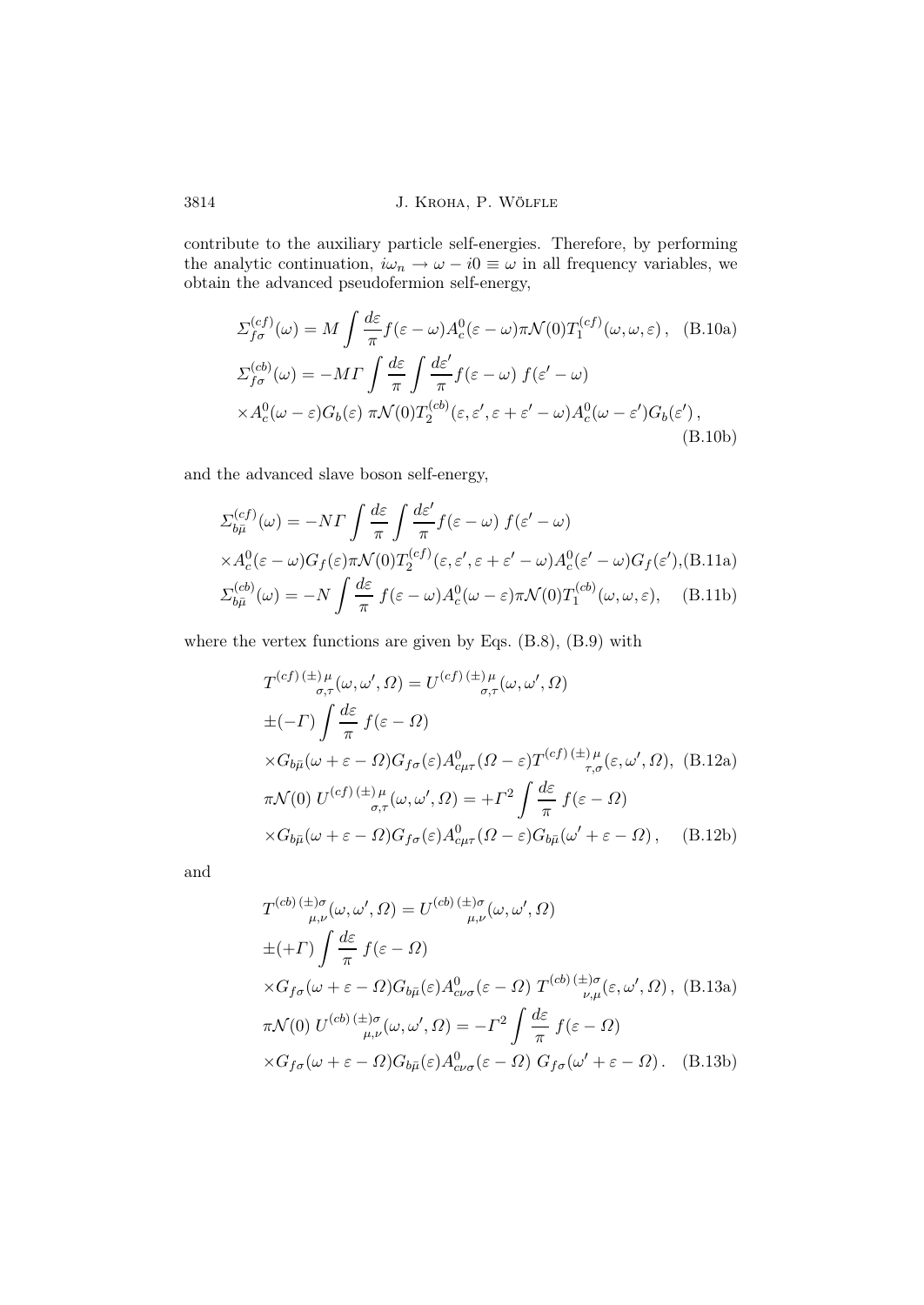In the above expressions, like in the NCA equations (4.2), we have used the dimensionless conduction electron spectral density,  $A_c^0(\omega) = \frac{1}{\pi} \text{Im} G_{c\mu\sigma}^0(\omega - \omega)$  $i(0)/\mathcal{N}(0)$ , and we have suppressed obvious spin and channel indices. All frequency variables are to be understood as the limit  $\omega \equiv \omega - i0$ . The equations  $(B.10)$ ,  $(B.11)$ , supplemented by the vertex functions Eqs.  $(B.8)$ ,  $(B.9)$ ,  $(B.12)$ ,  $(B.13)$  form, together with the NCA contributions Eqs.  $(4.2a)$ ,  $(4.2b)$ and the definitions of the auxiliary particle Green's functions, Eqs. (3.10), (3.11), the closed set of self-consistent CTMA equations [53]. It is seen that in these equations only those branches of the T-matrix vertex functions appear which are advanced with respect to all three frequency variables, although in general the  $T$ -matrix consists of  $2<sup>3</sup>$  independent analytical branches. This simplification is a consequence of the exact projection onto the physical sector of Fock space. Inspection of the analytically continued CTMA equations also shows that the slave boson self-energy is obtained from the pseudofermion self-energy, including the proper signs, by simply replacing  $G_f \leftrightarrow G_b$  and inverting the frequency argument of  $A_c^0$  in all expressions.

Eqs. (B.10)–(B.13) may be rewritten in terms of the spectral functions without threshold,  $\tilde{A}_{f,b}$ , in a straight forward way as explained in Section 4.3, thus avoiding divergent statistical factors in the d-electron Green's function. The CTMA equations are solved numerically by iteration. In each iteration step the NCA and the T-matrix contributions are computed separetely. We solve the linear  $T$ -matrix Bethe–Salpeter Equations (B.12) by discretization of the frequency integrals and subsequent solution of the resulting multidimensional linear equations. Because of the formulation given above, where first the vertex parts  $T^{(cf)}$  ( $\pm$ ) and  $T^{(cf)}$  ( $\pm$ ), comprised of all T-matrix diagrams with two or more rungs, are calculated and in a second step the non-skeleton two-rung contributions are subtracted (Eqs.  $(B.8)$ ,  $(B.9)$ ), each term of the T-matrix equations involves at most one frequency integration. The resulting numerical effort is manageable: One complete iteration within the self-consistent scheme has been done on a parallel computer within approximately 5–10 s CPU time.

#### REFERENCES

- [1] L.D. Landau, Sov. Phys. JETP 3, 920 (1956); 5, 101 (1957); 8, 70 (1959).
- [2] A.J. Millis, Phys. Rev. B48, 7183 (1993).
- [3] T. Moriya, T. Takimoto, J. Phys. Soc. Japan 64, 960 (1995).
- [4] A. Rosch et al., *Phys. Rev. Lett.* **79**, 159 (1997).
- [5] For non-FL behavior near a quantum spin-glass transition, see S. Sachdev, N. Read, R. Oppermann, Phys. Rev. B52, 10286 (1995).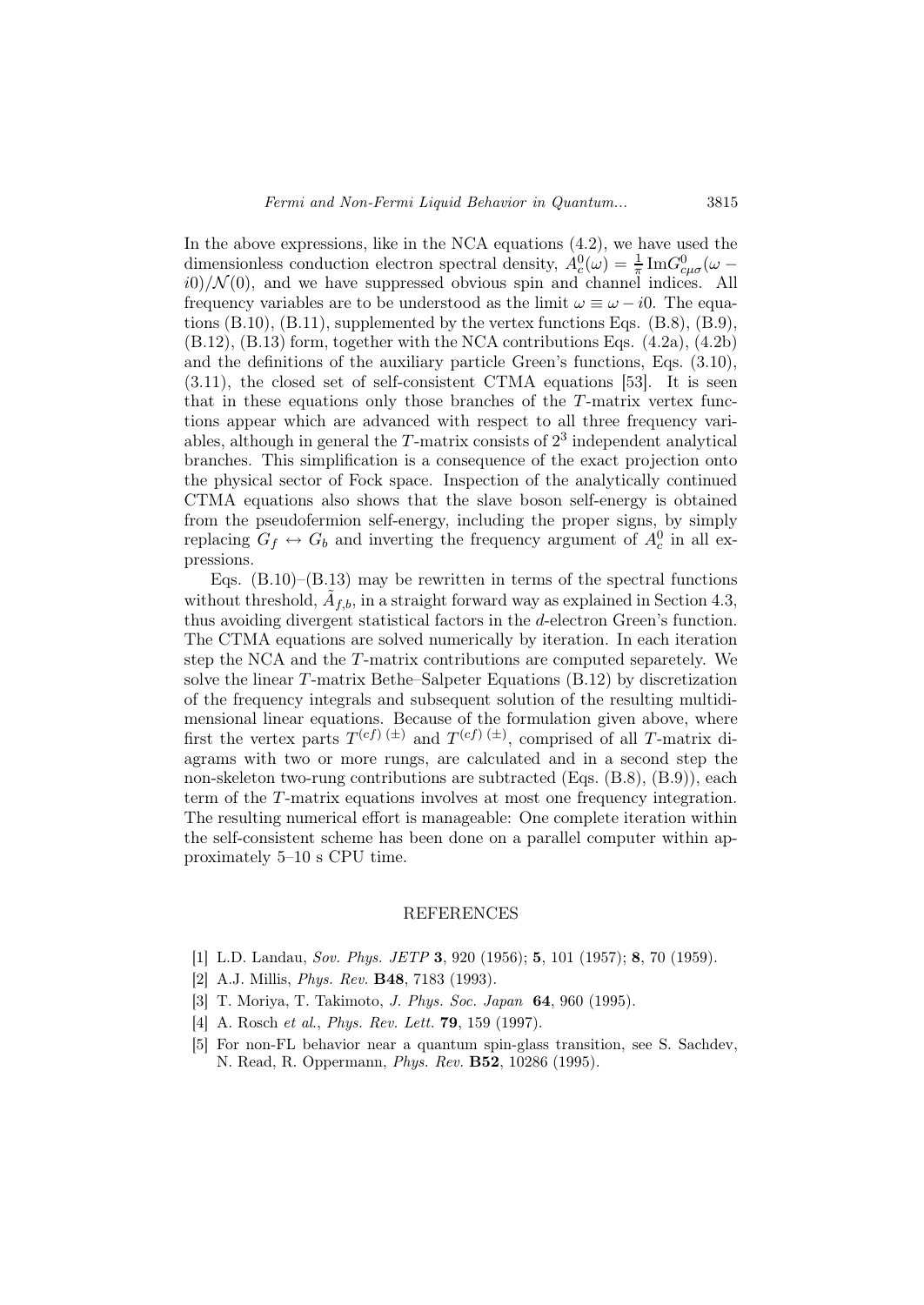- [6] H. v. Löhneysen et al., Phys. Rev. Lett. 72, 3262 (1994); B. Bogenberger, H. v. Löhneysen, Phys. Rev. Lett. 74, 1016 (1995).
- [7] H. v. Löhneysen, J. Phys. Condens. Matter 8, 9689 (1996).
- [8] F. Steglich, J. Phys. Condens. Matter 8 9909 (1996).
- [9] F.M. Grosche, S.R. Julian, N.D. Mathur, G.G. Lonzarich, Physica B  $223+224, 50 (1996).$
- [10] S.R. Julian et al., J. Phys. Condens. Matter 8 9675 (1996).
- [11] P. Nozierès, A. Blandin, J. Phys. (Paris) 41, 193 (1980).
- [12] A comprehensive overview appears in D.L. Cox, F. Zawadowski, Adv. Phys., in press (1998); (cond-mat/9704103).
- [13] D.L. Cox, Phys. Rev. Lett. 59, 1240 (1987); Physica C 153, 1642 (1988).
- [14] M.B. Maple *et al., J. Low Temp. Phys.* **95**, 225 (1994); **99**, 223 (1995); M.B. Maple et al., J. Phys. Condens. Matter 8, 9773 (1996).
- [15] R. Chain, M.B. Maple, J. Phys. Condens. Matter 8, 9939 (1996).
- [16] J.R. Schrieffer, P.A. Wolff, *Phys. Rev.* **B149**, 491 (1966).
- [17] K.G. Wilson, Rev. Mod. Phys. **47**, 773 (1975).
- [18] N. Andrei, K. Furuya, J.H. Löwenstein, Rev. Mod. Phys. 55, 331 (1983).
- [19] P.B. Wiegmann, A.M. Tsvelik, Pis'ma Zh. Eksp. Teor. Fiz. 38, 489 (1983) [JETP Lett. 38, 591 (1983)].
- [20] P. Nozières, *J. Low. Temp. Phys.* **17**, 31 (1974).
- [21] For a review see A.C. Hawson, The Kondo Problem to Heavy Fermions, C.U.P., Cambridge 1993.
- [22] N. Andrei, C. Destri, *Phys. Rev. Lett.* **52**, 364 (1984).
- [23] A.M. Tsvelik, *J. Phys. C* **18**, 159 (1985).
- [24] I. Affleck, A.W.W. Ludwig, Nucl. Phys. 352, 849 (1991); B360, 641 (1991); Phys. Rev. B48, 7297 (1993).
- [25] S.E. Barnes, *J. Phys. F* **6**, 1375 (1976); **7**, 2637 (1977).
- [26] A.A. Abrikosov, *Physics* **2**, 21 (1965).
- [27] P. Coleman, *Phys. Rev.* **B29**, 3035 (1984).
- [28] K. Yamada, *Prog. Theor. Phys.* **53**, 970 (1975); *Prog. Theor. Phys.* **54**, 316 (1975); Prog. Theor. Phys. 55, 1345 (1976); K. Yosida, K. Yamada, Prog. Theor. Phys. 53, 1286 (1975).
- [29] D.L. Cox, N.E. Bickers, J.W. Wilkins, Phys. Rev. B36, 2036 (1987).
- [30] P.W. Anderson, Phys. Rev. Lett. 18, 1049 (1967).
- [31] P. Nozières, C.T. De Dominicis, Phys. Rev. 178, 1073, 1084, 1097 (1969).
- [32] G.D. Mahan, Many-Particle Physics, 2nd ed., Plenum Press, New York 1990, p. 732, gives an overview.
- [33] K.D. Schotte, U. Schotte, *Phys. Rev.* **185**, 509 (1969).
- [34] B. Menge, E. Müller-Hartmann, Z. Phys. B73, 225 (1988).
- [35] T.A. Costi, P. Schmitteckert, J. Kroha, P. Wölfle, Phys. Rev. Lett. 73, 1275 (1994).